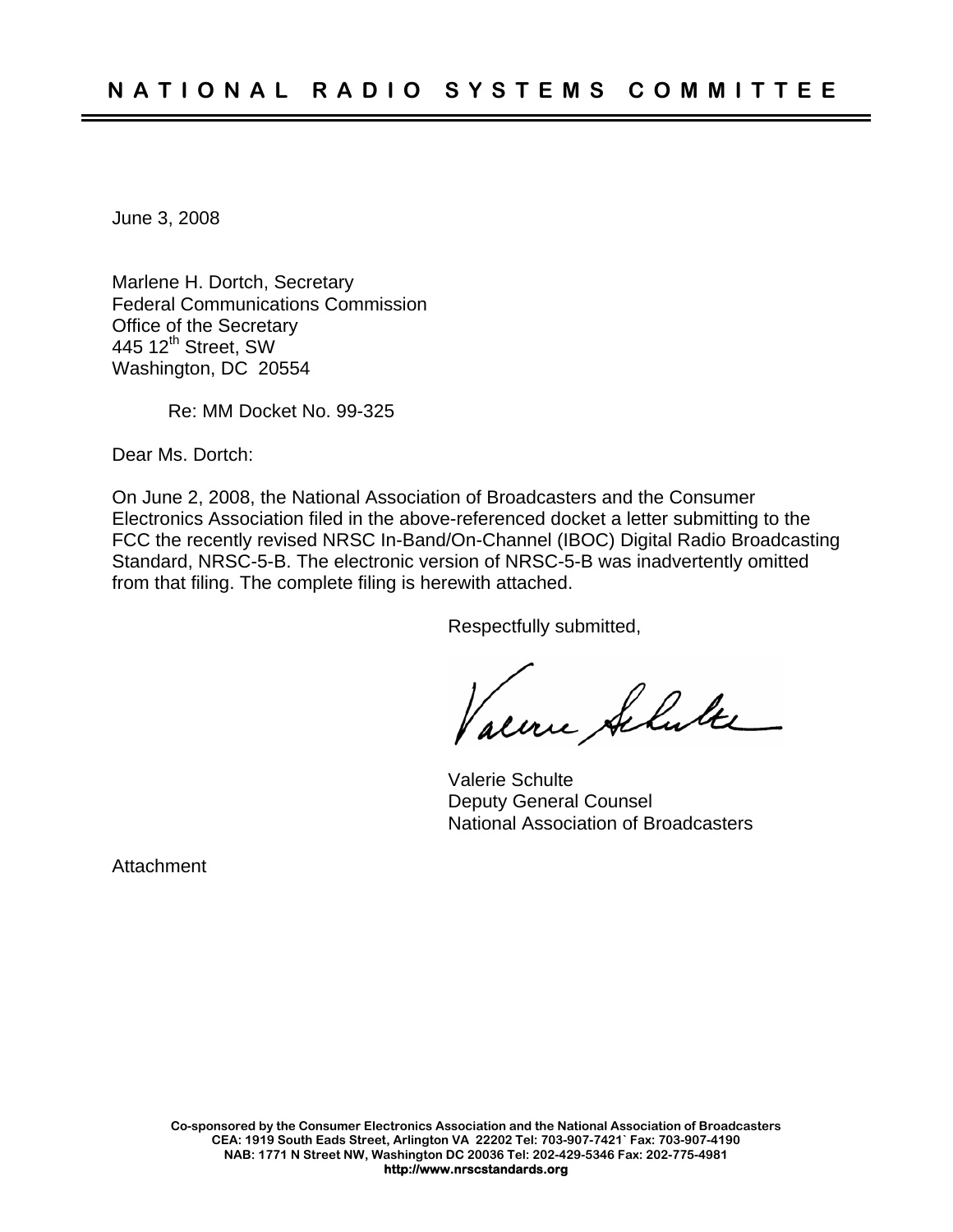June 2, 2008

Marlene H. Dortch, Secretary Federal Communications Commission Office of the Secretary 445 12<sup>th</sup> Street, SW Washington, DC 20554

Dear Ms. Dortch:

 $\overline{a}$ 

In the *First Report and Order* in MM Docket No. 99-325, the Commission sought the assistance of the National Radio Systems Committee (NRSC) $<sup>1</sup>$  $<sup>1</sup>$  $<sup>1</sup>$  in the development of an</sup> In-Band/On-Channel (IBOC) digital radio standard.<sup>[2](#page-1-1)</sup> On May 18, 2005, the Consumer Electronics Association (CEA) and the National Association of Broadcasters (NAB), as the co-sponsors of the NRSC, submitted the NRSC In-Band/On-Channel (IBOC) Digital Radio Broadcasting Standard, NRSC-5, to the Commission for consideration.

NRSC-5 was approved by the NRSC's Digital Audio Broadcasting (DAB) Subcommittee on April 16, 2005. It is based on iBiquity Digital Corporation's IBOC digital radio technology. Subsequently, the standard was revised, as NRSC-5-A by the NRSC's Digital Radio Broadcasting (DRB) Subcommittee, adding sections concerning Advanced Application Services and a new reference document.

The latest revision of the IBOC standard, NRSC-5-B, was adopted by the NRSC DRB Subcommittee on April 12, 2008. NRSC-5-B updates the reference documents and makes minor changes to the FM mask $3$  and to the description of hybrid IBOC operation.<sup>[4](#page-1-3)</sup> NRSC-5-B also incorporates the revisions of NRSC-5-A.

<span id="page-1-2"></span> $3$  The new FM mask was previously submitted to the Commission by iBiquity Digital in a letter to the FCC, dated July 5, 2006.

<span id="page-1-3"></span> $4$  For convenience, we are attaching an unofficial summary prepared by NAB engineers of the recent revisions to the IBOC standard.

<span id="page-1-0"></span> $1$  NRSC serves as an industry-wide standards-setting body for technical aspects of terrestrial over-the-air radio broadcasting systems in the United States.

<span id="page-1-1"></span><sup>2</sup> *First Report and Order*, MM Docket No. 99-325, released October 11, 2002, at para. 44.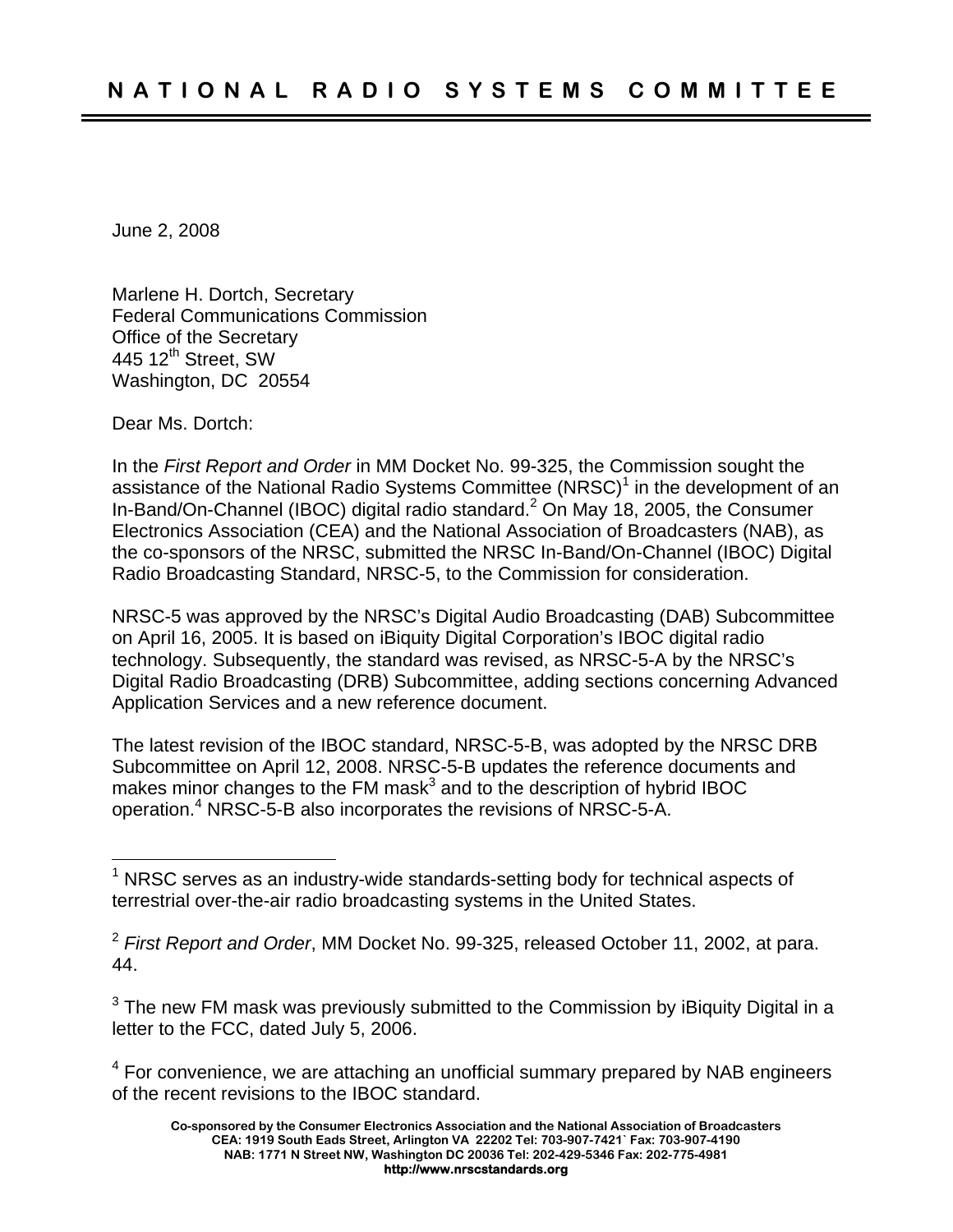NRSC-5-B is hereby submitted to the Commission, for its further consideration and approval as the basis for the FCC technical rules on IBOC digital radio.

Respectfully submitted,

ASSOCIATION BROADCASTERS



Michael Petricone<br>
Senior VP, Government Affairs<br>
Ceputy General Counsel Senior VP, Government Affairs

Brian Markwalter **Lynn D. Claudy** 

CONSUMER ELECTRONICS NATIONAL ASSOCIATION OF

 $\frac{1}{\text{min}}$  Achite

VP, Technology & Standards Senior VP, Science & Technology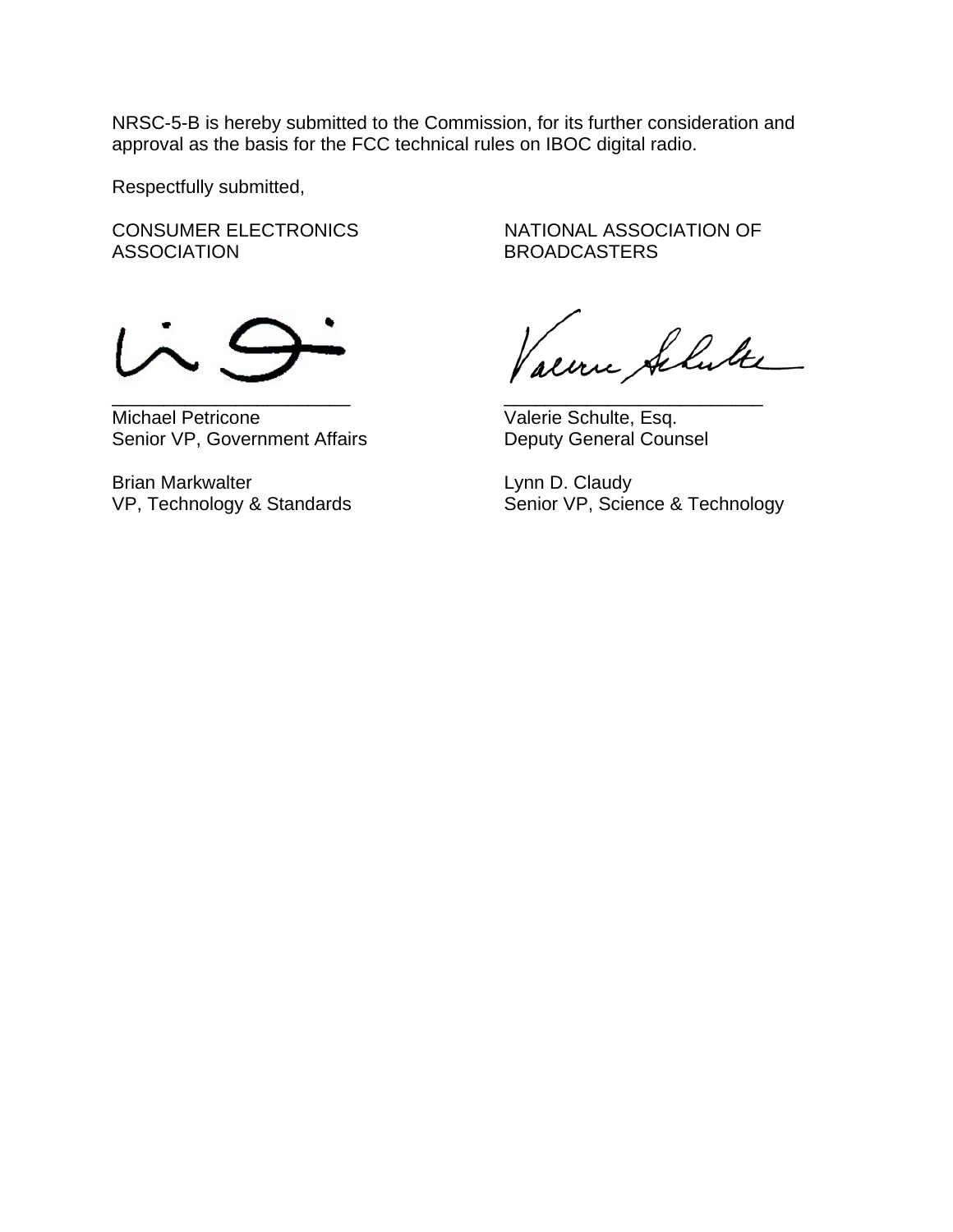# AB Radio TechCheck

The Weekly NAB Newsletter for Radio Broadcast Engineers

# **Updated NRSC-5 Standard Published**

The National Radio Systems Committee (NRSC) has now published the *NRSC-5-B In-band/on-channel Digital Radio Broadcasting Standard* which was adopted by the Digital Radio Broadcast (DRB) Subcommittee at the April 12, 2008 meeting of the group (held in Las Vegas in conjunction with the 2008 NAB Show). This document and the associated reference documents are available for download free of charge at www.nrscstandards.org/SG/NRSC-5-B.asp.

First adopted in April 2005 then revised in September 2005 (as NRSC-5-A), this Standard sets forth the requirements for broadcasting digital audio and ancillary data signals in the AM and FM radio bands. It is structured as a main document (the Standard itself, cover shown in image at right) which provides an overview of the AM and FM IBOC systems designed by iBiquity Digital Corporation (and upon which the Standard is based), and a set of reference documents authored by iBiquity (with input from the NRSC) which provide the detailed information needed for those "skilled in the art" to construct compatible equipment. NRSC-5-A differed from the original document in that it specified a mechanism for transmission of advanced data services.

This latest version includes substantive (but relatively

minor) changes as well as editorial revisions designed to make the document easier to understand and more complete. None of these changes are expected to cause any backwards compatibility issues with HD Radio receivers. Some of the more significant changes are highlighted here (section numbers refer to sections in NRSC-5-B):

**Table of Contents** – tables listing all of the Figures and Tables in the Standard are now included; also, Table 5 (description of information transmitted by SIS) has been augmented to include all types of SIS data;

**Section 3.3.2 – Data Inputs** – this section was edited to make clearer the different types of data supported by the system. While the previous version discussed only two types of data—program service data (PSD) and non-program service data—the updated version makes clear the fact that the system supports three distinct data services:

- **PSD, which includes descriptive information associated with the transmitted audio programming such as** song title and artist;
- *Station Information Service (SIS)* data, which contains information about the station and the signal that is not associated with an individual program stream; and,
- *Advanced Data Services (ADS)* data, which is data that is sent using the ADS portion of the system (examples would include navigation/traffic information, image files of CD covers, etc.).

**Section 4.1.8 – Spectrum Emission Limits for AM IBOC** – this is a new section which includes and augments information from Section 4.1.7 of the previous version (the AM IBOC mask itself is unchanged). A new sub-section, *4.1.8.1 – Measurement of mask compliance for AM IBOC systems*, references an *NRSC Guideline* which is currently under development by the NRSC's IBOC Standards Development Working Group



Arlington, VA<br>Tel: (703) 907-7660 Fax: (703) 90 Co-sponsored by the Consumer Electronics Association and the National Association of Broad-<br>http://www.nrscstandards.org

**June 2, 2008**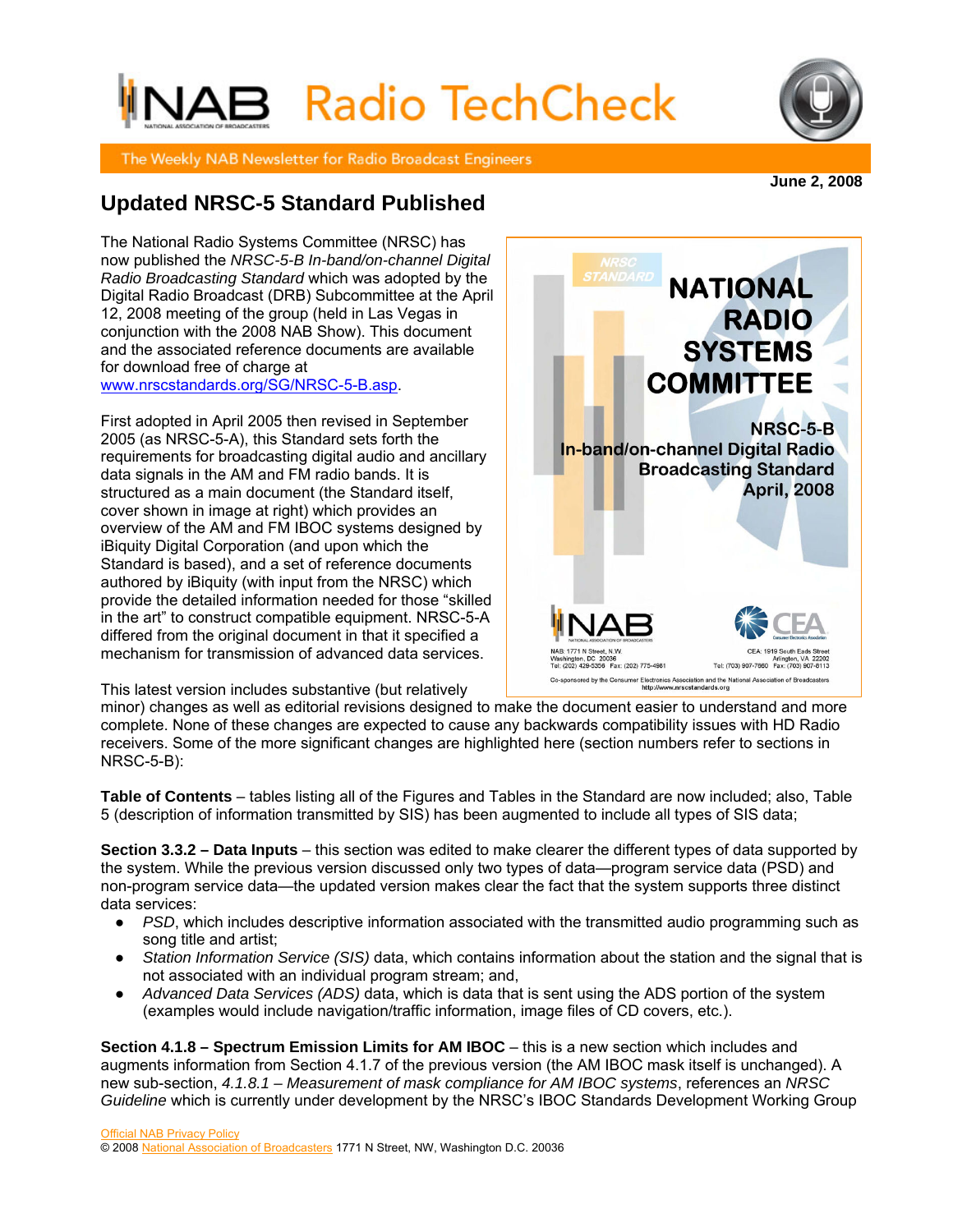(ISDWG). This Guideline will include detailed mask compliance measurement procedures applicable to different types of measurements (*e.g.*, factory test, in-service out-of-band emissions), as well as recommended locations for making measurements depending upon the specifics of a particular implementation. The ISDWG expects to complete this new Guideline later this year.

**Section 4.2.8 – Spectrum Emission Limits for FM IBOC** – the FM hybrid IBOC spectrum emission mask has been modified from the previous versions and is included in this section. This is a minor modification (a relaxation of the mask in the region from 200-250 kHz offset from the channel center frequency) which was previously submitted to the FCC by iBiquity Digital Corporation (developers of the HD Radio AM and FM IBOC systems) in July, 2006. The modified mask is shown in *Figure 19 - NRSC-5 FM hybrid waveform noise and emission limits*. Additional changes here are similar to those discussed for Section 4.1.8 above.

# **Section 5.3 – Advanced Data Services**

– new text in this section clarifies the definition and function of the Advanced Applications Services Transport (AAT). AAT is the method chosen by the NRSC for transport of fixed and opportunistic advanced data services (ADS) data in the IBOC system (AAT was first included in the NRSC-5-A version of the Standard).

**Reference document 1011s rev. F** – the most important change here is the substitution of extended hybrid service mode MP4 with a new mode, MP11. The new service mode has the same approximate information rate as did the old (148 kbps) but the bits are allocated differently among the various logical channels, and a potential backwards compatibility issue (identified by iBiquity since adoption of NRSC-5-A) is resolved. In addition, this revision of 1011s removes an interleaver definition which was found to cause delay in audio and data, leaving a single interleaver definition instead of two.

Coincident with the adoption of this most recent version of the Standard, iBiquity has launched an "NRSC Supplemental

**BIQUITY AUTOMOTIVE BROADCASTERS RETAILERS MANUFACTURERS INTERNATIONAL PRESS ROOM** HOME HD Radio » FIND A STATION » BUY A RADIO **NRSC Supplemental Information HOME** » BR **ELICENSE** This site contains information that broadcasters and manufacturers may find relevant to the NRSC-5 standard and that may supplement the information available from the NRSC. The TUNES following information specifies certain implementation parameters that have been included in iBiquity's HD Radio system. **> STATION** *COUALITY* **Audio Program Type Indications** ced Applications Services Port Assignments **▼US REGU** Audio Processing for Surround Sound NRSC: Progra **Audio Program Type Indications Supple** The Audio Program Type Indications transmitted in the HD Radio system and defined by the Separa NRSC-5 IBOC standard are based on the definitions provided by the Radio Broadcast Data FCC Ap Service (RBDS) standard (NRSC-4). The first 32 program types mirror the existing RBDS definitions. Program types 32 - 256 are extensions that define additional music and program **SPECIAL** formats available to broadcasters. **BROADO** The following table provides the most up to date information on program types available using the HD Radio system. A receiver would display text of the program type upon receiving the type number. Document: SY\_IDD\_1017s - (Air IDD - Audio Transport) Table: Table 5-9 -- Audio Program Type Indications Assignment: Program Type **Type Number** Program Type THE HD DI Non specific /

Information" Web page (see image at right ) which will allow iBiquity to provide HD Radio system information to broadcasters and manufacturers that has not yet been incorporated in the Standard. Included here at present is information about:

 $\Omega$ 

- *Audio Program Type* lists the codes for program formats (e.g., sports, talk, etc.) which have been added since adoption of the Standard (type numbers 32-54 shown here are new);
- *AAT port assignments* provides new information about the "port identifiers" required for each advanced data service;
- *Surround sound codes* iBiquity has assigned a unique code to various surround sound formats which can be used with the HD Radio system.

# This Web page can be accessed directly at

www.ibiquity.com/broadcasters/us\_regulatory/nrsc\_supplemental\_information or through links provided on the NRSC-5-B Web page.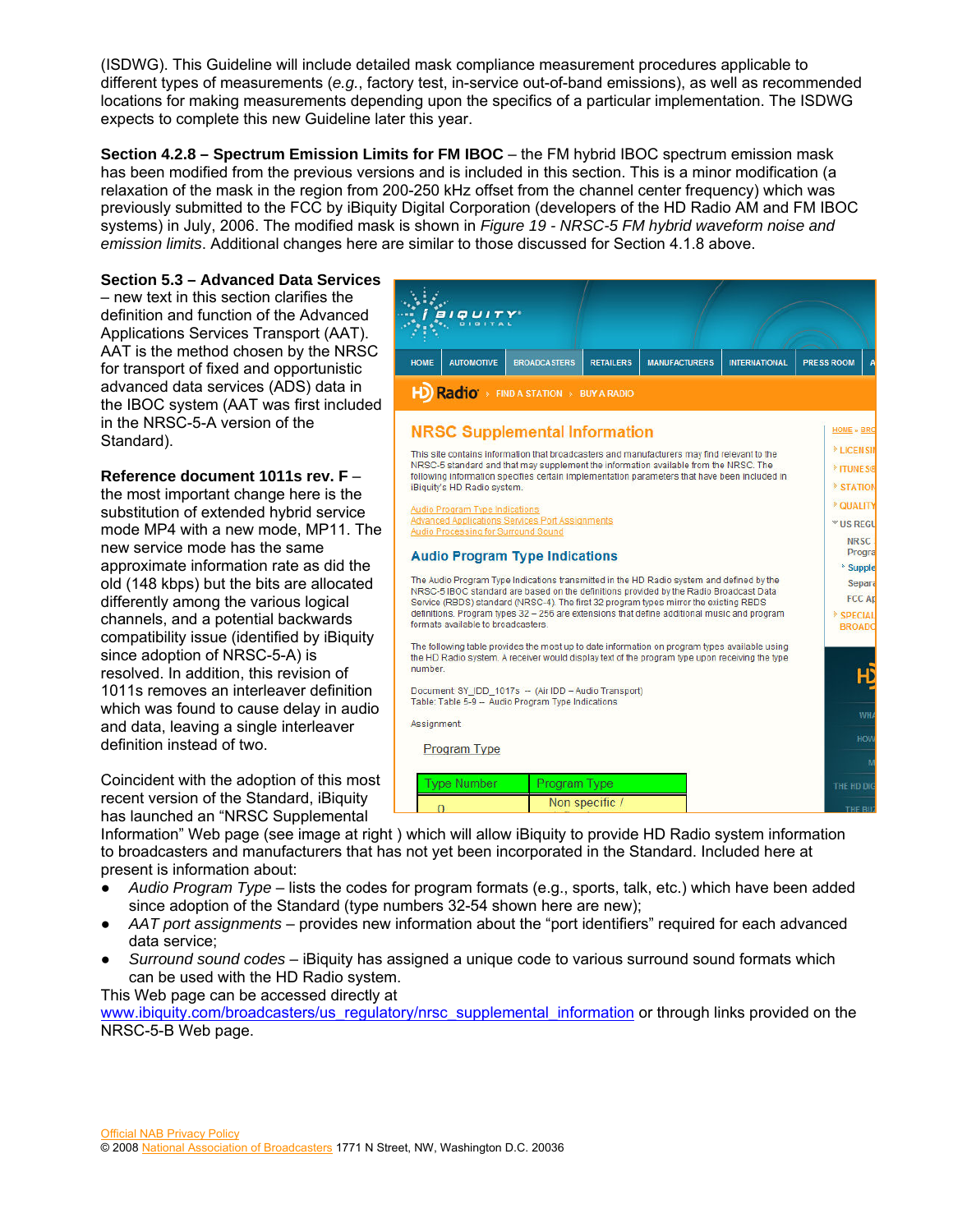# **NATIONAL RADIO SYSTEMS COMMITTEE STANDARD**

**NRSC-5-B In-band/on-channel Digital Radio Broadcasting Standard April, 2008**



**NRSC** 

 NAB: 1771 N Street, N.W. CEA: 1919 South Eads Street Washington, DC 20036<br>Tel: (202) 429-5356 Fax: (202) 775-4981 **Archard Tel: (703) 907-7660** Fax: (703) 907-8113



Tel: (703) 907-7660 Fax: (703) 907-8113

 Co-sponsored by the Consumer Electronics Association and the National Association of Broadcasters **http://www.nrscstandards.org**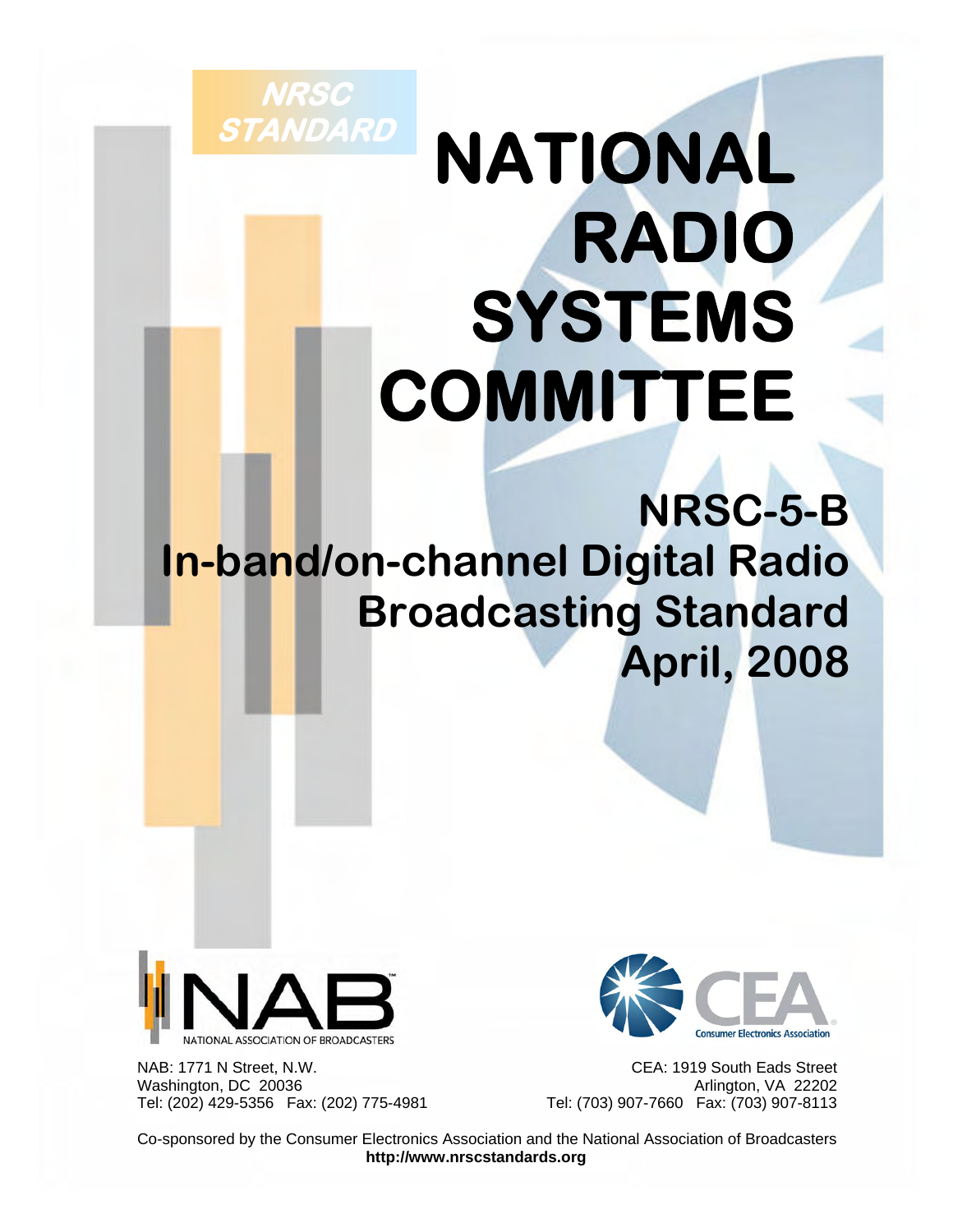#### **NOTICE**

NRSC Standards, Guidelines, Reports and other technical publications are designed to serve the public interest through eliminating misunderstandings between manufacturers and purchasers, facilitating interchangeability and improvement of products, and assisting the purchaser in selecting and obtaining with minimum delay the proper product for his particular need. Existence of such Standards, Guidelines, Reports and other technical publications shall not in any respect preclude any member or nonmember of the Consumer Electronics Association (CEA) or the National Association of Broadcasters (NAB) from manufacturing or selling products not conforming to such Standards, Guidelines, Reports and other technical publications, nor shall the existence of such Standards, Guidelines, Reports and other technical publications preclude their voluntary use by those other than CEA or NAB members, whether to be used either domestically or internationally.

Standards, Guidelines, Reports and other technical publications are adopted by the NRSC in accordance with the NRSC patent policy. By such action, CEA and NAB do not assume any liability to any patent owner, nor do they assume any obligation whatever to parties adopting the Standard, Guideline, Report or other technical publication.

This NRSC Standard is considered to have International Standardization implication, but the International Electrotechnical Commission activity has not progressed to the point where a valid comparison between the NRSC Standard and the IEC document can be made.

This Standard does not purport to address all safety problems associated with its use or all applicable regulatory requirements. It is the responsibility of the user of this Standard to establish appropriate safety and health practices and to determine the applicability of regulatory limitations before its use.

> Published by CONSUMER ELECTRONICS ASSOCIATION Technology & Standards Department 1919 S. Eads St. Arlington, VA 22202

NATIONAL ASSOCIATION OF BROADCASTERS Science and Technology Department 1771 N Street, NW Washington, DC 20036

©2008 CEA & NAB. All rights reserved.

*This document is available free of charge via the NRSC website at www.nrscstandards.org. Republication or further distribution of this document, in whole or in part, requires prior permission of CEA or NAB.*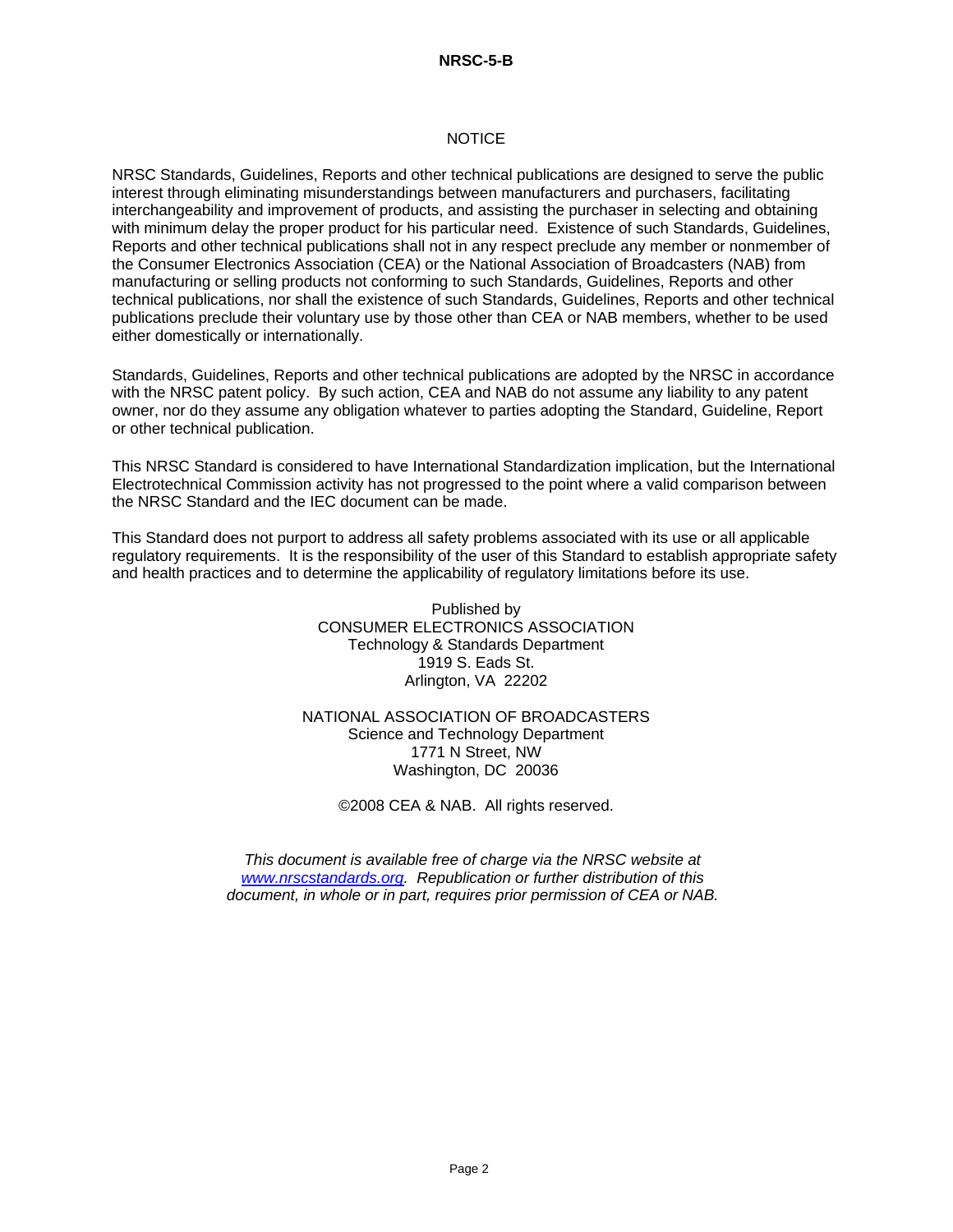# **FOREWORD**

This standard was originally developed by the National Radio Systems Committee's (NRSC's) Digital Audio Broadcasting (DAB) Subcommittee and subsequently revised by the NRSC's Digital Radio Broadcasting (DRB) Subcommittee . At the time of first adoption, the NRSC was chaired by Charles Morgan of Susquehanna Broadcasting, the DAB Subcommittee was co-chaired by Michael Bergman of Kenwood and Milford Smith of Greater Media, and the IBOC Standards Development Working Group (ISDWG) was co-chaired by Paul Feinberg of Sony Electronics Inc. and Dr. H. Donald Messer of the International Broadcasting Bureau. For Revision B, the NRSC was chaired by Milford Smith of Greater Media, the DRB Subcommittee was co-chaired by Michael Bergman of Kenwood and Andy Laird of Journal Broadcasting, and the IBOC Standards Development Working Group (ISDWG) was chaired by Dom Bordonaro of Cox Broadcasting.

The NRSC is jointly sponsored by the Consumer Electronics Association and the National Association of Broadcasters. It serves as an industry-wide standards-setting body for technical aspects of terrestrial over-the-air radio broadcasting systems in the United States.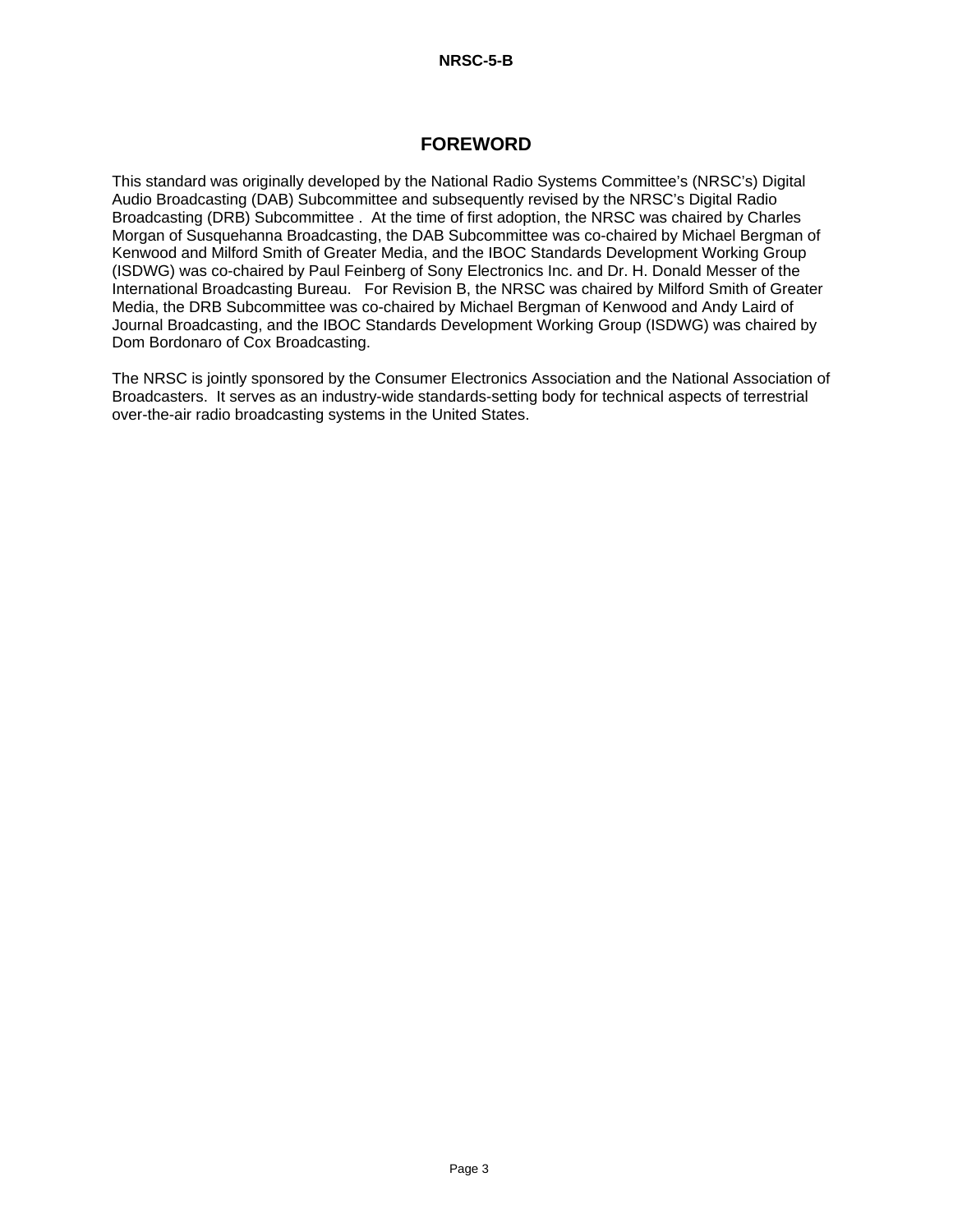# **CONTENTS**

| 1                |     |                                                                  |  |
|------------------|-----|------------------------------------------------------------------|--|
| 2                |     |                                                                  |  |
|                  | 2.1 |                                                                  |  |
|                  | 2.2 |                                                                  |  |
|                  | 2.3 |                                                                  |  |
|                  | 2.4 |                                                                  |  |
|                  | 2.5 |                                                                  |  |
|                  | 2.6 |                                                                  |  |
|                  | 2.7 |                                                                  |  |
| 3                |     |                                                                  |  |
|                  | 3.1 |                                                                  |  |
|                  | 3.2 |                                                                  |  |
|                  | 3.3 |                                                                  |  |
|                  |     |                                                                  |  |
|                  |     |                                                                  |  |
|                  |     | 3.3.2.1                                                          |  |
|                  |     | 3.3.2.2                                                          |  |
|                  |     | 3.3.2.3                                                          |  |
| $\boldsymbol{4}$ |     |                                                                  |  |
|                  | 4.1 |                                                                  |  |
|                  |     |                                                                  |  |
|                  |     |                                                                  |  |
|                  |     |                                                                  |  |
|                  |     |                                                                  |  |
|                  |     | 4.1.4.1                                                          |  |
|                  |     | 4.1.4.2                                                          |  |
|                  |     | 4.1.4.3                                                          |  |
|                  |     |                                                                  |  |
|                  |     |                                                                  |  |
|                  |     |                                                                  |  |
|                  |     |                                                                  |  |
|                  |     | 4.1.8.1<br>Measurement of mask compliance for AM IBOC systems 24 |  |
|                  | 4.2 |                                                                  |  |
|                  |     |                                                                  |  |
|                  |     |                                                                  |  |
|                  |     |                                                                  |  |
|                  |     |                                                                  |  |
|                  |     | 4.2.4.1                                                          |  |
|                  |     | 4.2.4.2                                                          |  |
|                  |     | 4.2.4.3                                                          |  |
|                  |     |                                                                  |  |
|                  |     |                                                                  |  |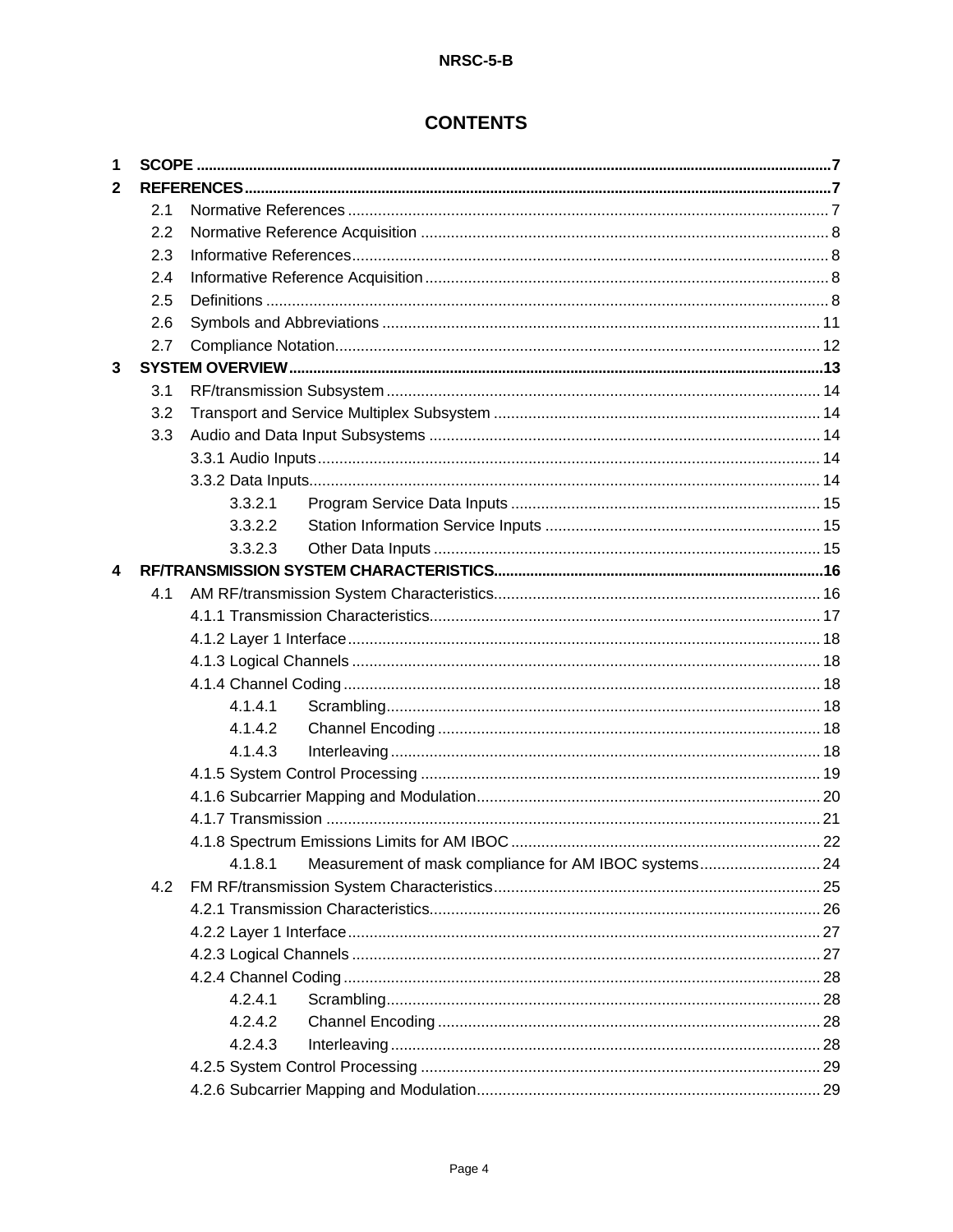|   |     | 4.2.8.1 |           | Measurement of mask compliance for FM IBOC systems 33 |  |
|---|-----|---------|-----------|-------------------------------------------------------|--|
| 5 |     |         |           |                                                       |  |
|   | 5.1 |         |           |                                                       |  |
|   |     |         |           |                                                       |  |
|   |     |         |           |                                                       |  |
|   | 5.2 |         |           |                                                       |  |
|   |     |         |           |                                                       |  |
|   | 5.3 |         |           |                                                       |  |
|   |     |         |           |                                                       |  |
|   |     | 5.3.1.1 |           |                                                       |  |
|   |     | 5.3.1.2 |           |                                                       |  |
|   |     |         | 5.3.1.2.1 |                                                       |  |
|   |     |         | 5.3.1.2.2 |                                                       |  |
|   |     |         | 5.3.1.2.3 |                                                       |  |
|   |     |         |           |                                                       |  |
|   |     | 5.3.2.1 |           |                                                       |  |
|   |     | 5.3.2.2 |           |                                                       |  |
|   |     |         | 5.3.2.2.1 |                                                       |  |
|   |     |         | 5.3.2.2.2 |                                                       |  |
|   | 5.4 |         |           |                                                       |  |
|   |     |         |           |                                                       |  |
|   |     | 5.4.1.1 |           |                                                       |  |
|   |     | 5.4.1.2 |           |                                                       |  |
|   |     |         |           |                                                       |  |
|   |     | 5.4.2.1 |           |                                                       |  |
|   |     | 5.4.2.2 |           |                                                       |  |
|   | 5.5 |         |           |                                                       |  |
|   |     |         |           |                                                       |  |
|   |     |         |           |                                                       |  |
| 6 |     |         |           |                                                       |  |
|   | 6.1 |         |           |                                                       |  |
|   | 6.2 |         |           |                                                       |  |

# **TABLES**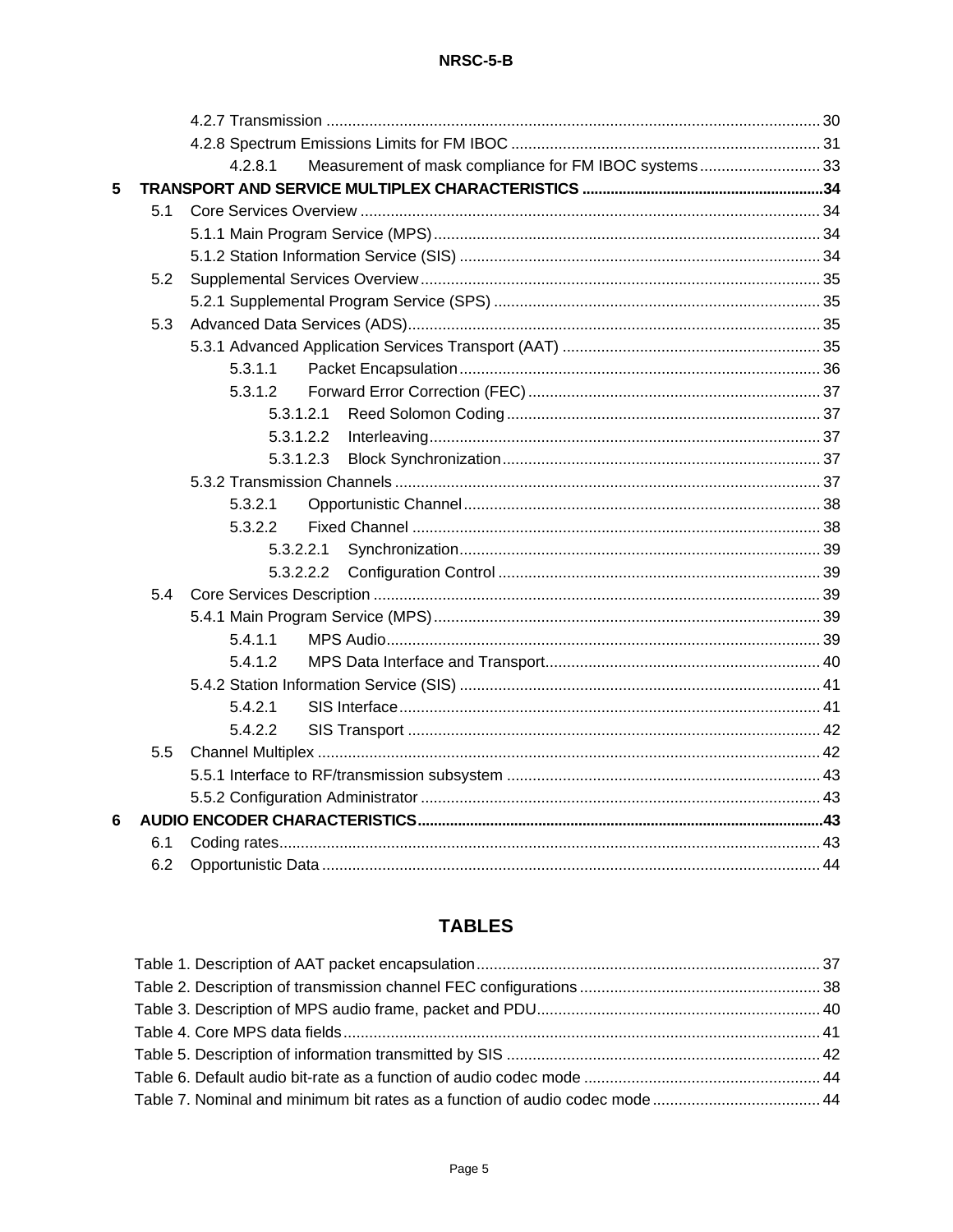# **FIGURES**

| Figure 4: AM air interface Layer 1 functional block diagram with details of data flow illustrated  17 |  |
|-------------------------------------------------------------------------------------------------------|--|
|                                                                                                       |  |
|                                                                                                       |  |
|                                                                                                       |  |
| Figure 8: Hybrid/extended hybrid transmission subsystem functional block diagram 22                   |  |
| Figure 9. NRSC-5 AM hybrid waveform spectral emissions limits for 5 kHz mode analog bandwith  23      |  |
| Figure 10. NRSC-5 AM hybrid waveform spectral emissions limits for 8 kHz mode analog bandwidth 23     |  |
|                                                                                                       |  |
|                                                                                                       |  |
|                                                                                                       |  |
| Figure 14: FM air interface Layer 1 functional block diagram with details of data flow illustrated 27 |  |
|                                                                                                       |  |
|                                                                                                       |  |
|                                                                                                       |  |
| Figure 18: Hybrid/extended hybrid transmission subsystem functional block diagram 31                  |  |
|                                                                                                       |  |
|                                                                                                       |  |
|                                                                                                       |  |
|                                                                                                       |  |
|                                                                                                       |  |
|                                                                                                       |  |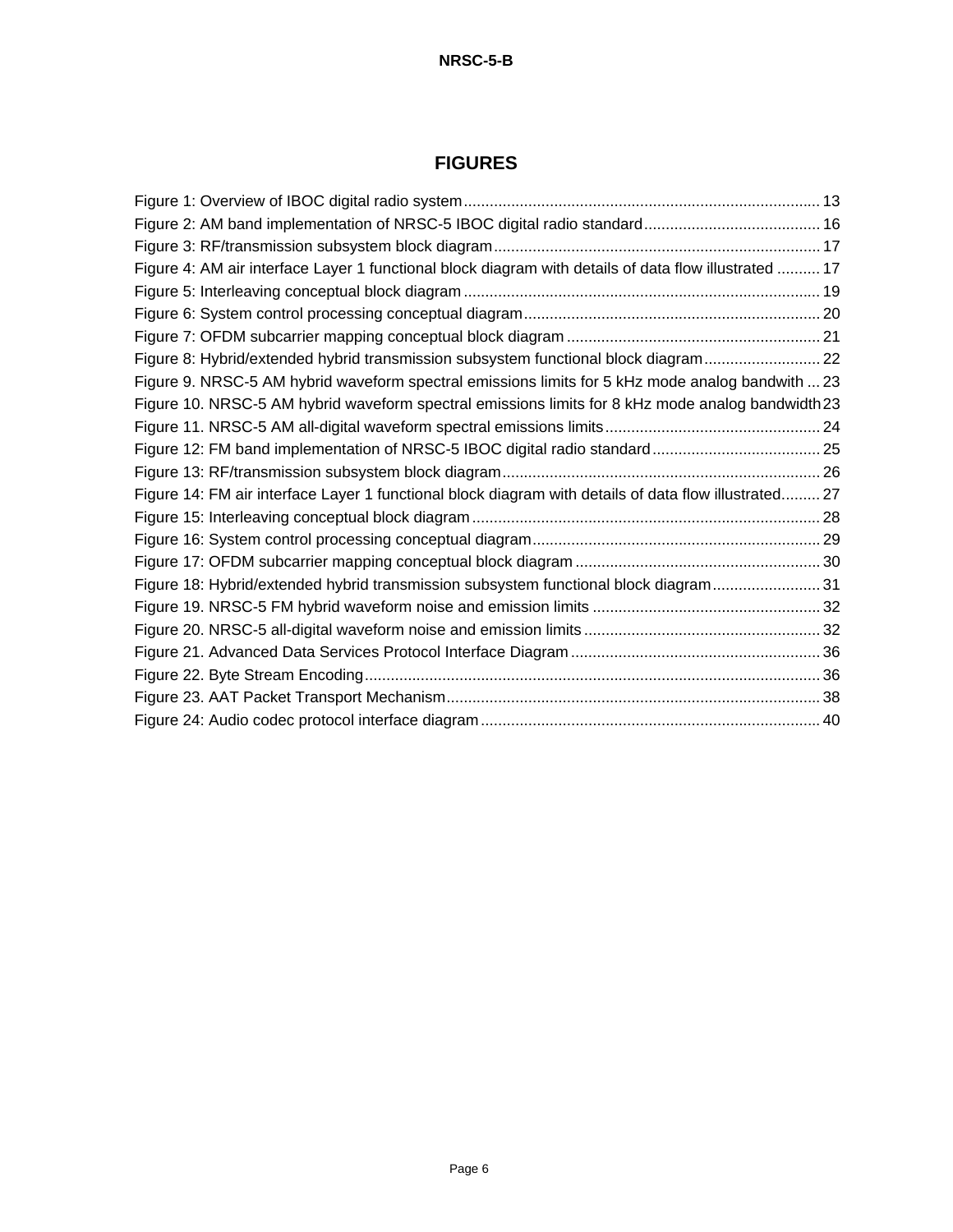# **IN-BAND/ON-CHANNEL DIGITAL RADIO BROADCASTING STANDARD**

# **1 SCOPE**

This standard sets forth the requirements for a system for broadcasting digital audio and ancillary digital data signals over AM broadcast channels spaced 10 kHz apart that may contain analog amplitude modulated signals, and over FM broadcast channels spaced 200 kHz apart that may contain analog frequency modulated signals.

# **2 REFERENCES**

# **2.1 Normative References**

The following normative references are incorporated by reference herein. At the time of publication the edition indicated was valid. All standards are subject to revision, and parties to agreements based on this standard are encouraged to investigate the possibility of applying the most recent editions of this standard and/or the references listed below. In case of discrepancy normative references shall prevail.

For the purposes of compliance with this standard, the use of the term "HD Radio™" in the normative references shall be interpreted as the generic term "IBOC" for the NRSC-5 compliant system and shall not be construed as a requirement to adhere to undisclosed private specifications that are required to license the HD Radio name from its owner.

Note that information relating to the iBiquity Advanced Application Service (AAS) in the normative reference documents is considered non-normative. Only the Advanced Application Services Transport (AAT) is incorporated as normative in this Standard, and is described in normative reference [10].

- [1] Doc. No. SY\_IDD\_1011s rev. F, HD Radio Air Interface Design Description Layer 1 FM, iBiquity Digital Corporation, 8/7/07
- [2] Doc. No. SY\_IDD\_1012s rev. E, HD Radio Air Interface Design Description Layer 1 AM, iBiquity Digital Corporation, 3/22/05
- [3] Doc. No. SY\_IDD\_1014s rev. H, HD Radio Air Interface Design Description Layer 2 Channel Multiplex Protocol, iBiquity Digital Corporation, 12/5/07
- [4] Doc. No. SY\_IDD\_1017s rev. F, HD Radio Air Interface Design Description Audio Transport, iBiquity Digital Corporation, 12/6/07
- [5] Doc. No. SY\_IDD\_1020s rev. G, HD Radio Air Interface Design Description Station Information Service Protocol, iBiquity Digital Corporation, 2/28/08
- [6] Doc. No. SY\_SSS\_1026s rev. E, HD Radio FM Transmission System Specifications, iBiquity Digital Corporation, 1/30/08
- [7] Doc. No. SY\_IDD\_1028s rev. D, HD Radio Air Interface Design Description Main Program Service Data, iBiquity Digital Corporation, 11/7/07
- [8] Doc. No. SY\_SSS\_1082s rev. E, HD Radio AM Transmission System Specifications, iBiquity Digital Corporation, 1/30/08
- [9] Doc. No. SY\_IDD\_1085s rev. C, HD Radio Air Interface Design Description Program Service Data Transport, iBiquity Digital Corporation, 2/7/05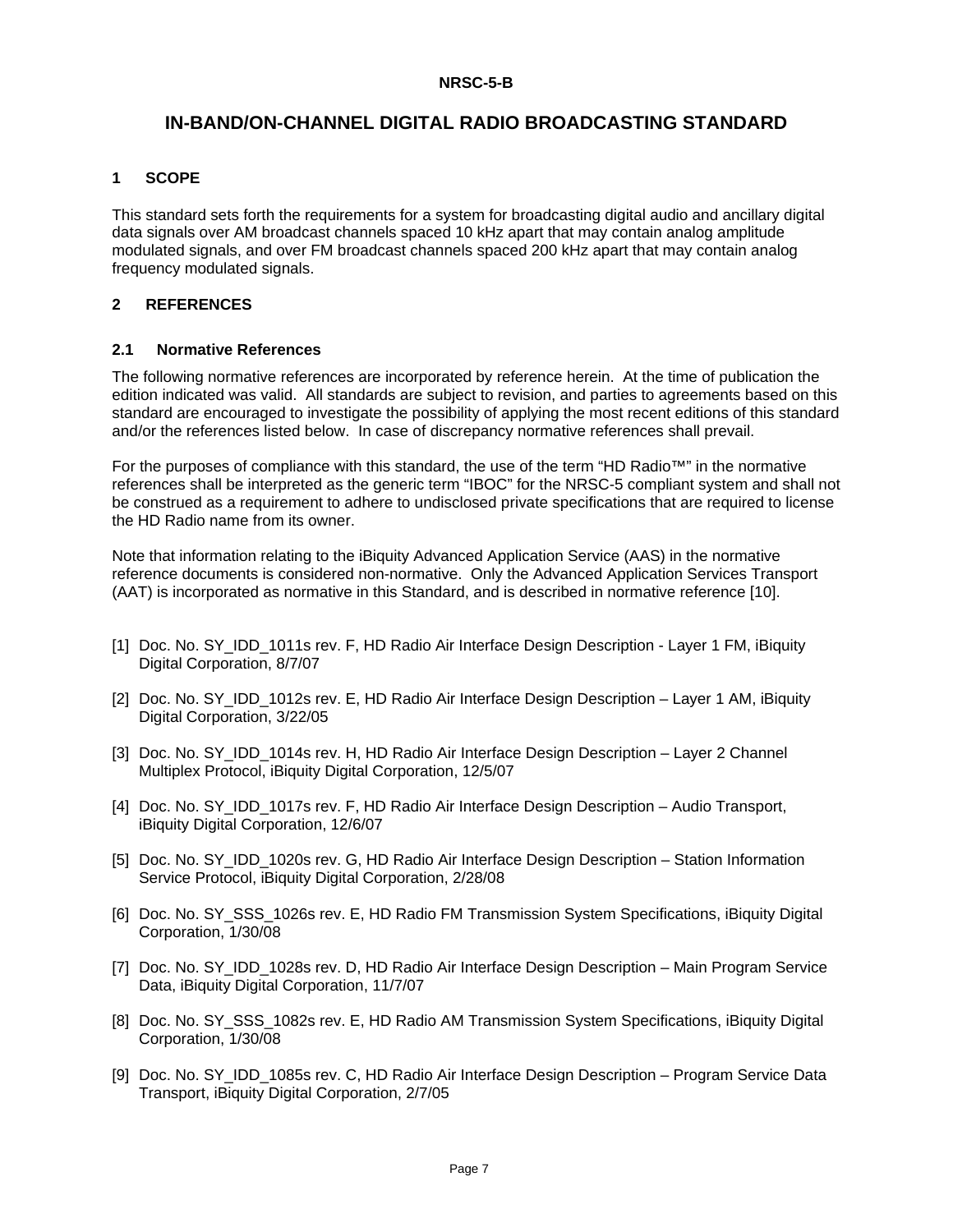[10] Doc. No. SY\_IDD\_1019s rev. F, HD Radio Air Interface Design Description – Advanced Application Services Transport, iBiquity Digital Corporation, 12/6/07

# **2.2 Normative Reference Acquisition**

iBiquity Digital Corporation reference documents:

National Radio Systems Committee (co-sponsored by the Consumer Electronics Association and the National Association of Broadcasters) CEA: 1919 South Eads Street, Arlington VA 22202; Tel: 703-907-7421; Fax: 703-907-4190 NAB: 1771 N Street NW, Washington DC 20036; Tel: 202-429-5346; Fax: 202-775-4981 http://www.nrscstandards.org

# **2.3 Informative References**

The following references contain information that may be useful to those implementing this standard. At the time of publication the edition indicated was valid. All standards are subject to revision, and parties to agreements based on this standard are encouraged to investigate the possibility of applying the most recent editions of the standards listed below.

[1] *NRSC-5-B RF Mask Compliance: Measurement Methods and Practice*, NRSC-G-201, <date TBD>

- [2] *The IBOC Handbook: Understanding HD Radio Technology*, Focal Press, 2007
- [3] *The NAB Engineering Handbook, 10th Edition*, Focal Press, 2007

# **2.4 Informative Reference Acquisition**

(Not applicable)

#### **2.5 Definitions**

In this standard the practice of the Institute of Electrical and Electronics Engineers (IEEE) as outlined in the Institute's published standards is used for definitions of terms. Definitions of terms used in this standard that are not covered by IEEE practice, or for which industry practice differs from IEEE practice, are as follows:

|                                      | Advanced Application Services (AAS) Advanced Application Services is the iBiquity implementation of<br>the generic ADS described in this document and is not part of<br>this Standard. AAS is transported on IBOC by AAT. |
|--------------------------------------|---------------------------------------------------------------------------------------------------------------------------------------------------------------------------------------------------------------------------|
| <b>Advanced Application Services</b> |                                                                                                                                                                                                                           |
| <b>Transport (AAT)</b>               | Advanced Applications Services Transport is the transport<br>mechanism incorporated in this Standard that enables the<br>transmission of advanced data services, such as those supplied<br>by the iBiguity AAS.           |
| <b>Advanced data services (ADS)</b>  | Advanced data services are any data services consisting of<br>either text, audio, video, or other data carried on the IBOC<br>transport other than SIS, MPSD, or SPSD.                                                    |
| All digital waveform                 | A transmitted waveform for modes composed entirely of digitally<br>modulated subcarriers without an analog signal.                                                                                                        |
| <b>Channel encoding</b>              | The process used to add error protection to each of the logical<br>channels to improve the reliability of the transmitted information.                                                                                    |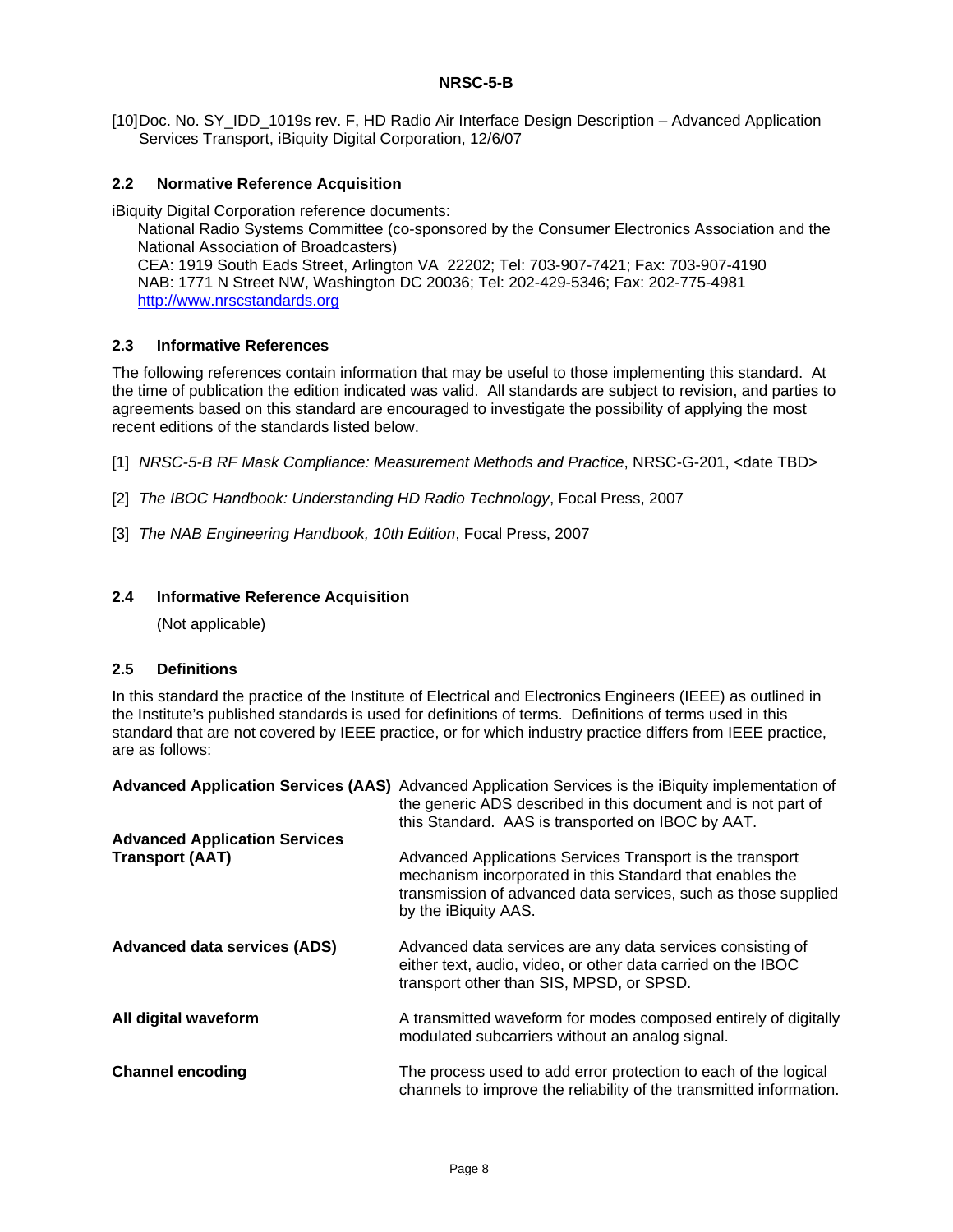| <b>Code rate</b>                        | Defines the increase in overhead on a coded channel resulting<br>from channel encoding. It is the ratio of information bits to the<br>total number of bits after coding.                                                                                                                                 |
|-----------------------------------------|----------------------------------------------------------------------------------------------------------------------------------------------------------------------------------------------------------------------------------------------------------------------------------------------------------|
| <b>Convolutional encoding</b>           | A form of forward-error-correction channel encoding that inserts<br>coding bits into a continuous stream of information bits to form a<br>predictable structure. Unlike a block encoder, a convolutional<br>encoder has memory; its output is a function of current and<br>previous inputs.              |
| <b>Diversity delay</b>                  | Imposition of a fixed time delay in one of two channels carrying<br>the same information to defeat non-stationary channel<br>impairments such as fading and impulsive noise.                                                                                                                             |
| <b>Extended hybrid waveform</b>         | A transmitted waveform for modes composed of the analog FM<br>signal plus digitally modulated primary main subcarriers and<br>some or all primary extended subcarriers. This waveform will<br>normally be used during an initial transitional phase preceding<br>conversion to the all digital waveform. |
| <b>Frequency partition</b>              | (For FM IBOC) a group of OFDM subcarriers containing data<br>subcarriers and a reference subcarrier.                                                                                                                                                                                                     |
| <b>Hybrid waveform</b>                  | A transmitted waveform for modes composed of the analog -<br>modulated signal, plus digitally modulated primary main<br>subcarriers. This waveform will normally be used during an<br>initial transitional phase preceding conversion to the all digital<br>waveform.                                    |
| <b>Interleaver partition</b>            | A logical subdivision of the overall interleaver matrix.                                                                                                                                                                                                                                                 |
| Interleaving                            | A reordering of the message bits to distribute them in time (over<br>different OFDM symbols) and frequency (over different OFDM<br>subcarriers) to mitigate the effects of signal fading and<br>interference.                                                                                            |
| <b>Interleaving process</b>             | A series of manipulations performed on one or more coded<br>transfer frames (vectors) to reorder their bits into one or more<br>interleaver matrices whose contents are destined for a<br>particular portion of the transmitted spectrum.                                                                |
| Logical channel                         | A signal path that conducts transfer frames from Layer 2<br>through Layer 1 with a specified grade of service.                                                                                                                                                                                           |
| <b>Main Program Service (MPS)</b>       | The audio programming and program service data that a radio<br>station broadcasts over its main channel for reception by the<br>general public.                                                                                                                                                          |
| <b>Main Program Service Data (MPSD)</b> | One of two general classes of information sent through the MPS<br>(the other being Main Program Service Audio). Main Program<br>Service Data is Program Service Data (defined below) that is<br>associated with the Main Program Service.                                                                |
| <b>OFDM subcarrier</b>                  | A narrowband PSK or QAM-modulated carrier within the<br>allocated channel, which, taken together with all OFDM                                                                                                                                                                                           |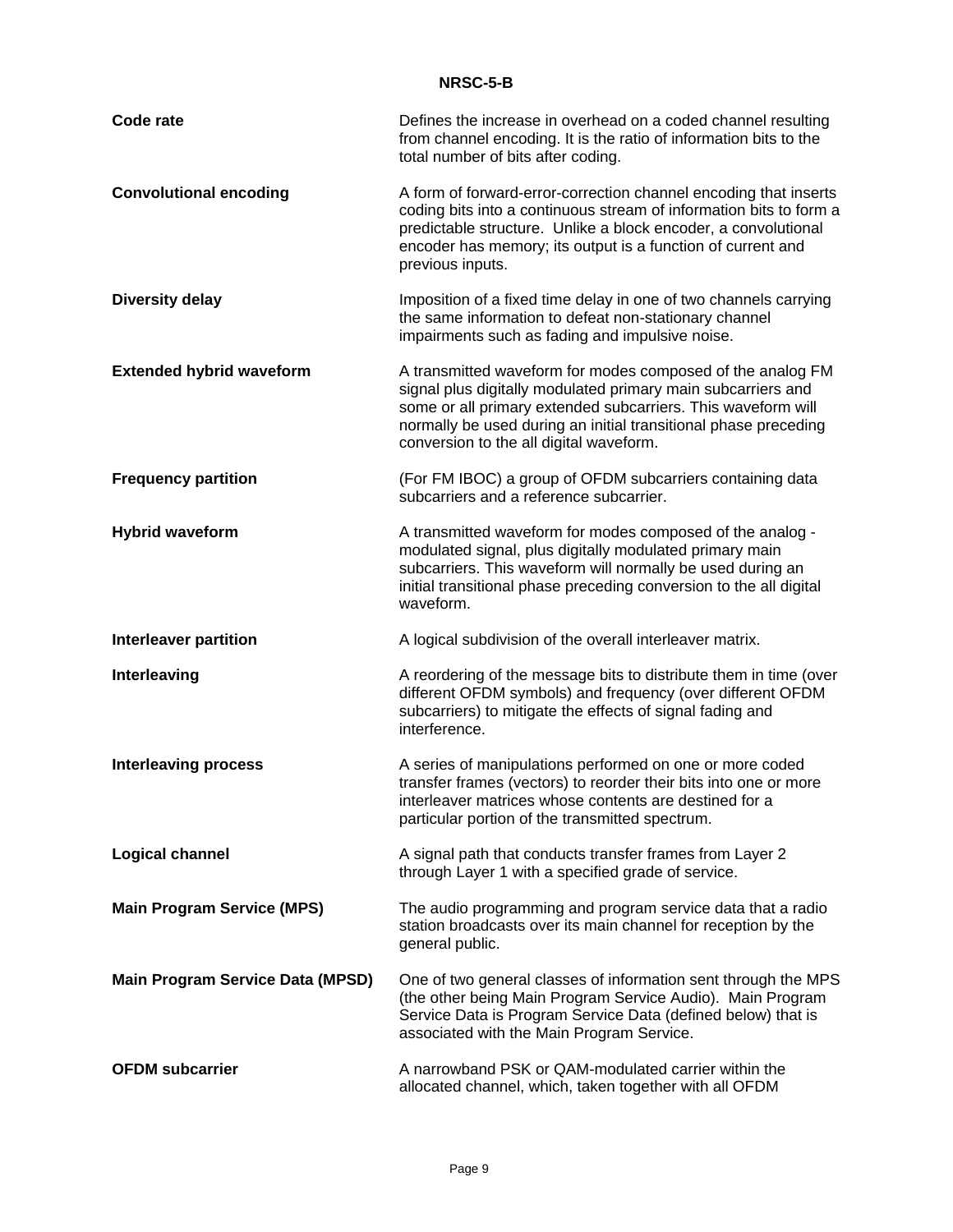|                                                           | subcarriers, constitute the frequency domain representation of<br>one OFDM symbol.                                                                                                                                                                                                                                                                                                                                                                                                                                                                                        |
|-----------------------------------------------------------|---------------------------------------------------------------------------------------------------------------------------------------------------------------------------------------------------------------------------------------------------------------------------------------------------------------------------------------------------------------------------------------------------------------------------------------------------------------------------------------------------------------------------------------------------------------------------|
| <b>OFDM</b> symbol                                        | Time domain pulse of duration $T_s$ , representing all the active<br>subcarriers and containing all the data in one row from the<br>interleaver and system control data sequence matrices.                                                                                                                                                                                                                                                                                                                                                                                |
| <b>Program Service Data (PSD)</b>                         | Data that is transmitted along with the program audio and that is<br>intended to describe or complement the audio program heard<br>by the listener (e.g., song title, artist, etc.)                                                                                                                                                                                                                                                                                                                                                                                       |
| <b>Protocol Data Unit (PDU)</b>                           | A Protocol Data Unit (PDU) is the structured data block in the<br>IBOC system that is produced by a specific layer (or process<br>within a layer) of the transmitter protocol stack. The PDUs of a<br>given layer may encapsulate PDUs from the next higher layer of<br>the stack and/or include content data and protocol-control<br>information originating in the layer (or process) itself. The<br>PDUs generated by each layer (or process) in the transmitter<br>protocol stack are inputs to a corresponding layer (or process)<br>in the receiver protocol stack. |
| <b>Reference subcarrier</b>                               | Dedicated OFDM subcarrier modulated with the SCCH data.<br>There are up to 61 reference subcarriers depending on the<br>mode (for FM) and up to 4 for AM.                                                                                                                                                                                                                                                                                                                                                                                                                 |
| Service mode                                              | A specific configuration of operating parameters specifying<br>throughput, performance level, and selected logical channels.                                                                                                                                                                                                                                                                                                                                                                                                                                              |
| <b>Station Information Service (SIS)</b>                  | The Station Information Services provides the necessary radio<br>station control and identification information, such as station call<br>sign identification, time and location reference information.                                                                                                                                                                                                                                                                                                                                                                    |
| <b>Supplemental Program Service (SPS)</b>                 | The Supplemental Program Service provides for the option of<br>multiplexing additional programs with the MPS. The SPS<br>includes Supplemental Program Service Audio (SPSA) and<br>may also include Supplemental Program Service Data (SPSD).                                                                                                                                                                                                                                                                                                                             |
| <b>Supplemental Program</b><br><b>Service Data (SPSD)</b> | One of two general classes of information sent through the SPS<br>(the other being Supplemental Program Service Audio).<br>Supplemental Program Service Data is Program Service Data<br>(defined above) that is associated with the Supplemental<br>Program Service.                                                                                                                                                                                                                                                                                                      |
| <b>System control channel (SCCH)</b>                      | A channel consisting of control information from the<br>configuration administrator and status information from Layer 1.                                                                                                                                                                                                                                                                                                                                                                                                                                                  |
| System control data sequence                              | A sequence of bits destined for each reference subcarrier<br>representing the various system control components relayed<br>between Layer 1 and Layer 2.                                                                                                                                                                                                                                                                                                                                                                                                                   |
| System protocol stack                                     | The ordered protocols associated with data processing in the<br>transmitter and receiver.                                                                                                                                                                                                                                                                                                                                                                                                                                                                                 |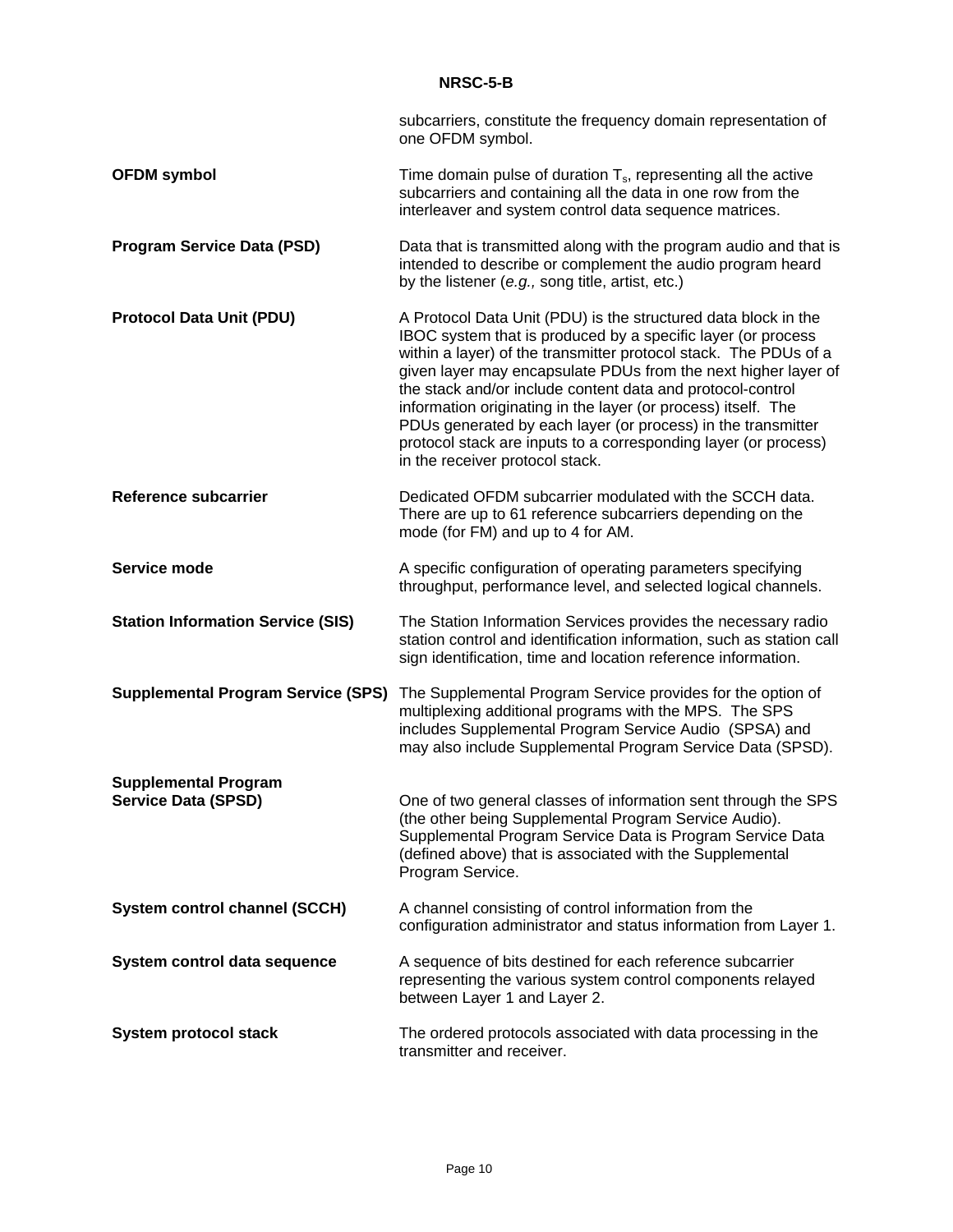| <b>Transfer frame</b>             | An ordered, one-dimensional collection of data bits of specified<br>length originating in Layer 2, grouped for processing through a<br>logical channel. |
|-----------------------------------|---------------------------------------------------------------------------------------------------------------------------------------------------------|
| <b>Transfer frame multiplexer</b> | A device that combines two or more transfer frames into a<br>single vector.                                                                             |

# **2.6 Symbols and Abbreviations**

Symbols and abbreviations used in this standard are as follows:

| AAS         | <b>Advanced Application Services</b>                                  |  |  |
|-------------|-----------------------------------------------------------------------|--|--|
| <b>AAT</b>  | <b>Advanced Application Services Transport</b>                        |  |  |
| <b>ADS</b>  | <b>Advanced Data Services</b>                                         |  |  |
| ΑМ          | <b>Amplitude Modulation</b>                                           |  |  |
| API         | Application Programming Interface                                     |  |  |
| <b>BBM</b>  | <b>Block Boundary Marker</b>                                          |  |  |
| <b>BPSK</b> | <b>Binary Phase Shift Keying</b>                                      |  |  |
| <b>FCC</b>  | <b>Federal Communications Commission</b>                              |  |  |
| <b>FEC</b>  | <b>Forward Error Correction</b>                                       |  |  |
| FM          | <b>Frequency Modulation</b>                                           |  |  |
| <b>GPS</b>  | <b>Global Positioning System</b>                                      |  |  |
| <b>IBOC</b> | In-Band/On-Channel                                                    |  |  |
| ID          | Identification                                                        |  |  |
| IP          | <b>Interleaving Processes</b>                                         |  |  |
| L1          | Layer 1                                                               |  |  |
| ΜF          | Medium Frequency                                                      |  |  |
| <b>MPA</b>  | Main Program Service Audio                                            |  |  |
| <b>MPS</b>  | Main Program Service                                                  |  |  |
| <b>MPSD</b> | Main Program Service Data                                             |  |  |
| N/A         | Not Applicable                                                        |  |  |
| <b>OFDM</b> | <b>Orthogonal Frequency Division Multiplexing</b>                     |  |  |
| P3IS        | P3 Interleaver Select (this function was rendered obsolete in rev. B) |  |  |
| <b>PAD</b>  | Program Associated Data                                               |  |  |
| <b>PCM</b>  | <b>Pulse Code Modulation</b>                                          |  |  |
| <b>PDU</b>  | <b>Protocol Data Unit</b>                                             |  |  |
| <b>PIDS</b> | Primary IBOC Data Service Logical Channel                             |  |  |
| PМ          | Primary Main                                                          |  |  |
| <b>PPP</b>  | Point to Point Protocol                                               |  |  |
| <b>PSD</b>  | Program Service Data                                                  |  |  |
| PХ          | <b>Primary Extended</b>                                               |  |  |
| QAM         | Quadrature Amplitude Modulation                                       |  |  |
| <b>QPSK</b> | Quadrature Phase Shift Keying                                         |  |  |
| RF          | Radio Frequency                                                       |  |  |
| SВ          | Secondary Broadband                                                   |  |  |
| <b>SCCH</b> | <b>System Control Channel</b>                                         |  |  |
| <b>SIDS</b> | Secondary IBOC Data Service Logical Channel                           |  |  |
| <b>SIS</b>  | <b>Station Information Service</b>                                    |  |  |
| SΜ          | Secondary Main                                                        |  |  |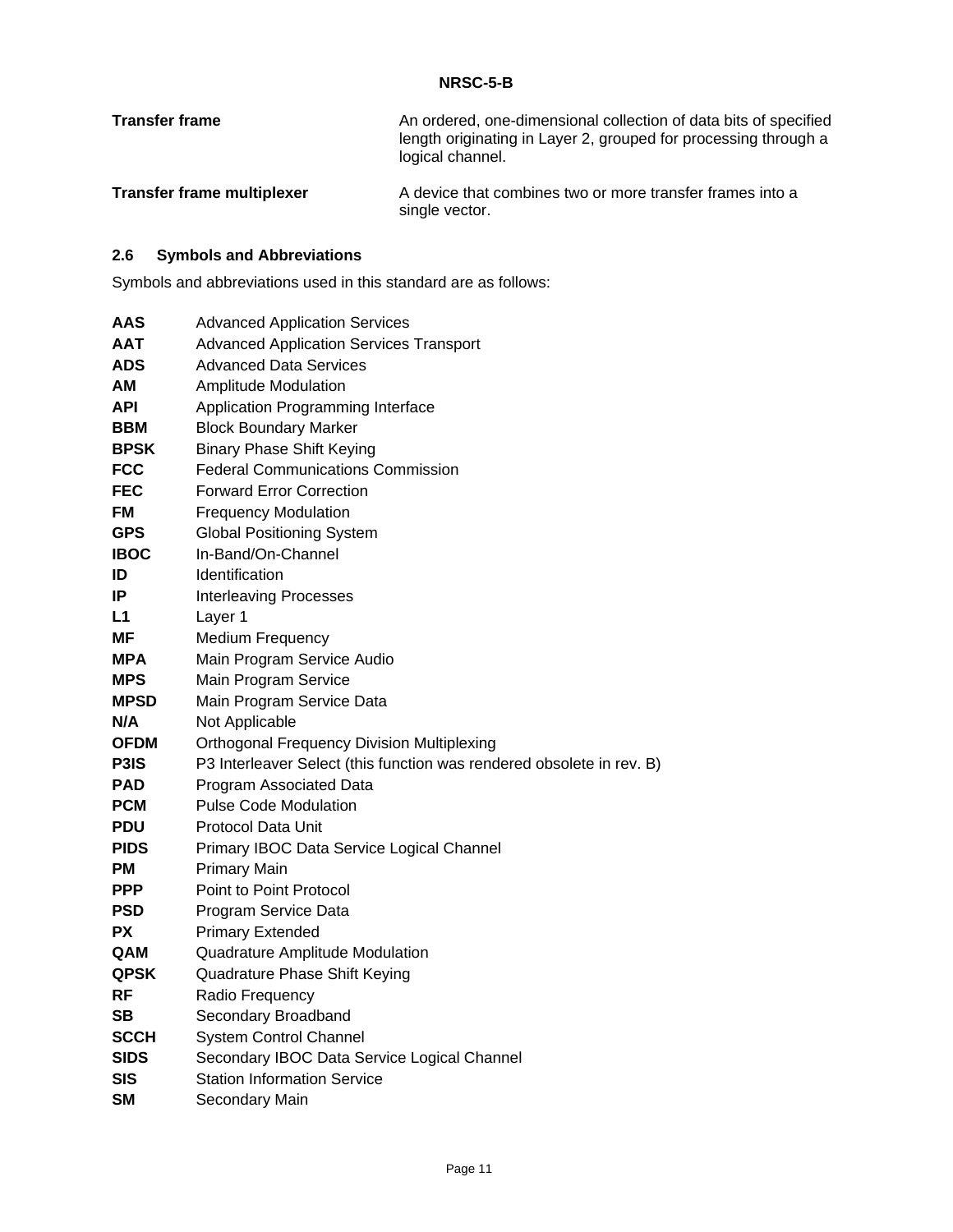- **SP** Secondary Protected
- **SPA** Supplemental Program Service Audio
- **SPS** Supplemental Program Service
- **SPSD** Supplemental Program Service Data
- **SX** Secondary Extended
- **URL** Uniform Resource Locator
- **VHF** Very High Frequency

# **2.7 Compliance Notation**

As used in this document, "shall" or "will" denotes a mandatory provision of the standard. "Should" denotes a provision that is recommended but not mandatory. "May" denotes a feature whose absence does not preclude compliance, and that may or may not be present at the option of the implementer.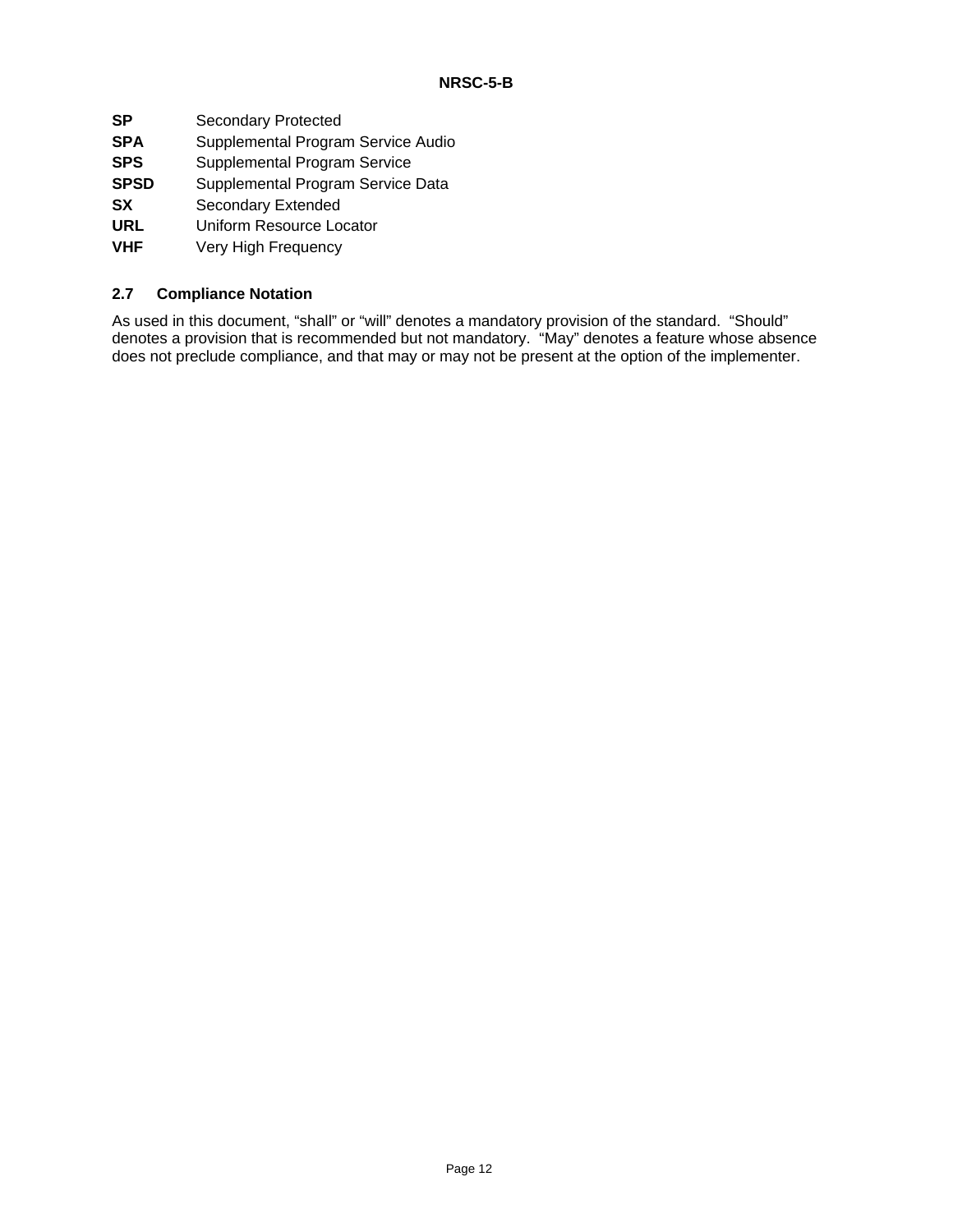# **3 SYSTEM OVERVIEW**

The In-Band/On-Channel (IBOC) digital radio broadcasting system specified in this standard is designed to permit a smooth evolution from current analog radio broadcasting to fully digital radio broadcasting. This system delivers digital audio and data services to mobile, portable, and fixed receivers from terrestrial transmitters on existing Amplitude Modulation (AM) and Frequency Modulation (FM) radio broadcast channels. Broadcasters may continue to transmit AM and FM analog signals simultaneously with the IBOC digital signals, allowing themselves and their listeners to convert from analog to digital radio while maintaining their current frequency allocations.

The system accepts as input compressed digital audio and utilizes baseband signal processing techniques such as interleaving and forward error correction to increase the robustness of the signal in the transmission channel. This allows a high quality audio signal plus ancillary data to be transmitted using power levels and band segments selected to minimize interference to existing analog signals.

Figure 1 illustrates the three major subsystems of the IBOC digital radio system specified by NRSC-5 and how they relate to one another.<sup>1</sup> The major subsystems are:

- RF/transmission subsystem
- Transport and service multiplex subsystem
- Audio and data input subsystems



*Figure 1: Overview of IBOC digital radio system* 

 1 This system, operating in modes MP1 (FM band) and MA1 (AM band) underwent an extensive evaluation by the NRSC. The NRSC has not tested or evaluated any modes other than these. These operating modes are described in normative references [1] and [2] for the FM and AM bands, respectively. The NRSC IBOC evaluation reports, entitled "Evaluation of the iBiquity Digital Corporation IBOC System, Part 1 – FM IBOC," National Radio Systems Committee DAB Subcommittee, November 29, 2001, and "Evaluation of the iBiquity Digital Corporation IBOC System, Part 2 – AM IBOC," National Radio Systems Committee DAB Subcommittee, April 6, 2002, are available on the NRSC web site at www.nrscstandards.org.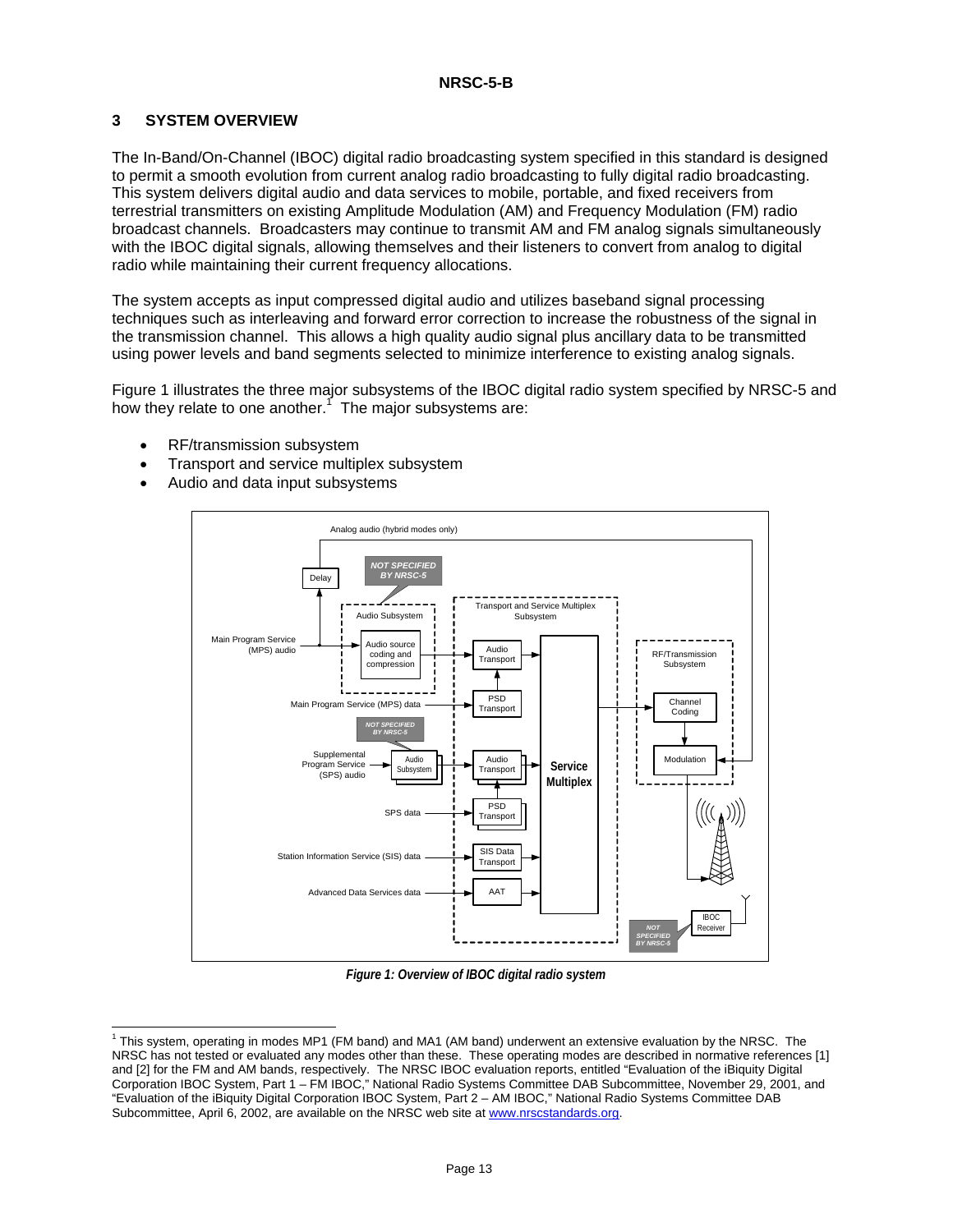# **3.1 RF/transmission Subsystem**

The RF/transmission subsystem shall comply with the requirements in normative references [1] and [6] for FM and [2] and [8] for AM. This subsystem takes the multiplexed bit stream and applies coding and interleaving that can be used by the receiver to reconstruct the transmitted data, even when the received signal does not exactly match the transmitted signal due to impairments in the channel. The multiplexed and coded bit stream is modulated onto orthogonal frequency division multiplexed (OFDM) subcarriers and up-converted to the AM or FM band. A description of the RF/transmission subsystem is given in Section 4; a detailed specification is given in normative references [1] and [6] (FM band) and [2] and [8] (AM band) .

# **3.2 Transport and Service Multiplex Subsystem**

The transport and service multiplex subsystem shall comply with the requirements in normative references [3], [4], [5], and [9]. This subsystem feeds the information to be transmitted to the RF/transmission subsystem. It takes the audio and data information that it receives, organizes it into packets, and multiplexes the packets into a single data stream. Each packet is uniquely identified as an audio or data packet. Certain data packets (*i.e.,* those containing program service data, which includes song title, artist, etc.) are added to the stream of packets carrying their associated audio information before they are fed into the multiplexer.

The transport stream is modeled loosely on the ISO 7498-1 standard. A description of the transport and service multiplex subsystem is given in Section 5; a detailed specification is given in normative references [3], [4], [5], and [9].

# **3.3 Audio and Data Input Subsystems**

# **3.3.1 Audio Inputs**

Source coding and compression of the main program service (MPS) and supplemental program service (SPS) audio must be performed before the audio information is fed into the audio transport subsystems. Each audio service (main program service and each individual supplemental program service) has its own source coding, compression and transport subsystem. NRSC-5 does not include specifications for audio source coding and compression. Suitable audio source coding and compression systems will use appropriate technologies (e.g., perceptual audio coding) to reduce the bit rate required for description of audio signals.

In hybrid modes the analog MPS audio is also modulated directly onto the RF carrier for reception by conventional analog receivers. The MPS analog audio does not pass through the audio transport subsystem, and is delayed so that it will arrive at the receiver close enough in time to the digital signal.<sup>2</sup> This will enable seamless switching from digital to analog reception when the received signal quality is not sufficient for digital audio reception or when digital packets in the MPS PDU are corrupted. This "blend" capability is also used for fast channel changes, allowing the receiver to demodulate and play out the analog stream first and then blend to the digital audio stream.

MPS audio is discussed further in Section 5, and some of the necessary characteristics for audio source coding are described in Section 6.

# **3.3.2 Data Inputs**

There are three types of data inputs to the IBOC digital radio system. The first type is Program Service Data (PSD), which includes descriptive information associated with the transmitted audio programming such as song title and artist. The second type is Station Information Service (SIS) data, which contains

 $\frac{1}{2}$ This is referred to as "diversity delay," T<sub>dd</sub>, and is specified in references [1] and [2].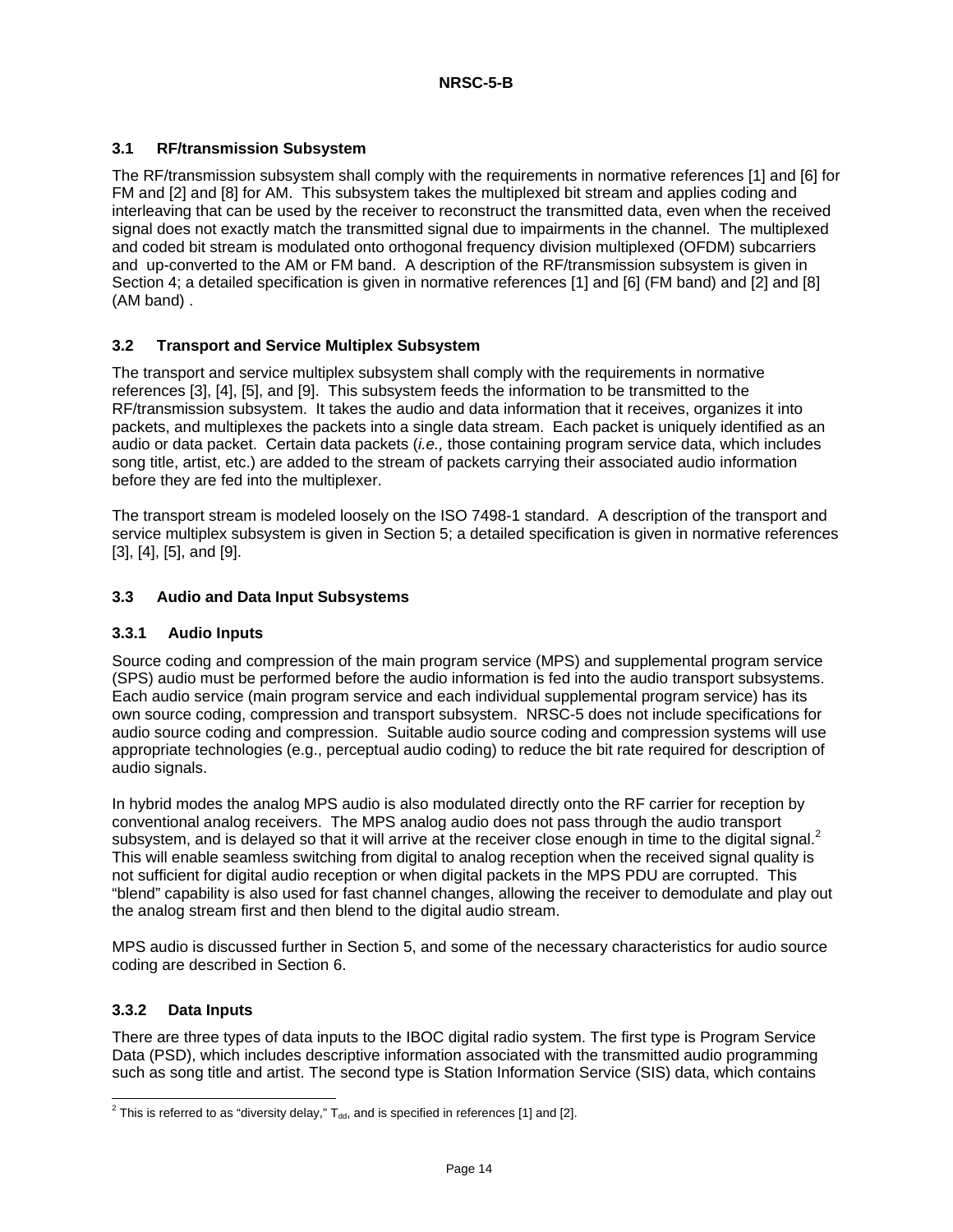information about the station and the signal that is not associated with an individual program stream. The third type of data is Advanced Data Services (ADS) data, which is referred to generally as other data.

# **3.3.2.1 Program Service Data Inputs**

PSD inputs shall comply with the detailed requirements in normative reference [7]. The PSD fields include song title, artist, album, genre, comment, commercial and reference identifiers. A description of PSD is given in Section 5.

There are two classifications of PSD. The first is Main PSD (MPSD), which may be transmitted along with the main program audio and is intended to describe or complement the main program audio program heard by the radio listener.

The second classification of PSD is Supplemental PSD (SPSD), which may be transmitted with each Supplemental Program Service audio program. Each SPSD input is formatted in the same fashion as MPSD, but has content for and is associated with a specific Supplemental Program Service audio program.

# **3.3.2.2 Station Information Service Inputs**

The second major type of data input to the IBOC digital radio system is Station Information Service (SIS) data. Station Information Service Data inputs shall comply with the requirements in normative reference [5]. SIS data provides more general information about the station, including technical information that is useful for non-program related applications. The SIS fields include station identification number (based in part on the FCC facility identification number), station call letters, station name, station location, two fields dedicated to station time, a field that permits the broadcaster to send an arbitrary text message, and two reserved fields. A description of SIS data is given in Section 5; a detailed specification is given in normative reference [5].

# **3.3.2.3 Other Data Inputs**

Advanced Data Services (ADS) provide broadcasters with the ability to transmit information that may be unrelated to MPS, SPS or SIS. These services can carry any form and content that can be expressed as a data file or a data stream, including audio services. Examples of such services include (i) visual effects associated with MPS, SIS, or SPS services; (ii) multimedia presentations of stock, news, weather, and entertainment programming including audio, text and images; (iii) broadcast updates to in-vehicle systems; (iv) local storage of content for time shifting and later replay; (v) targeted advertising; and (vi) traffic updates and information for use with navigation systems. These services are incorporated onto the IBOC signal through the AAT protocol, and are discussed further in Section 5.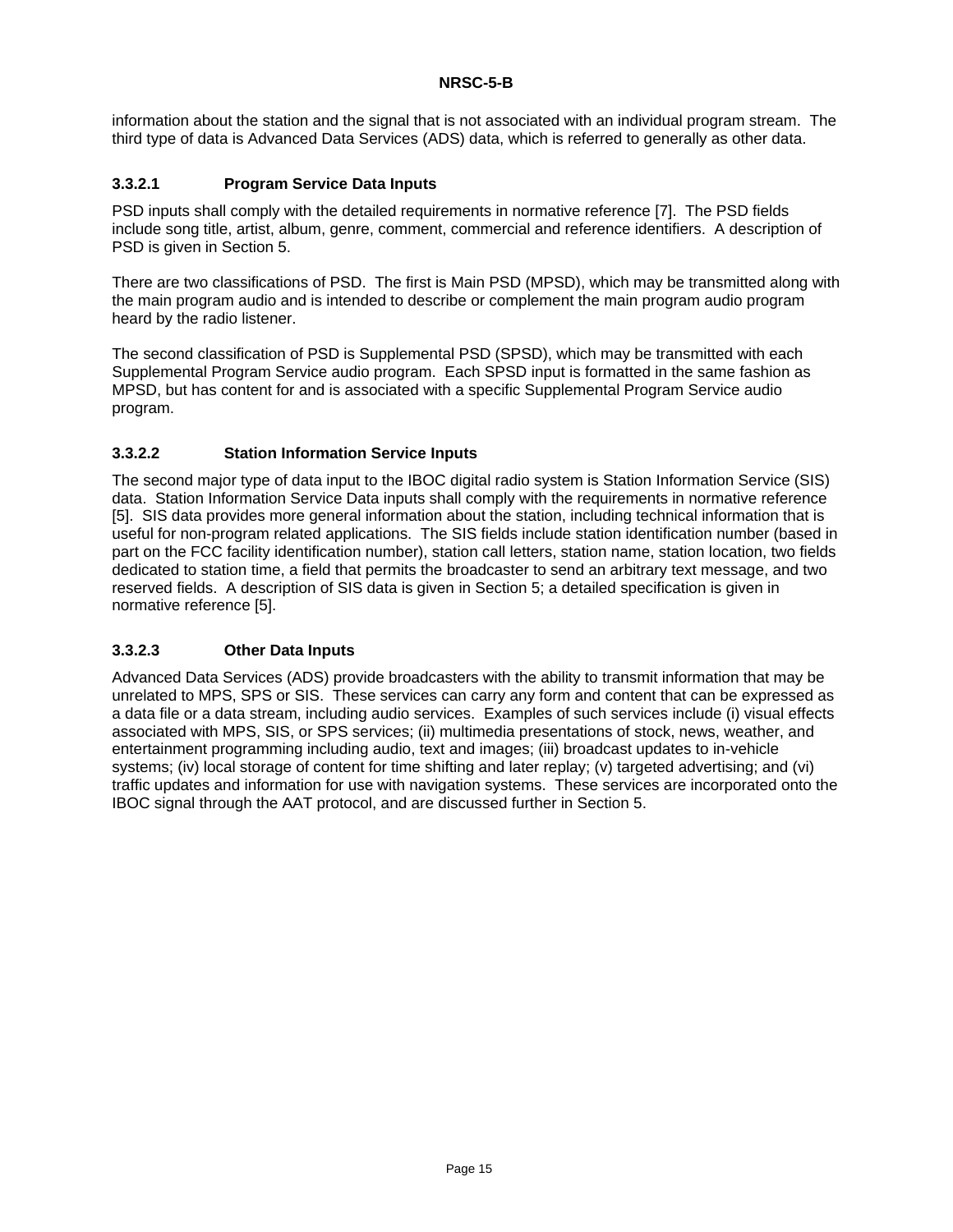# **4 RF/TRANSMISSION SYSTEM CHARACTERISTICS**

# **4.1 AM RF/transmission System Characteristics**

This section specifies the RF portion of the NRSC-5 IBOC digital radio standard for AM band implementations. Figure 2 illustrates how the RF/transmission portion of the standard relates to the other parts. It is an overview of the entire AM band implementation of the NRSC-5 IBOC digital radio standard.



*Figure 2: AM band implementation of NRSC-5 IBOC digital radio standard*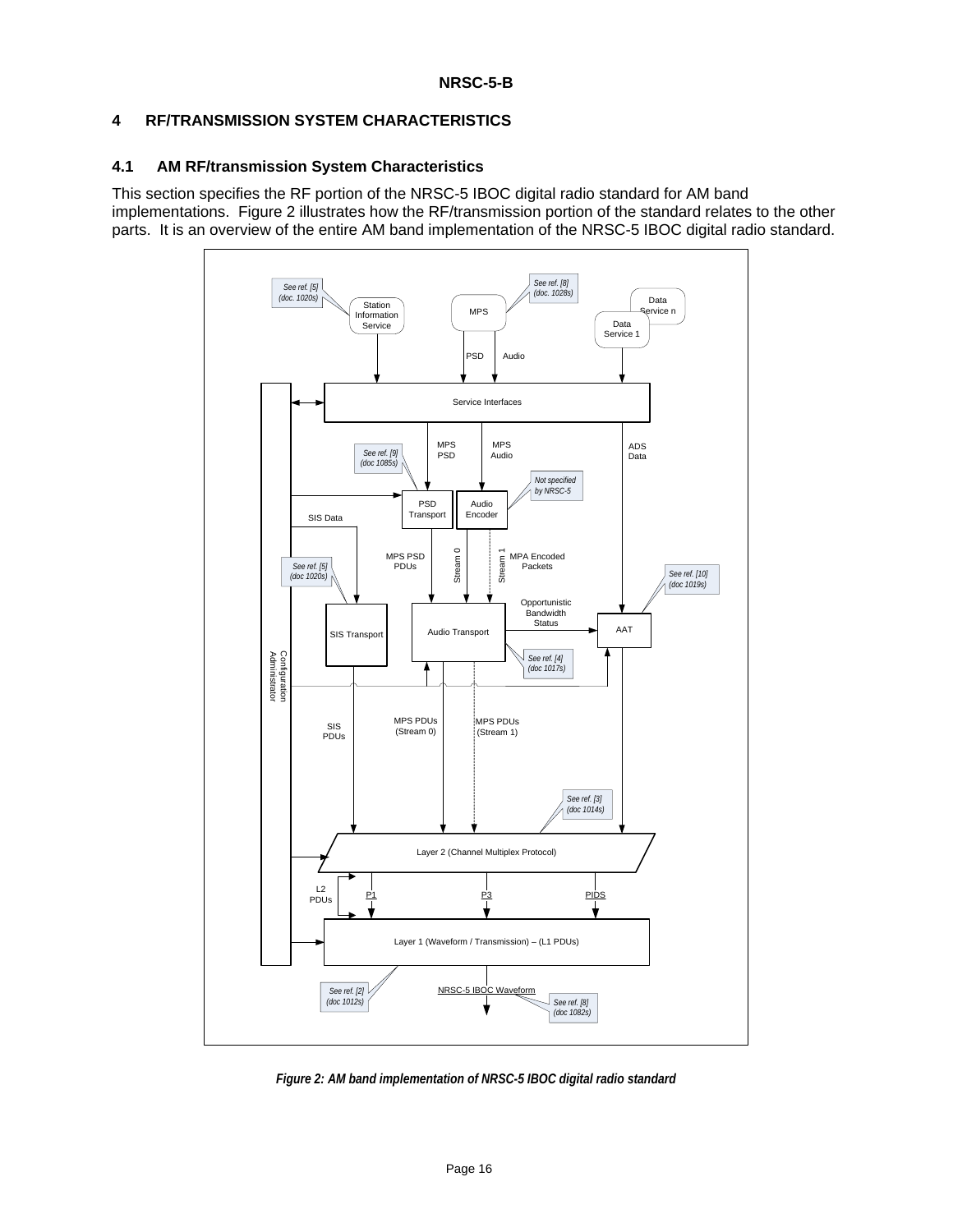# **4.1.1 Transmission Characteristics**

This section includes a high-level description of each Layer 1 functional block and the associated signal flow. Figure 3 is a top level block diagram of the RF/transmission subsystem illustrating the order of processing therein. Figure 4 is a functional block diagram of Layer 1 processing. Audio and data are passed from the higher protocol layers to the physical layer, the modem, through the Layer 2 – Layer 1 interface.



*Figure 3: RF/transmission subsystem block diagram* 



*Figure 4: AM air interface Layer 1 functional block diagram with details of data flow illustrated*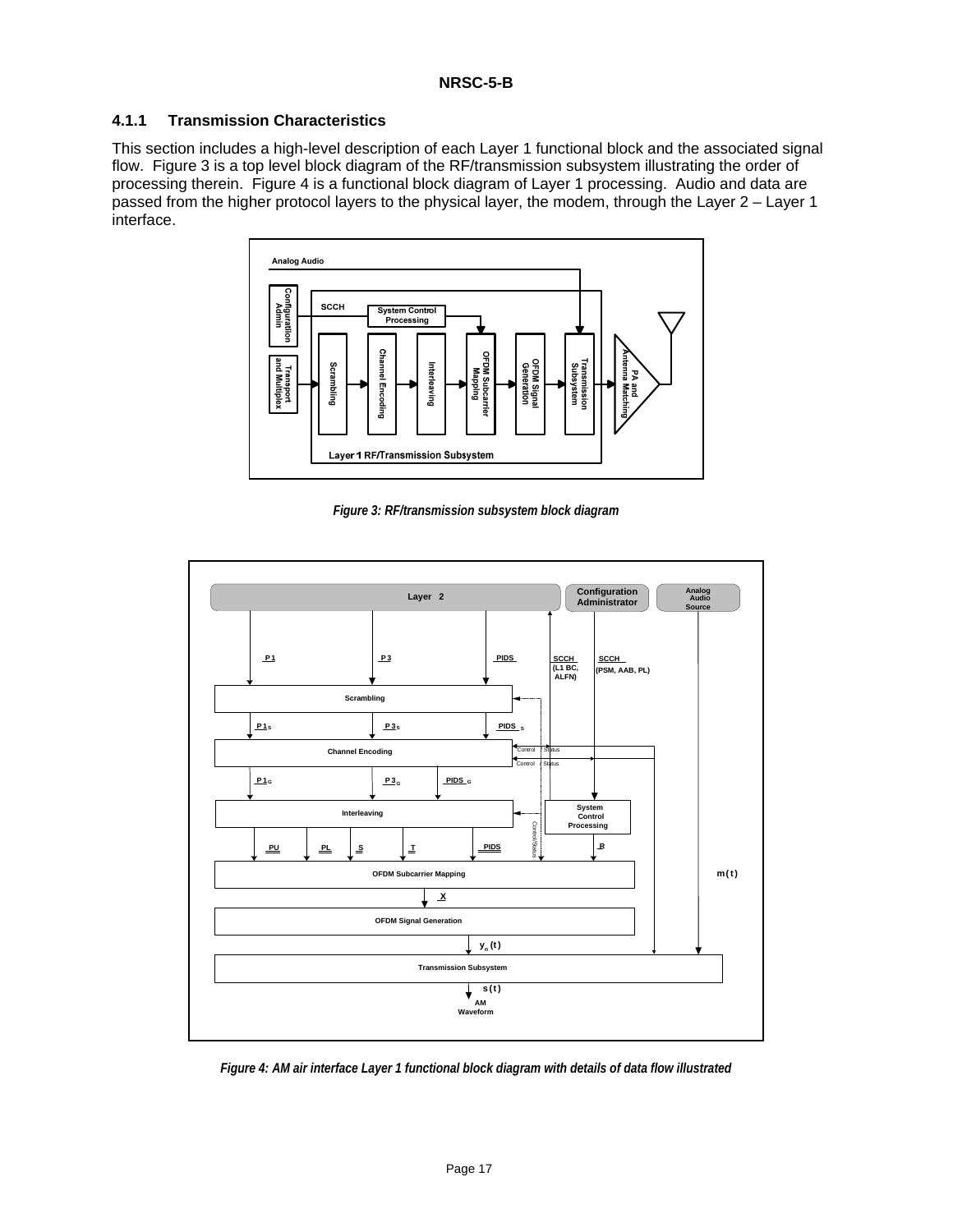# **4.1.2 Layer 1 Interface**

The layer 1 interface illustrates the access points between the channel multiplex and layer 1 of the system protocol stack. Data enters layer 1 as discrete transfer frames, with unique size and rate determined by the service mode, as specified in normative references [1] and [2]. Transfer frames that carry information from the channel multiplex are referred to as L1 PDUs.

# **4.1.3 Logical Channels**

The concept of logical channels and their function is central to the transport and transmission of data through the IBOC system. A logical channel is a signal path that conducts Layer 1 PDUs through Layer 1 with a specified grade of service. Logical channels are specified in normative reference [2]. In Figure 4 the logical channels are denoted by symbols such as P1, PIDS, etc. The underscore indicates that the data in the logical channel is formatted as a vector.

# **4.1.4 Channel Coding**

Channel coding comprises the functions of scrambling, channel encoding, and interleaving shown in Figure 3 and specified in normative references [1] and [2].

# **4.1.4.1 Scrambling**

This function (specified in normative references [1] and [2]) randomizes the digital data in each logical channel to "whiten" and mitigate signal periodicities when the waveform is demodulated in a conventional analog AM demodulator. The bits in each logical channel are scrambled to randomize the time-domain data and aid in receiver synchronization. The inputs to the scramblers are the active logical channels from Layer 2, as selected by the service mode. The outputs of the scramblers are transfer frames of scrambled bits for each of the active logical channels. The scrambler generates a pseudorandom code which is modulo 2 summed with the input data vectors. The code generator is a linear feedback shift register.

# **4.1.4.2 Channel Encoding**

Channel encoding improves system performance by increasing the robustness of the signal in the presence of channel impairments. The channel encoding process is characterized by punctured convolutional encoding.

Punctured convolutional encoding is applied to each logical channel in the RF/transmission subsystem for forward error correction. Several different encoding polynomials and puncture matrices are used. Different logical channels have different code rates. The specification of the forward error correction coding used for each logical channel and each service mode is contained in normative reference [2].

# **4.1.4.3 Interleaving**

Interleaving is also applied to the logical channels in the RF/transmission subsystem. The interleaving process provides both time and frequency diversity. The manner in which diversity delay (time) is applied to these logical channels is specified in normative reference [2] for each service mode. The delay provides time diversity to the affected logical channels. If applied, the value of the diversity delay is a fixed value.

Interleaving is comprised of four primary operations: subframe generation, delay for diversity, transmit time alignment, and bit mapping. These operations are applied to logical channels P1, P3, and PIDS starting with subframe generation (see Figure 5). Subframe generation creates new logical channels in which the incoming information has been redistributed. Some subframes are passed to delay buffers, creating the diversity delay path which results in main and backup streams. The final step is for the bit mapper to disperse the sequential subframe data to specific non-sequential locations in the interleaver output matrices. This bit mapping results in a new set of logical channels that pass this now-interleaved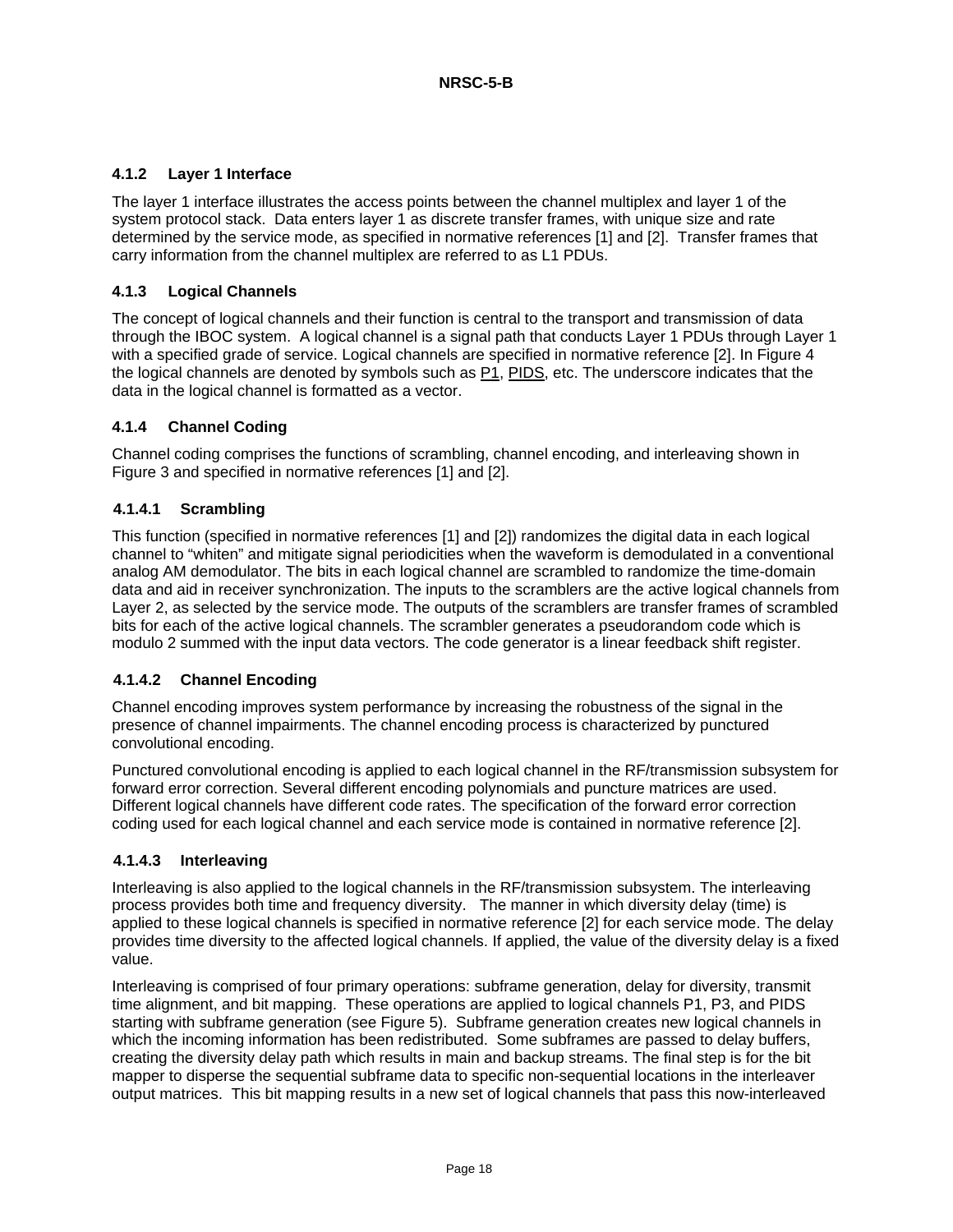information to the OFDM subcarrier generation process. The interleaving processes for each service mode, and parameters for each block, are specified in Section 10 of normative reference [2].



*Figure 5: Interleaving conceptual block diagram* 

# **4.1.5 System Control Processing**

As shown in Figure 3, the system control channel (SCCH) bypasses the channel coding. Under the direction of the system configuration settings, system control processing assembles and differentially encodes a sequence of bits (system control data sequence) destined for each reference subcarrier, as shown in Figure 6. There are 2 reference subcarriers at specific carrier offsets in the OFDM spectrum. This processing is specified in Section 11 of normative reference [2].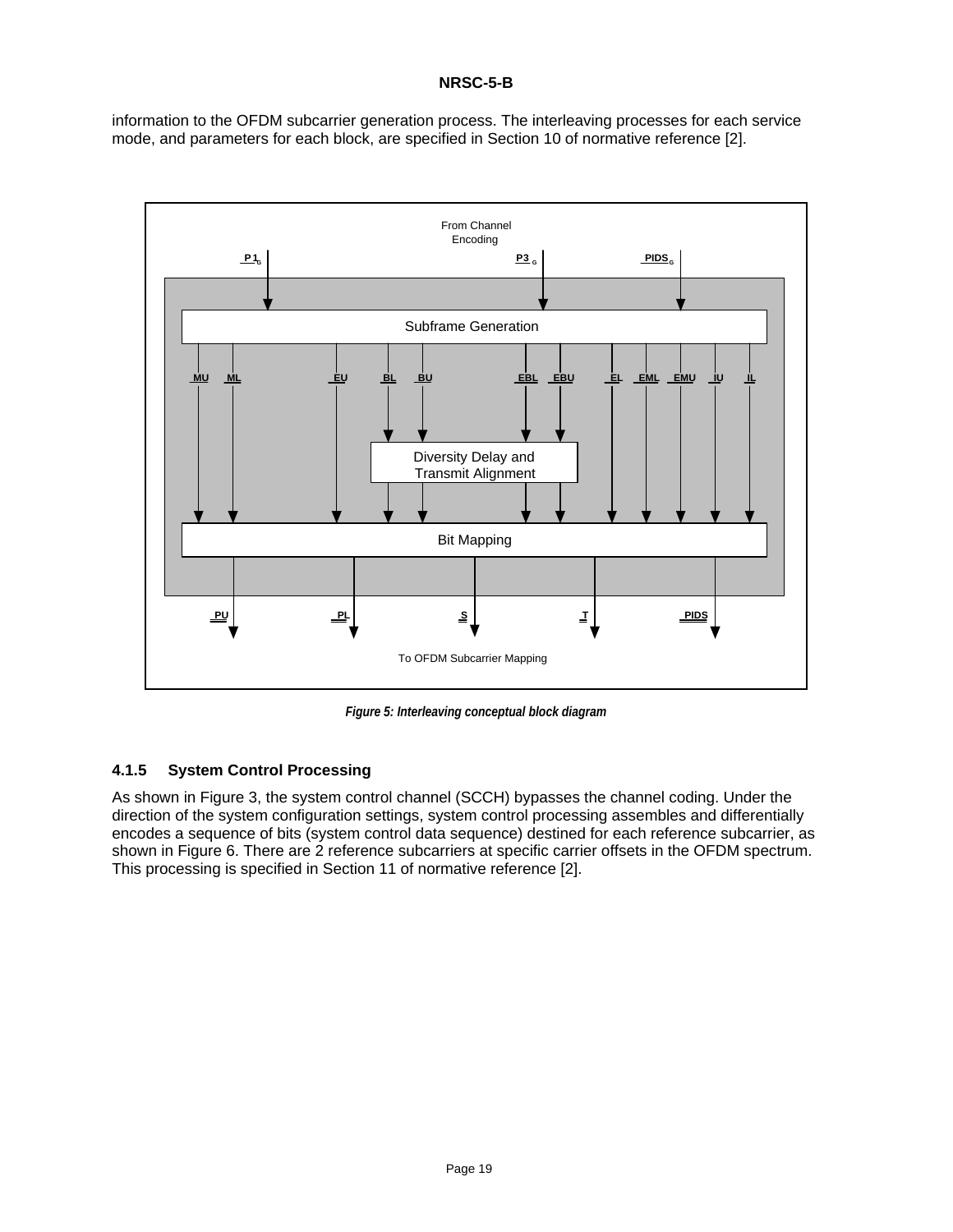**NRSC-5-B** 



*Figure 6: System control processing conceptual diagram* 

# **4.1.6 Subcarrier Mapping and Modulation**

OFDM subcarrier mapping assigns interleaver partitions to frequency partitions. For each active interleaver matrix, OFDM subcarrier mapping assigns a row of bits from each interleaver to its respective frequency carrier and constellation value in the complex output vector X. In addition, system control data sequence bits from a row of R are mapped to the active reference subcarrier locations in X. The service mode dictates which interleaver matrices and which elements of R are active. Figure 7 shows the inputs, output, and component functions of OFDM subcarrier mapping.

The inputs to OFDM subcarrier mapping for each symbol are a row of bits from each active interleaver matrix and a row of bits from  $R$ , the matrix of system control data sequences. The output from OFDM subcarrier mapping for each OFDM symbol is a single complex vector, X, of length 163.

The interleaver matrices carrying the user audio and data (PU, PL, S, T, PIDS) are mapped to scaled quadrature phase shift keying (QPSK), 16-QAM, or 64-QAM constellation points and to specific subcarriers. The R matrix is mapped to binary phase shift keying (BPSK) constellation points and the reference subcarriers. These phasors are then scaled in amplitude and then mapped to their assigned OFDM subcarriers. This process results in a vector,  $X$ , of phasors which are output to the OFDM signal generation function. This processing is specified in Section 12 of normative reference [2].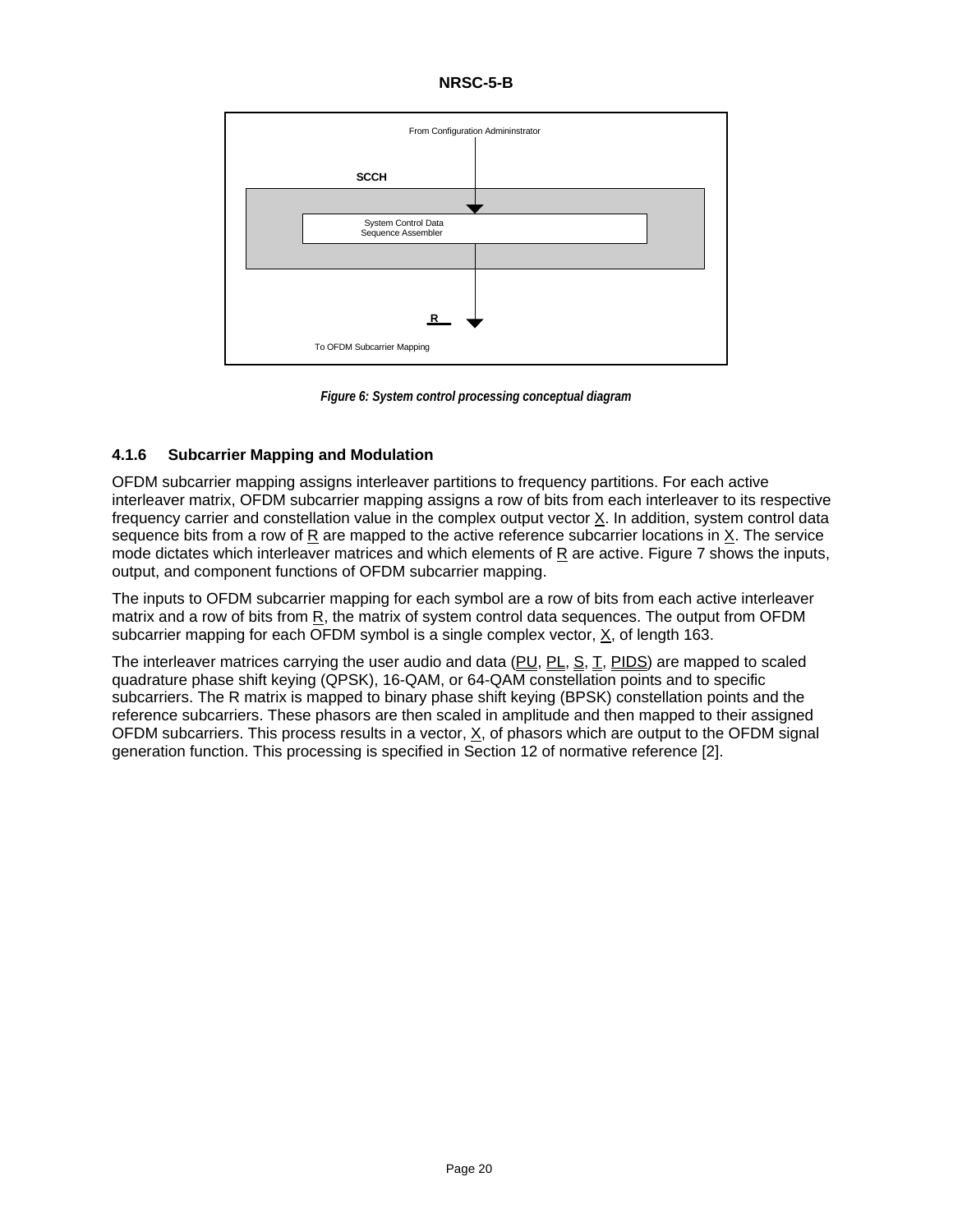



*Figure 7: OFDM subcarrier mapping conceptual block diagram* 

# **4.1.7 Transmission**

OFDM signal generation receives complex, frequency-domain OFDM symbols from OFDM subcarrier mapping, and outputs time-domain pulses representing the digital portion of the AM IBOC signal.

The input to OFDM signal generation for the n<sup>th</sup> symbol is a complex vector  $X_n$  of length L, representing the complex constellation values for each OFDM subcarrier in OFDM symbol n. For notational convenience, the output of OFDM subcarrier mapping described above did not use the subscript n. Rather, it referred to the vector X as representing a single OFDM symbol. In this section, the subscript is appended to X because of the significance of n to OFDM signal generation. The OFDM symbol is transformed to the time domain by a discrete Fourier transform and shaped to create one time domain symbol,  $y_n(t)$ . The output of OFDM signal generation is a complex, baseband, time-domain pulse  $y_n(t)$ , representing the digital portion of the AM IBOC signal for OFDM symbol n.

The  $y_n(t)$  symbols are concatenated to form a continuous time domain waveform. This OFDM waveform is combined (summed) with the amplitude modulated (AM) waveform  $a<sub>n</sub>(t)$  (in the hybrid mode) to create  $z<sub>n</sub>(t)$ . This waveform is upconverted to create the complete IBOC RF waveform for transmission. This is illustrated in Figure 8. The waveform is then spectrally mapped and frequency partitioned across the set of OFDM subcarriers. Normative reference [8] details the key transmission specifications for the AM IBOC RF waveform including carrier frequency and channel spacing, synchronization tolerances, analog host performance, spectral emission limits, digital sideband levels, analog modulation level, phase noise, error vector magnitude, gain flatness, amplitude and phase symmetry, and group delay flatness.

There are several issues of time alignment that the transmission system must address. For transmit facilities so equipped, every L1 frame transmitted must be properly aligned with GPS time. Also, the various logical channels must be properly aligned with each other and in some service modes some channels are purposely delayed by a fixed amount to accommodate diversity combining at the receiver.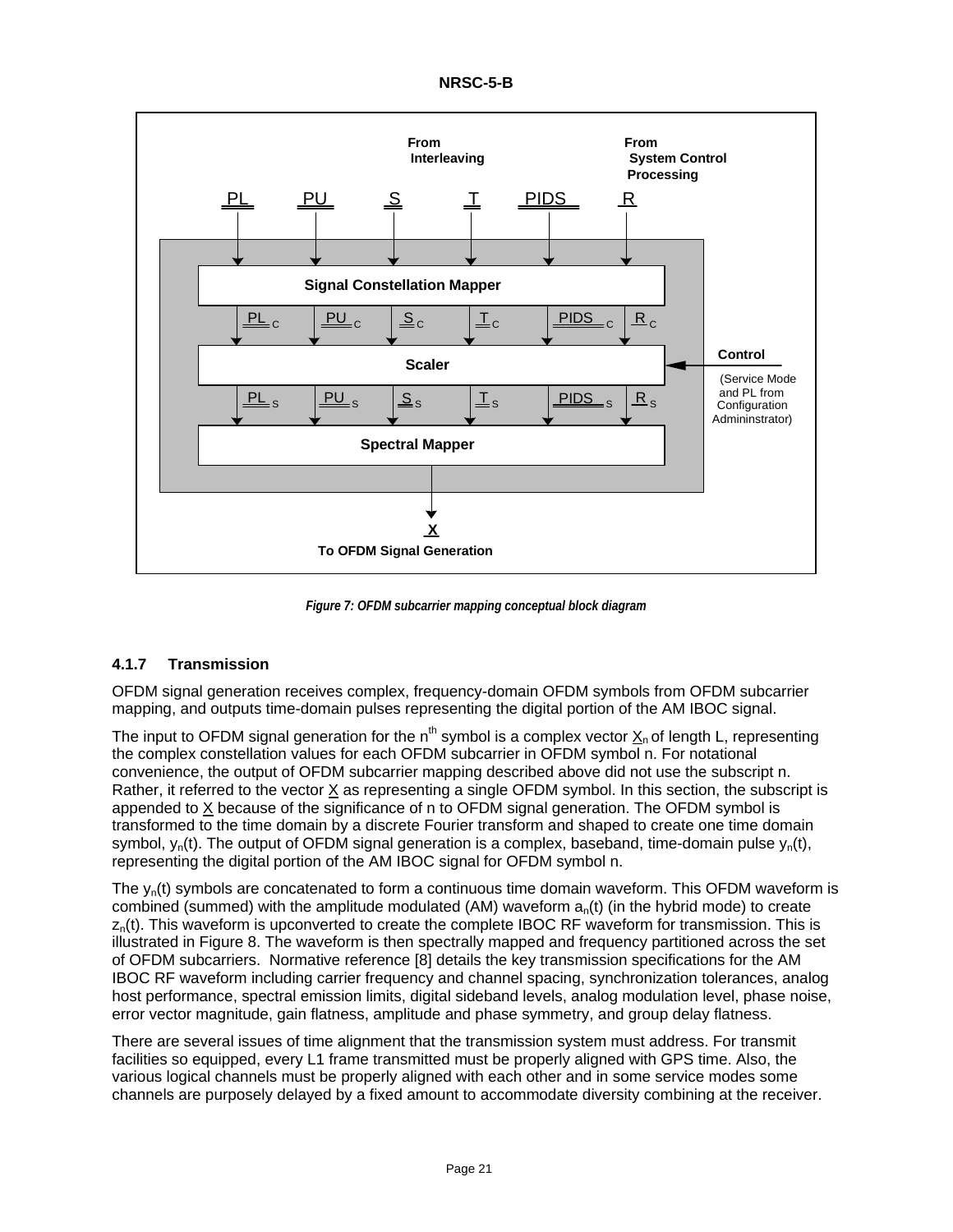Layer 1 provides for the time alignment of the transfer frames received from the channel multiplex. The higher protocol layers provide alignment of the contents of the transfer frames.



*Figure 8: Hybrid/extended hybrid transmission subsystem functional block diagram* 

# **4.1.8 Spectrum Emissions Limits for AM IBOC**

For hybrid transmissions utilizing 5 kHz mode analog bandwidth, noise and spuriously generated signals from all sources, including phase noise and intermodulation products, shall conform to the limits as described in Section 4.5.1 of normative reference [8] and shown in Figure  $9<sup>3</sup>$ 

 3 The requirements for noise and spurious emission limits illustrated in Figures 9-11 reflect acceptable performance criteria. In certain circumstances, additional measures (filtering, active emissions suppression, etc.) may be needed to reduce the spectral emissions below the limits given in this subsection in order to reduce mutual interference between broadcast stations.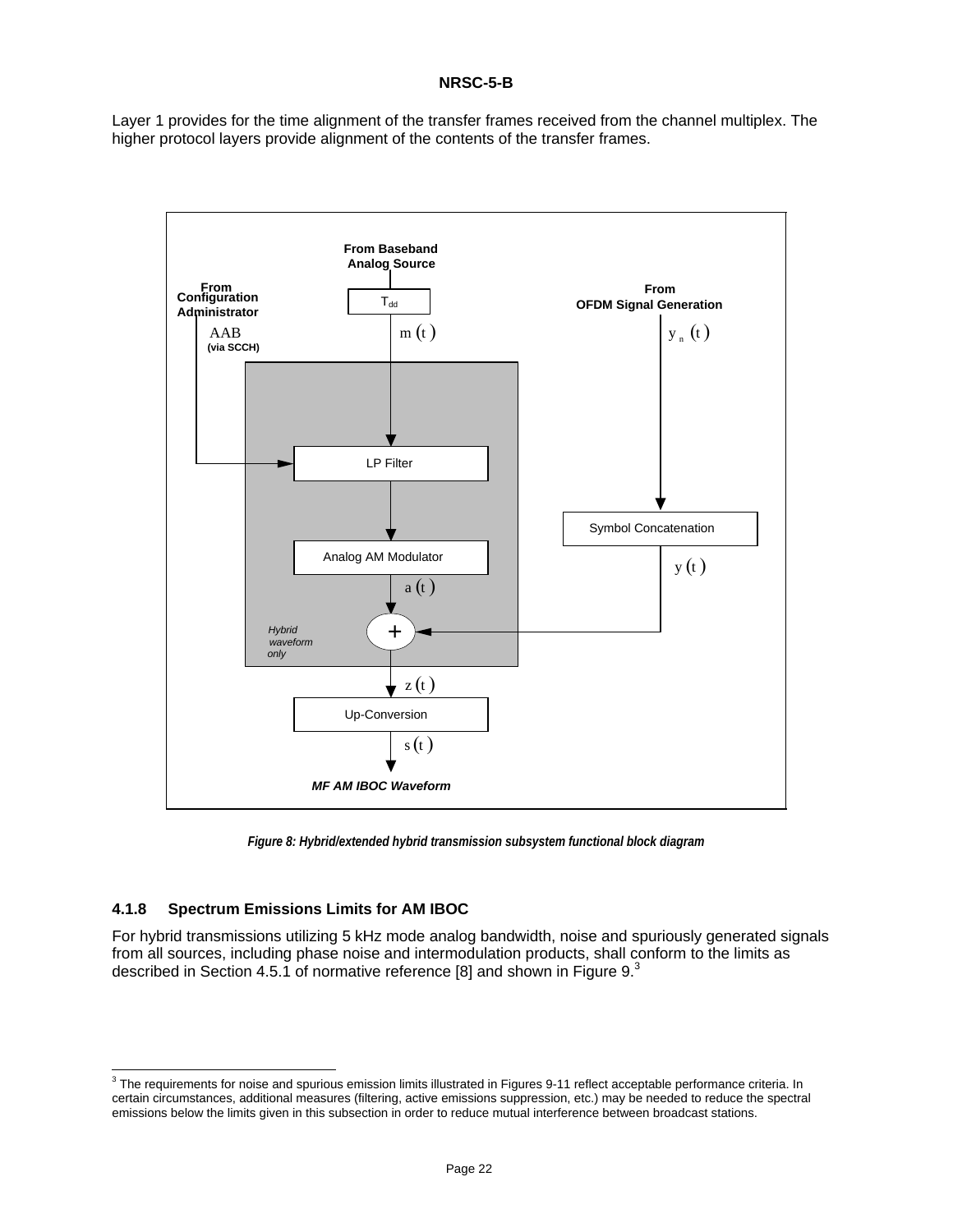

*Figure 9. NRSC-5 AM hybrid waveform spectral emissions limits for 5 kHz mode analog bandwith* 

For hybrid transmissions utilizing 8 kHz mode analog bandwidth, noise and spuriously generated signals from all sources, including phase noise and intermodulation products, shall conform to the limits as described in Section 4.5.2 of normative reference [8] and shown in Figure 10.



*Figure 10. NRSC-5 AM hybrid waveform spectral emissions limits for 8 kHz mode analog bandwidth* 

For all-digital transmissions, noise and spuriously generated signals from all sources, including phase noise and intermodulation products, shall conform to the limits as described in Section 4.5.2 of normative reference [8] and shown in Figure 11.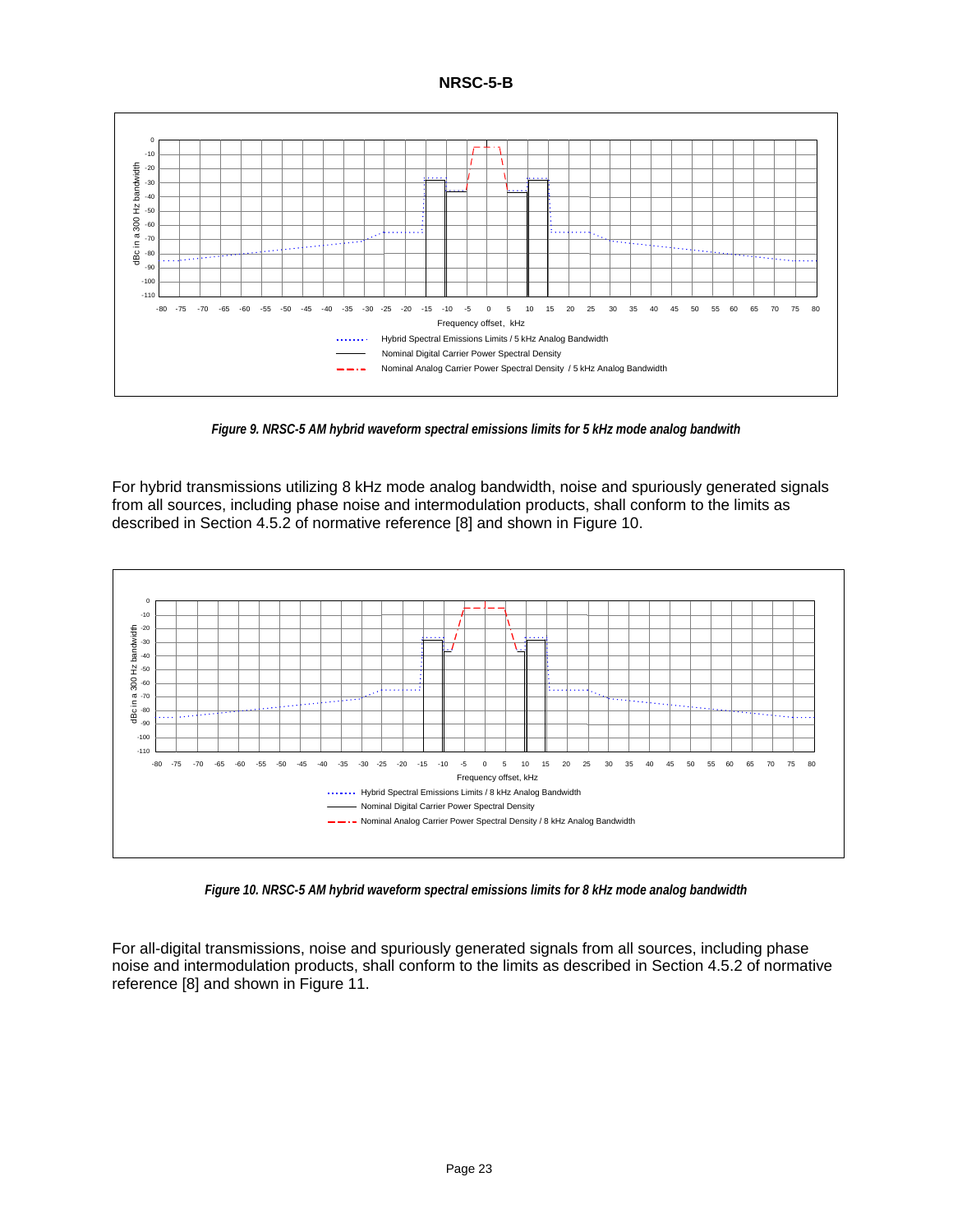

*Figure 11. NRSC-5 AM all-digital waveform spectral emissions limits* 

# **4.1.8.1 Measurement of mask compliance for AM IBOC systems**

Reference document [8] specifies a method for determining spectral emission mask compliance for AM hybrid (both 5 kHz mode and 8 kHz mode) and AM All Digital IBOC, in Sections 4.5.1, 4.5.2, and 4.5.3, respectively. For more detailed information on mask compliance measurements refer to NRSC Guideline G-201, "NRSC-5-B RF Mask Compliance: Measurement Methods and Practice." Included in this Guideline are detailed measurement procedures applicable to different types of measurements (*e.g.*, factory test, in-service out-of-band emissions), as well as recommended locations for making measurements depending upon the specifics of a particular implementation.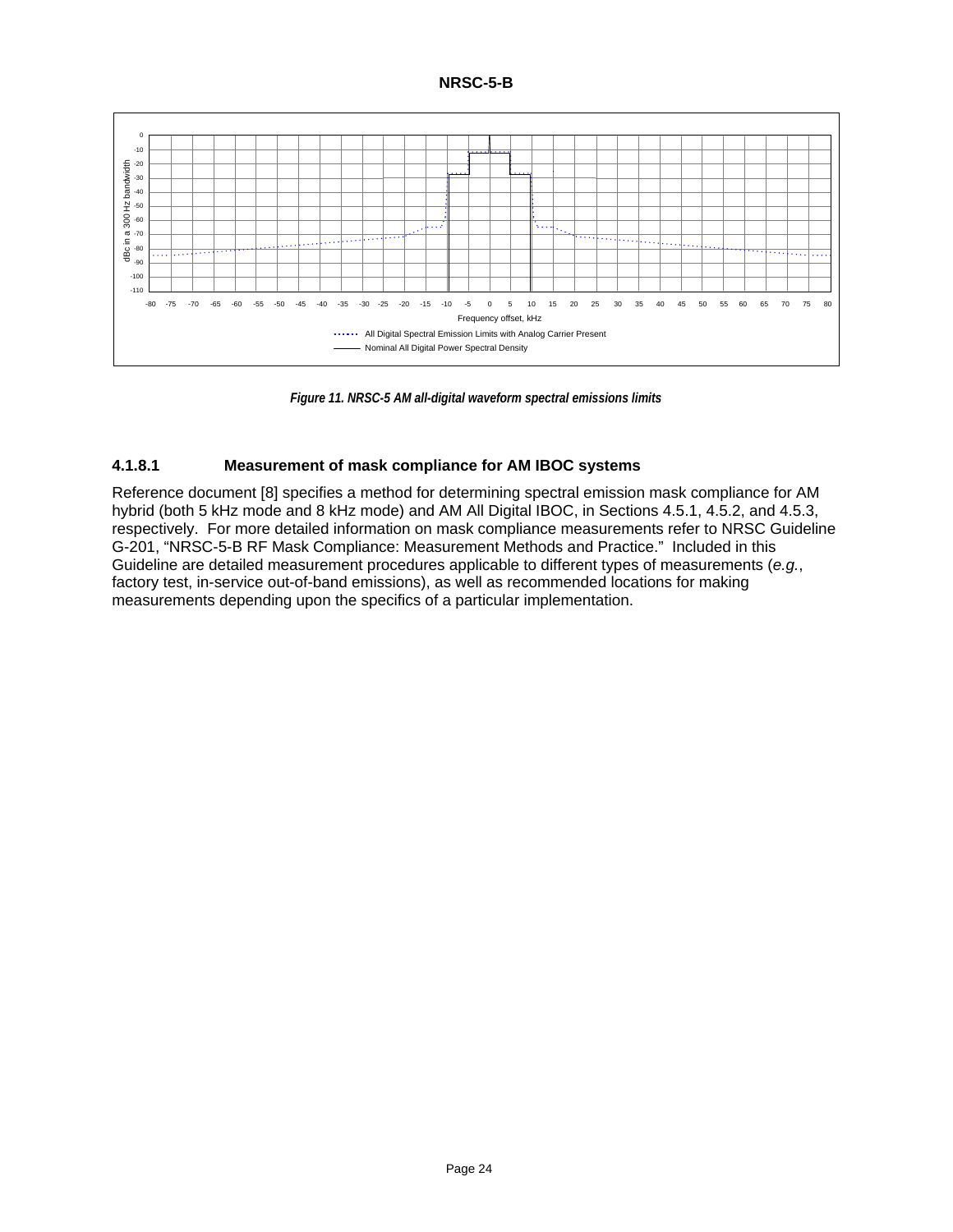# **4.2 FM RF/transmission System Characteristics**

This section specifies the RF portion of the NRSC-5 IBOC digital radio standard for FM band implementations. Figure 12 illustrates how the standard is partitioned according to protocol layer and is annotated with the referenced documents that specify the associated detailed requirements. It is an overview of the entire FM band implementation of the NRSC-5 IBOC digital radio standard.



*Figure 12: FM band implementation of NRSC-5 IBOC digital radio standard*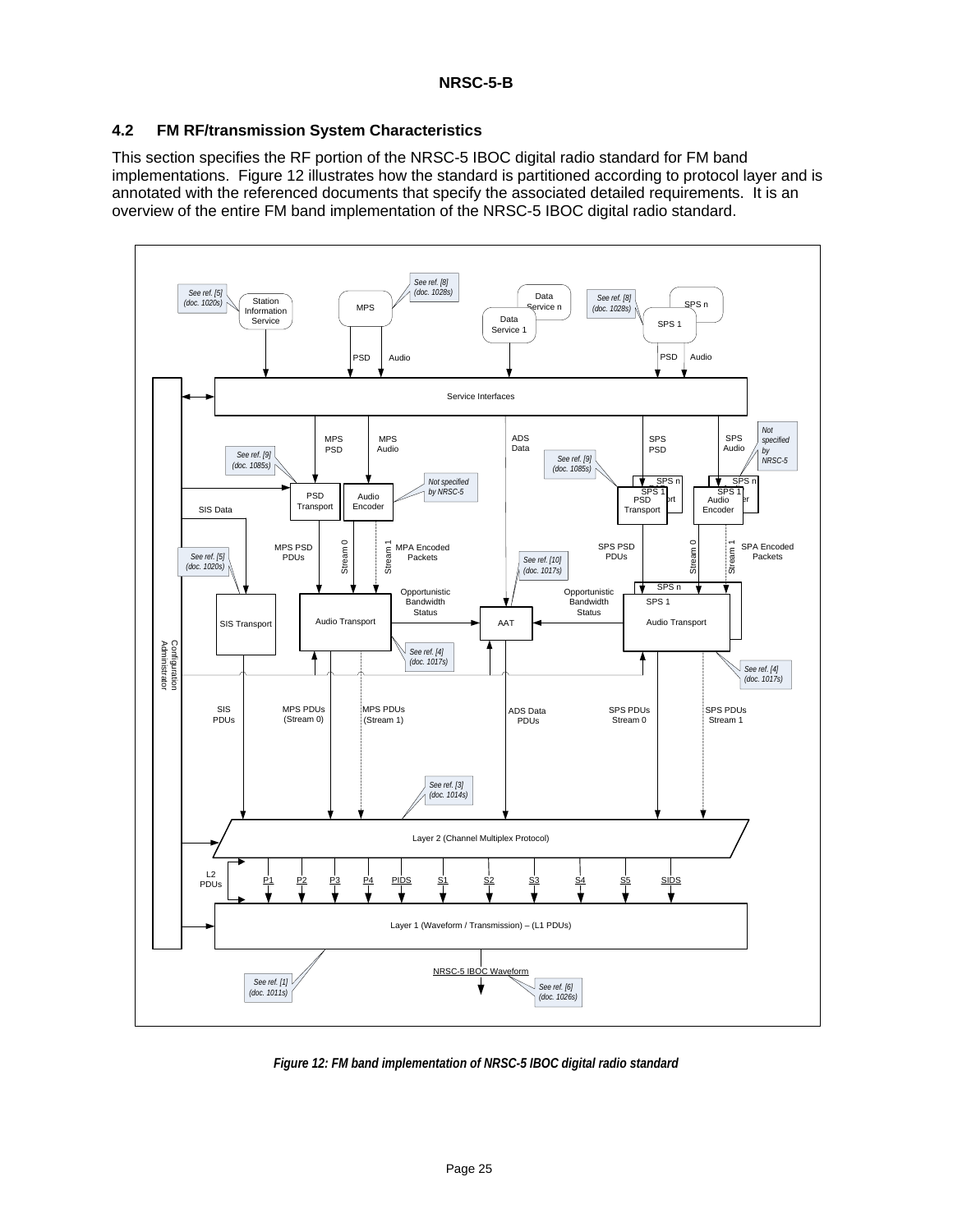# **4.2.1 Transmission Characteristics**

This section includes a high-level description of each Layer 1 functional block and the associated signal flow. Figure 13 is a top level block diagram of the RF/transmission subsystem illustrating the order of processing therein. Figure 14 is a functional block diagram of Layer 1 processing. Audio and data are passed from the higher protocol layers to the physical layer, the modem, through the Layer 2 - Layer 1 interface.



*Figure 13: RF/transmission subsystem block diagram*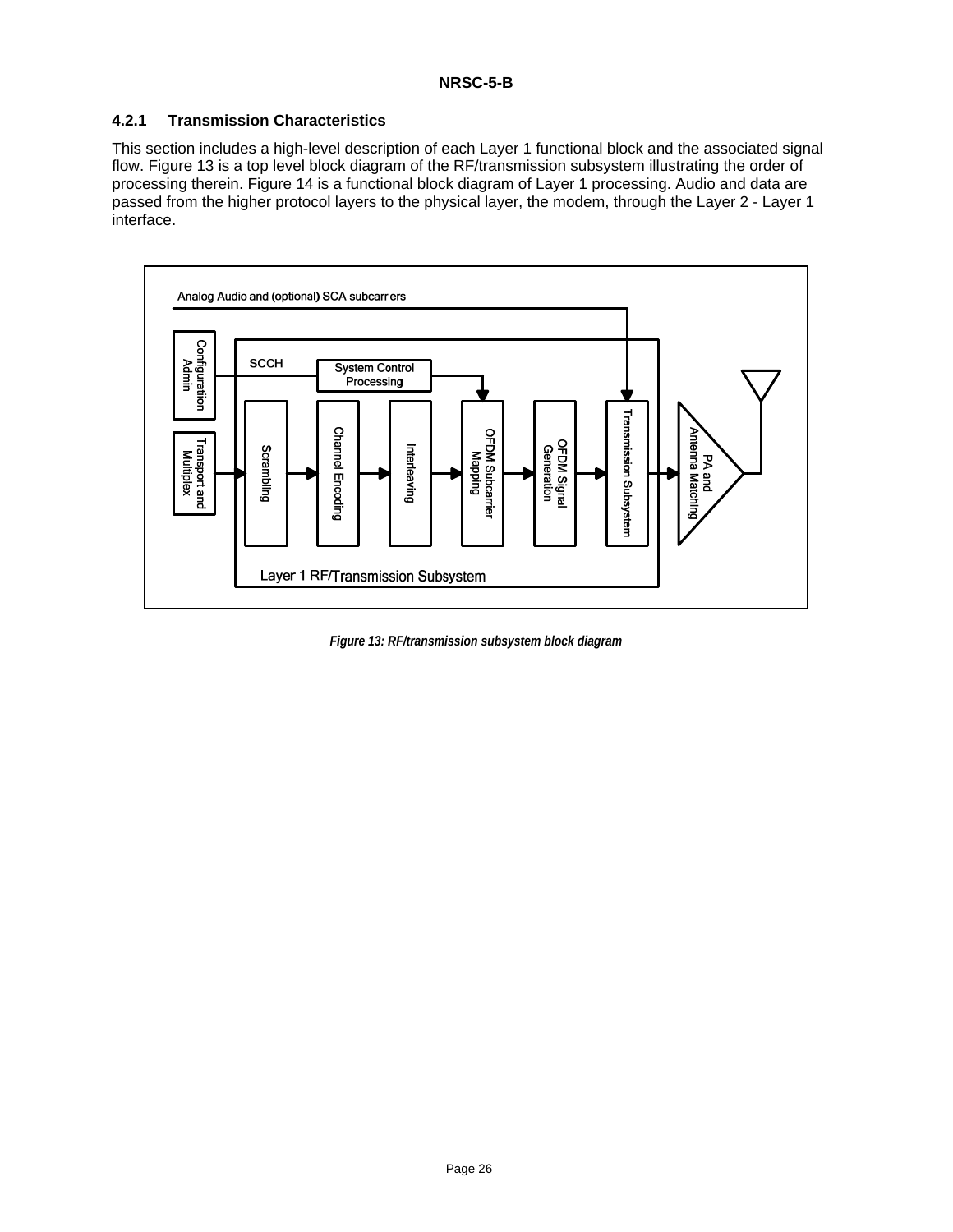**NRSC-5-B** 



*Figure 14: FM air interface Layer 1 functional block diagram with details of data flow illustrated* 

# **4.2.2 Layer 1 Interface**

The L1 interface illustrates the access points between the channel multiplex and Layer 1 of the system protocol stack. Each channel enters Layer 1 in discrete transfer frames, with unique size and rate determined by the service mode. Transfer frames that carry information from the channel multiplex are referred to as L1 PDUs.

# **4.2.3 Logical Channels**

The concept of logical channels and their function is central to the transport and transmission of data through the IBOC system. A logical channel is a signal path that conducts Layer 1 PDUs through Layer 1 with a specified grade of service. Logical channels are specified in normative reference [1]. In Figure 14 the logical channels are denoted by symbols such as  $P1$ ,  $PIDS$ ,  $S1$ , etc. The underscore indicates that the data in the logical channel is formatted as a vector.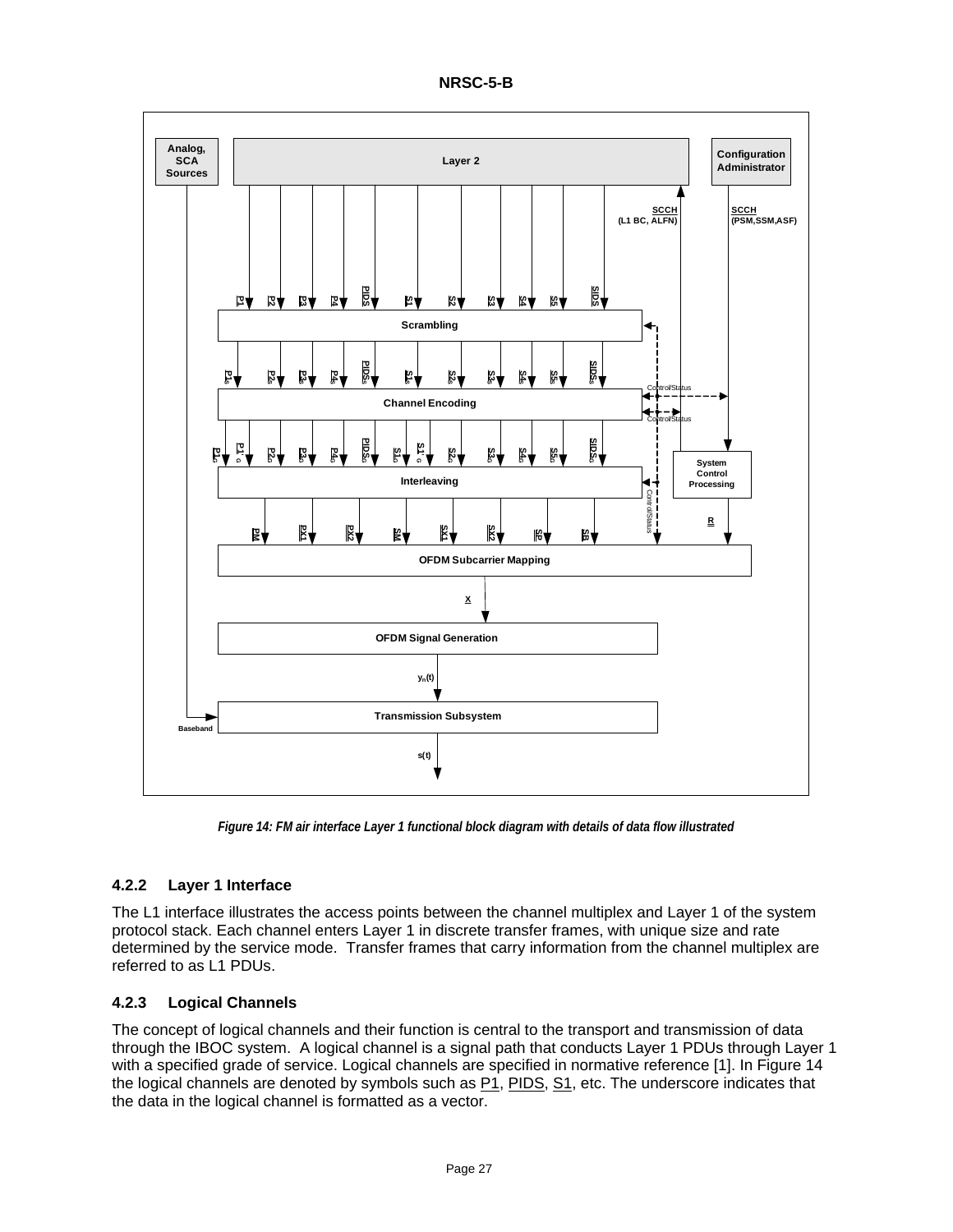# **4.2.4 Channel Coding**

Channel coding (specified in normative references [1] and [2]) comprises the functions of scrambling, channel encoding, and interleaving shown in Figure 13.

# **4.2.4.1 Scrambling**

This function randomizes the digital data in each logical channel to "whiten" and mitigate signal periodicities when the waveform is demodulated in a conventional analog FM demodulator. The bits in each logical channel are scrambled to randomize the time-domain data and aid in receiver synchronization. The inputs to the scramblers are the active logical channels from Layer 2, as selected by the service mode. The outputs of the scramblers are transfer frames of scrambled bits for each of the active logical channels. The scrambler generates a pseudorandom code which is modulo 2 summed with the input data vectors. The code generator is a linear feedback shift register.

# **4.2.4.2 Channel Encoding**

Channel encoding improves system performance by increasing the robustness of the signal in the presence of channel impairments. The channel encoding process is characterized by two main operations: time delay (for diversity delay and transmit alignment) and convolutional encoding.

Depending on the service mode, logical channels P1 and S1 may be split into two channels and delayed as they enter the channel encoding process. The manner in which diversity delay is applied to these logical channels is specified in normative reference [1] for each service mode. The delay provides time diversity to the affected logical channels. If applied, the value of the diversity delay is a fixed value.

Punctured convolutional encoding is applied to each logical channel in the RF/transmission subsystem for forward error correction. Several different encoding polynomials and puncture matrices are used. Different logical channels have different code rates. The specification of the forward error correction coding used for each logical channel and each service mode is contained in normative reference [1].

# **4.2.4.3 Interleaving**

Interleaving is also applied to the logical channels in the RF/transmission subsystem. Interleaving comprises six parallel interleaving processes (IPs): PM, PX, SM, SX, SP, and SB (see Figure 15). An IP contains one or more interleavers, and, in some cases, a transfer frame multiplexer. The service mode determines which inputs and IPs are active at any given time. The universe of inputs for interleaving are the channel-encoded transfer frames from the primary logical channels P1 through P4 and PIDS, and the secondary logical channels S1 through S5 and SIDS. The interleaver outputs are matrices. The interleaving processes for each service mode are specified in Section 10 of normative reference [1].



*Figure 15: Interleaving conceptual block diagram*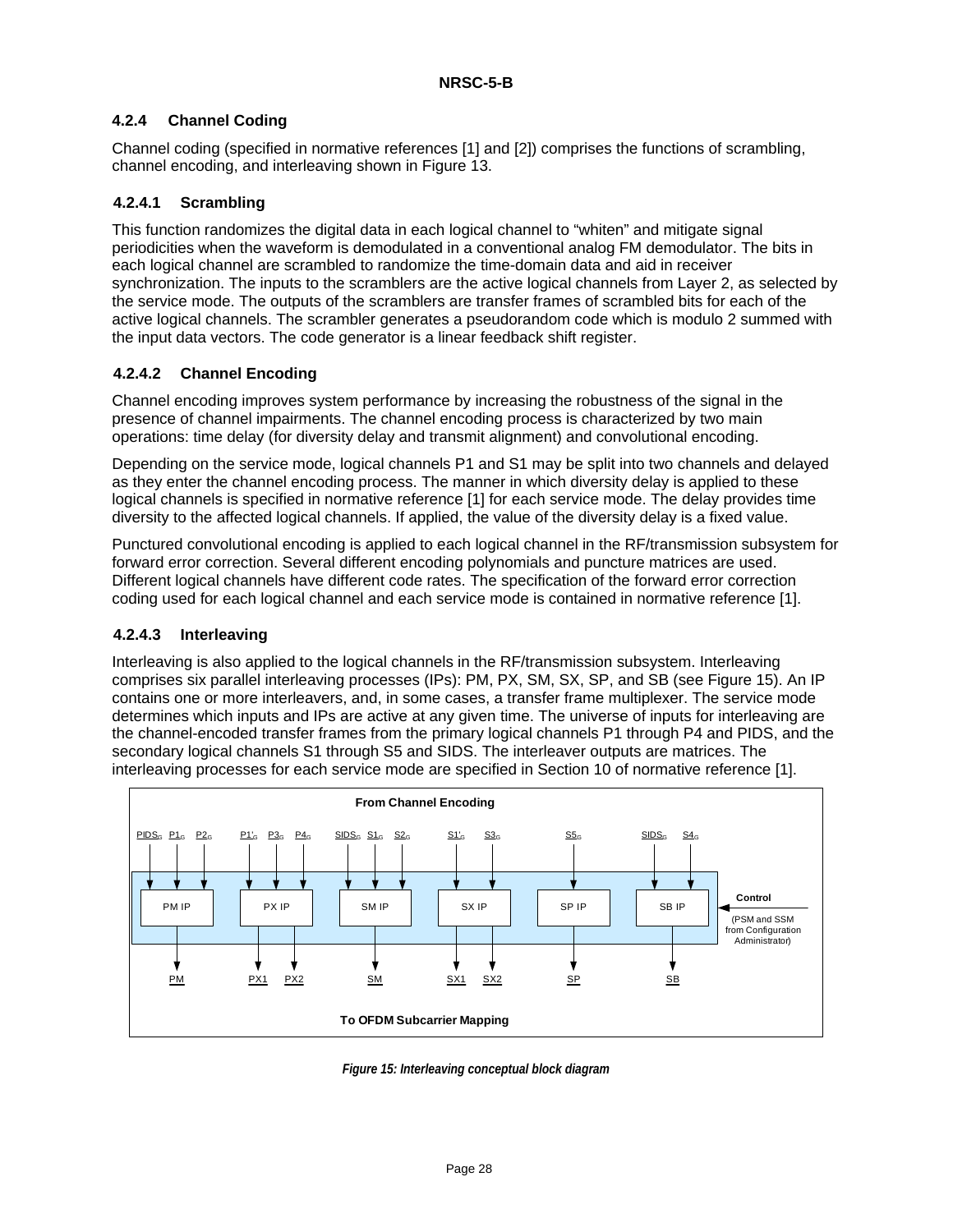# **4.2.5 System Control Processing**

As shown in Figure 14, the system control channel (SCCH) bypasses the channel coding. Under the direction of the system configuration settings, system control processing assembles and differentially encodes a sequence of bits (system control data sequence) destined for each reference subcarrier, as shown in Figure 16. There are up to 61 reference subcarriers, numbered 0 … 60, distributed throughout the OFDM spectrum. The number of reference subcarriers broadcast in a given waveform depends on the service mode; however, system control processing always outputs all 61 system control data sequences, regardless of service mode. This processing is specified in Section 11 of normative reference [1].



*Figure 16: System control processing conceptual diagram* 

# **4.2.6 Subcarrier Mapping and Modulation**

OFDM subcarrier mapping assigns interleaver partitions to frequency partitions. For each active interleaver matrix, OFDM subcarrier mapping assigns a row of bits from each interleaver partition to its respective frequency partition in the complex output vector X. In addition, system control data sequence bits from a row of R are mapped to the active reference subcarrier locations in X. The service mode dictates which interleaver matrices and which elements of  $R$  are active. Figure 17 shows the inputs, output, and component functions of OFDM subcarrier mapping.

The inputs to OFDM subcarrier mapping for each symbol are a row of bits from each active interleaver matrix and a row of bits from  $R$ , the matrix of system control data sequences. The output from OFDM subcarrier mapping for each OFDM symbol is a single complex vector, X, of length 1093.

The interleaver matrices carrying the user audio and data  $(PM, PX1, ... SD)$  are mapped to quadrature phase shift keying (QPSK) constellation points and to specific subcarriers. The R matrix is mapped to binary phase shift keying (BPSK) constellation points and the reference subcarriers. These phasors are then scaled in amplitude and then mapped to their assigned OFDM subcarriers. This process results in a vector, X, of phasors which are output to the OFDM signal generation function. This processing is specified in Section 12 of normative reference [1].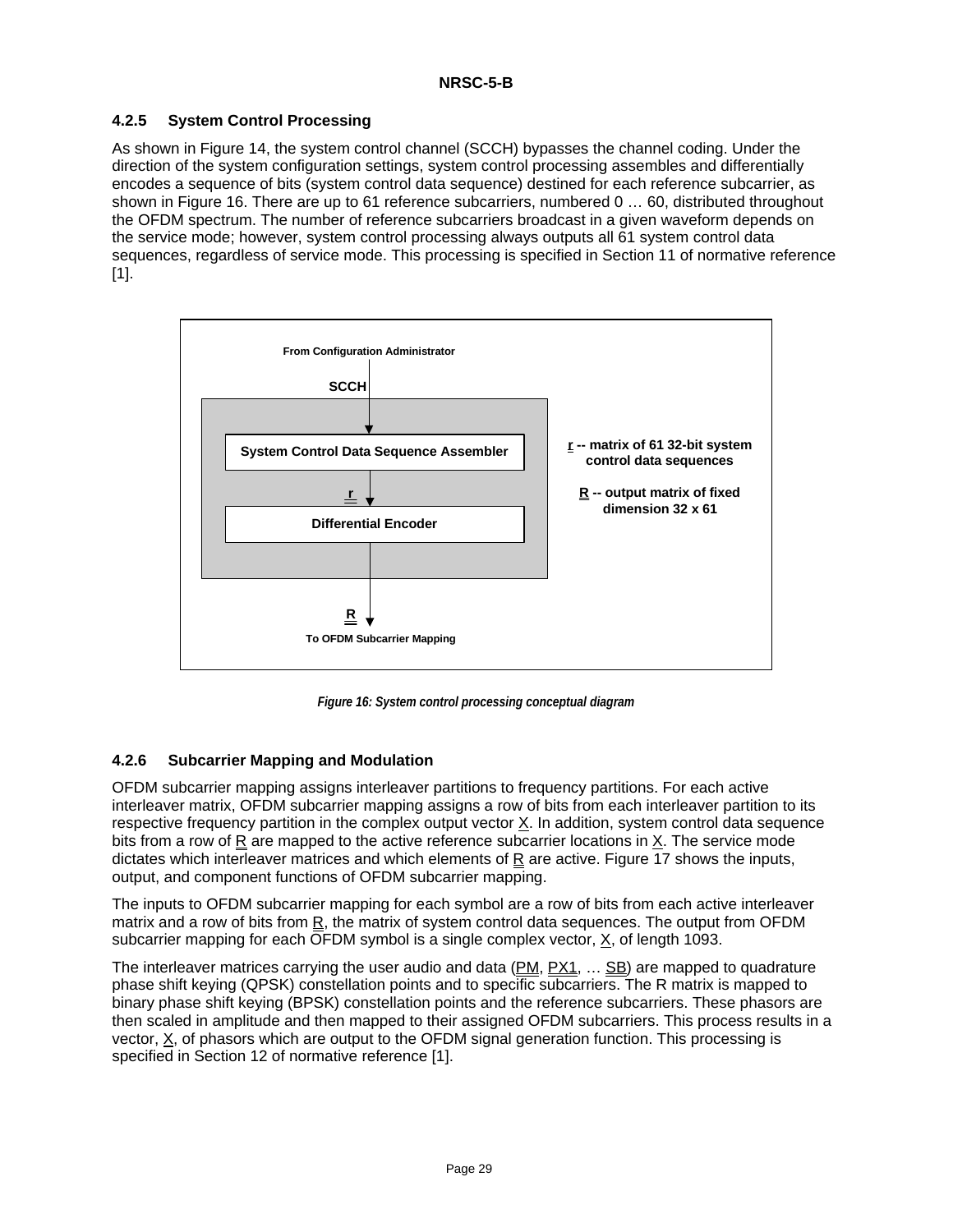



*Figure 17: OFDM subcarrier mapping conceptual block diagram* 

# **4.2.7 Transmission**

OFDM signal generation receives complex, frequency-domain OFDM symbols from OFDM subcarrier mapping, and outputs time-domain pulses representing the digital portion of the FM IBOC signal.

The input to OFDM signal generation for the n<sup>th</sup> symbol is a complex vector  $X_n$  of length L, representing the complex constellation values for each OFDM subcarrier in OFDM symbol n. For notational convenience, the output of OFDM subcarrier mapping described above did not use the subscript n. Rather, it referred to the vector  $\underline{X}$  as representing a single OFDM symbol. In this section, the subscript is appended to X because of the significance of n to OFDM signal generation. The OFDM symbol is transformed to the time domain by a discrete Fourier transform and shaped to create one time domain symbol,  $y_n(t)$ . The output of OFDM signal generation is a complex, baseband, time-domain pulse  $y_n(t)$ , representing the digital portion of the FM IBOC signal for OFDM symbol n.

The  $y_n(t)$  symbols are concatenated to form a continuous time domain waveform. This waveform is upconverted and combined with the analog modulated audio (in the hybrid and extended hybrid modes) to create the complete IBOC RF waveform for transmission. This is illustrated in Figure 18. The waveform is then spectrally mapped and frequency partitioned across the set of OFDM subcarriers. Normative reference [6] details the key transmission specifications for the FM IBOC RF waveform including carrier frequency and channel spacing, synchronization tolerances, spectral emission limits, digital sideband levels, phase noise, error vector magnitude, gain flatness, and group delay flatness.

There are several issues of time alignment that the transmission system must address. For transmit facilities so equipped, every L1 frame transmitted must be properly aligned with GPS time. Also, the various logical channels must be properly aligned with each other and in some service modes some channels are purposely delayed by a fixed amount to accommodate diversity combining at the receiver.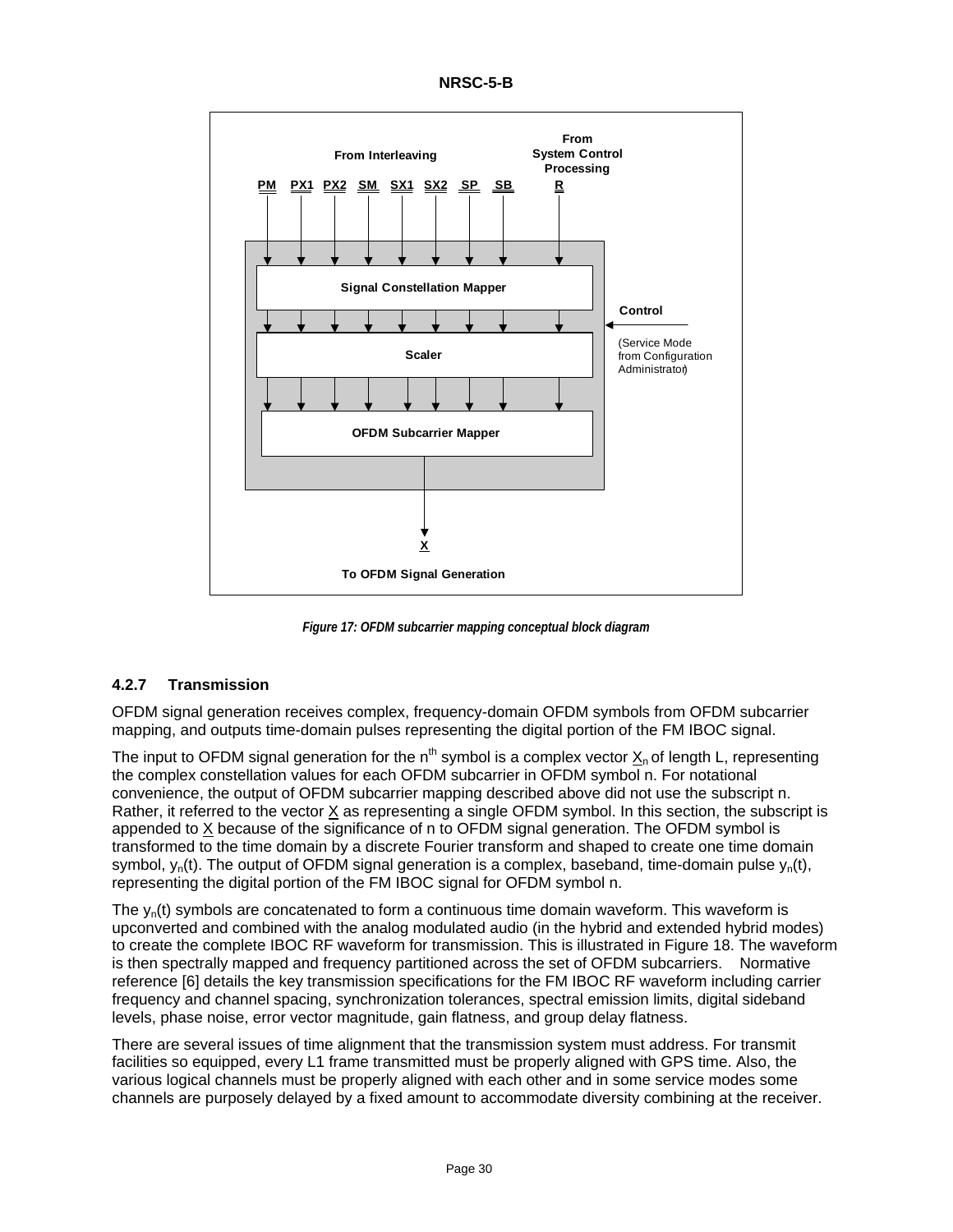Layer 1 provides for the time alignment of the transfer frames received from the channel multiplex. The higher protocol layers provide alignment of the contents of the transfer frames.



*Figure 18: Hybrid/extended hybrid transmission subsystem functional block diagram* 

# **4.2.8 Spectrum Emissions Limits for FM IBOC**

For hybrid transmissions, noise and spuriously generated signals from all sources, including phase noise and intermodulation products, shall conform to the limits as described in Section 4.4.1 of normative reference [6] and shown in Figure 19.<sup>4</sup>

 4 The requirements for noise and spurious emission limits illustrated in figures 19 & 20 reflect acceptable performance criteria. In certain circumstances, additional measures (filtering, active emissions suppression, etc.) may be needed to reduce the spectral emissions below the limits given in this subsection in order to reduce mutual interference between broadcast stations.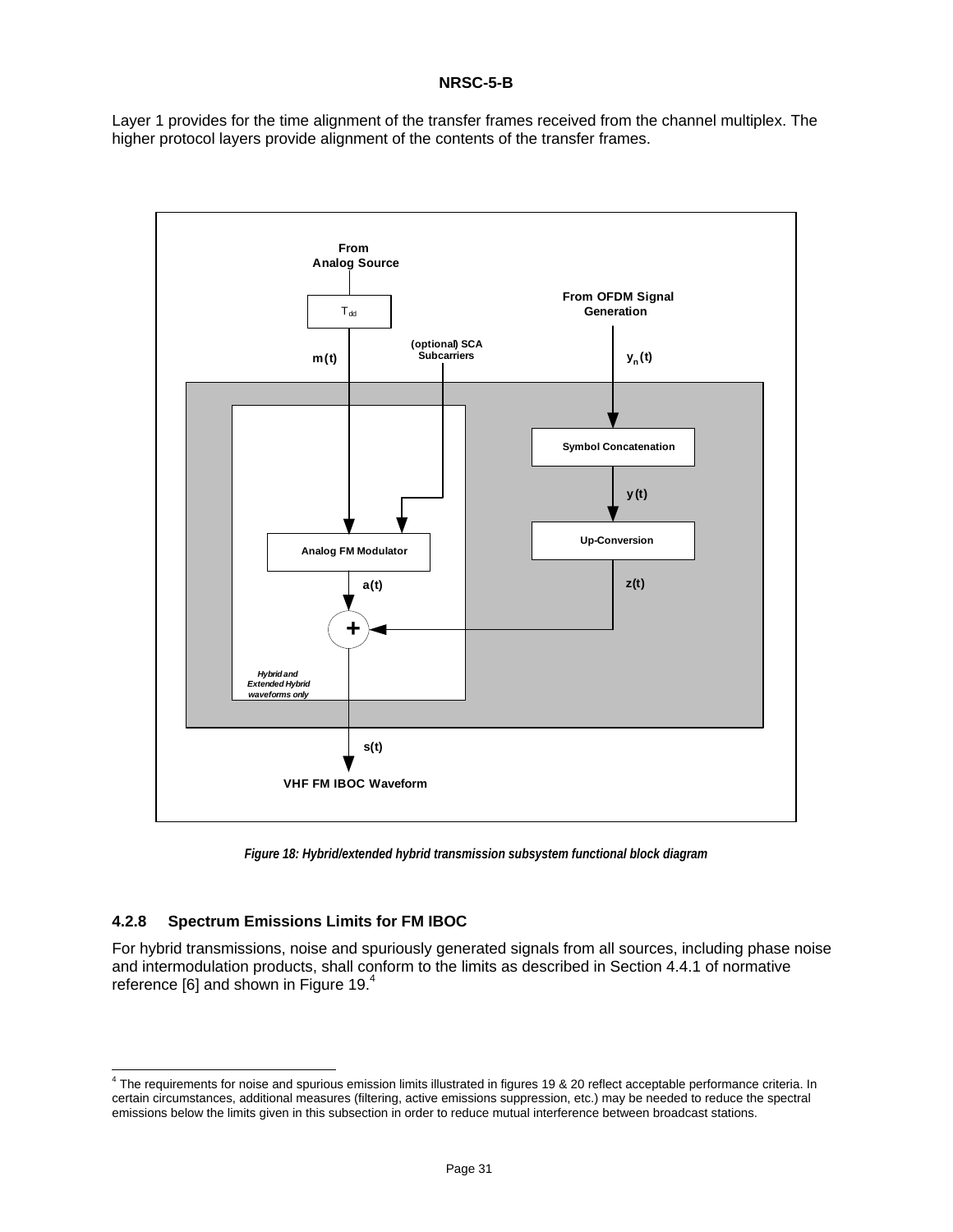

*Figure 19. NRSC-5 FM hybrid waveform noise and emission limits* 

For all-digital transmissions, noise and spuriously generated signals from all sources, including phase noise and intermodulation products, shall conform to the limits as described in Section 4.4.2 of normative reference [6] and shown in Figure 20.



*Figure 20. NRSC-5 all-digital waveform noise and emission limits*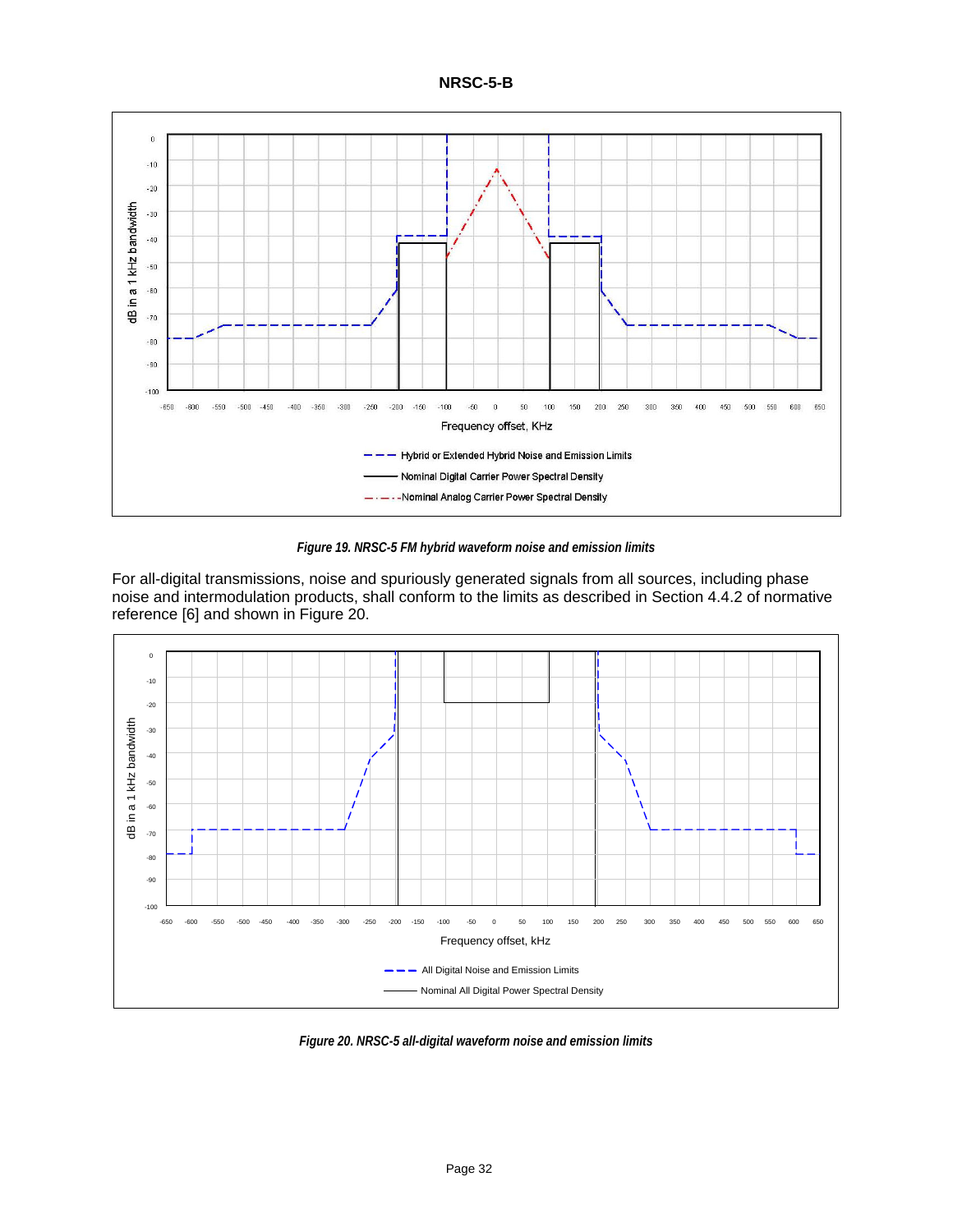# **4.2.8.1 Measurement of mask compliance for FM IBOC systems**

Reference document [6] specifies a method for determining spectral emission mask compliance for FM hybrid IBOC and All Digital IBOC, in Sections 4.4.1 and 4.4.2, respectively. For more detailed information on mask compliance measurements refer to NRSC Guideline G-201, "NRSC-5-B RF Mask Compliance: Measurement Methods and Practice." Included in this Guideline are detailed measurement procedures applicable to different types of measurements (*e.g.*, factory test, in-service out-of-band emissions), as well as recommended locations for making measurements depending upon the specifics of a particular implementation.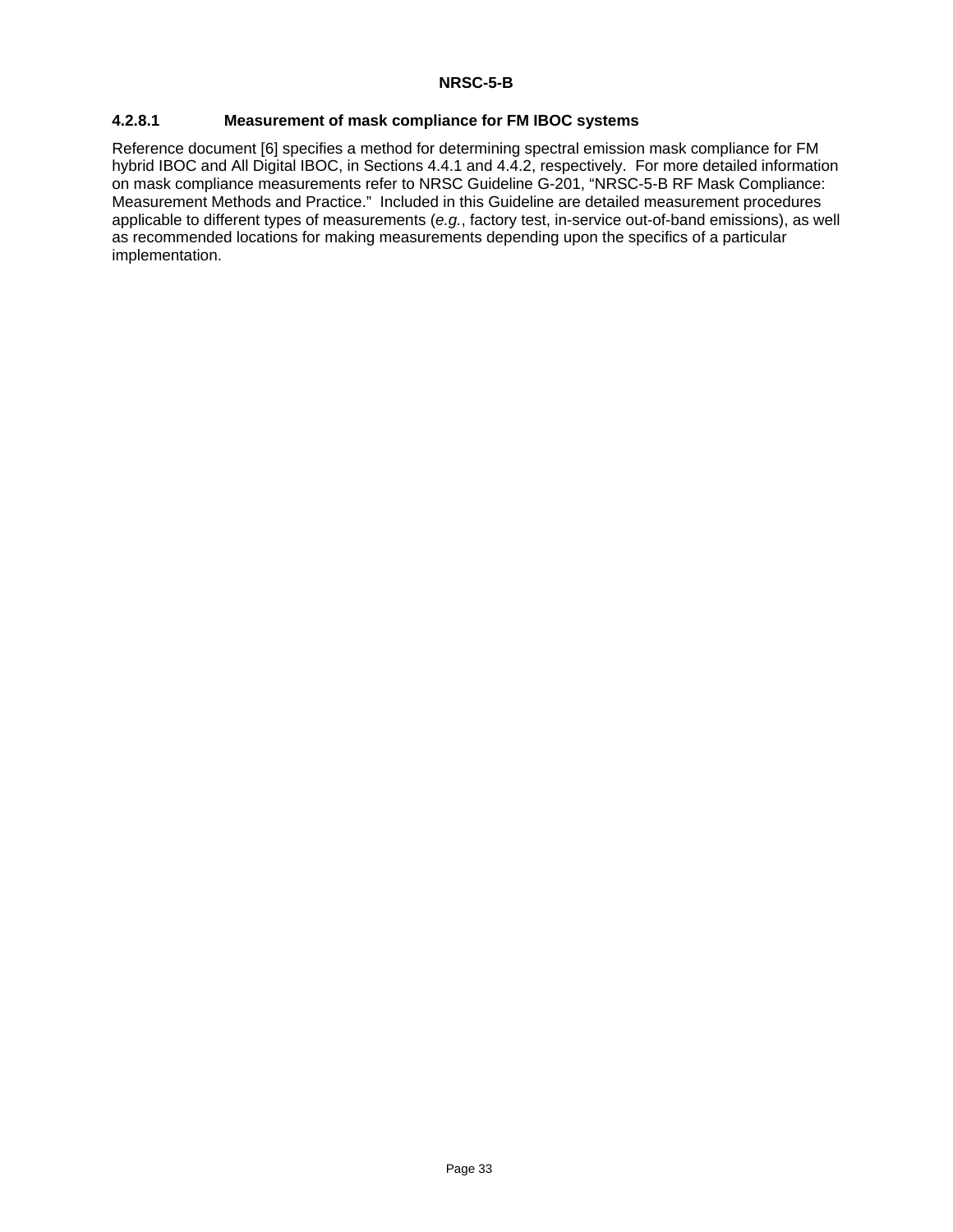# **5 TRANSPORT AND SERVICE MULTIPLEX CHARACTERISTICS**

This section specifies how control signals and non-audio information are passed through the IBOC digital radio system up to, but not including the RF/transmission subsystem.

The IBOC digital radio broadcasting system specified by the NRSC-5 Standard allows a broadcast station to offer multiple services. A service can be thought of as a logical grouping of application data identified by the IBOC digital radio system. Services are grouped into one of three categories:

- 1. Core services:
	- a. Main Program Service (MPS), both audio (MPA) and data (MPSD)
	- b. Station Information Service (SIS)
- 2. Supplemental services:
	- a. Supplemental Program Service (SPS), both audio (SPA) and data (SPSD)
- 3. Advanced Data Services (ADS)

The flow of service content through the IBOC digital radio broadcast system is as follows:

- 1. Service content enters the IBOC digital radio broadcast system via service interfaces;
- 2. Content is assembled for transport using a specific protocol;
- 3. It is routed over logical channels via the channel multiplex;
- 4. And finally it is waveform modulated via the RF/transmission subsystem for over-the-air transmission.

Figure 2 is an overview of the AM band IBOC digital radio broadcast system and Figure 12 is an overview of the FM IBOC digital radio broadcast system. The following sections present a brief description of the IBOC digital radio core, supplemental, and advanced data services framework.

#### **5.1 Core Services Overview**

#### **5.1.1 Main Program Service (MPS)**

The main program service (specified in normative references [4] and [7]) is a direct extension of traditional analog radio. The IBOC format enables the transmission of existing analog radio programming in both analog and digital formats. This allows for a smooth transition from analog to digital radio. Radio receivers that are not IBOC digital radio enabled can continue to receive the traditional analog radio signal, while IBOC digital radio enabled receivers can receive both digital and analog signals via the same frequency band. In addition to digital audio, MPS includes digital data related to the audio programming. This is also referred to as MPS Data or Main Program Service Data (MPSD).

# **5.1.2 Station Information Service (SIS)**

The Station Information Service (specified in normative reference [5]) provides the necessary radio station control and identification information, such as station call sign identification, time and location reference information. SIS can be considered a built-in service that is readily available on all IBOC digital radio stations.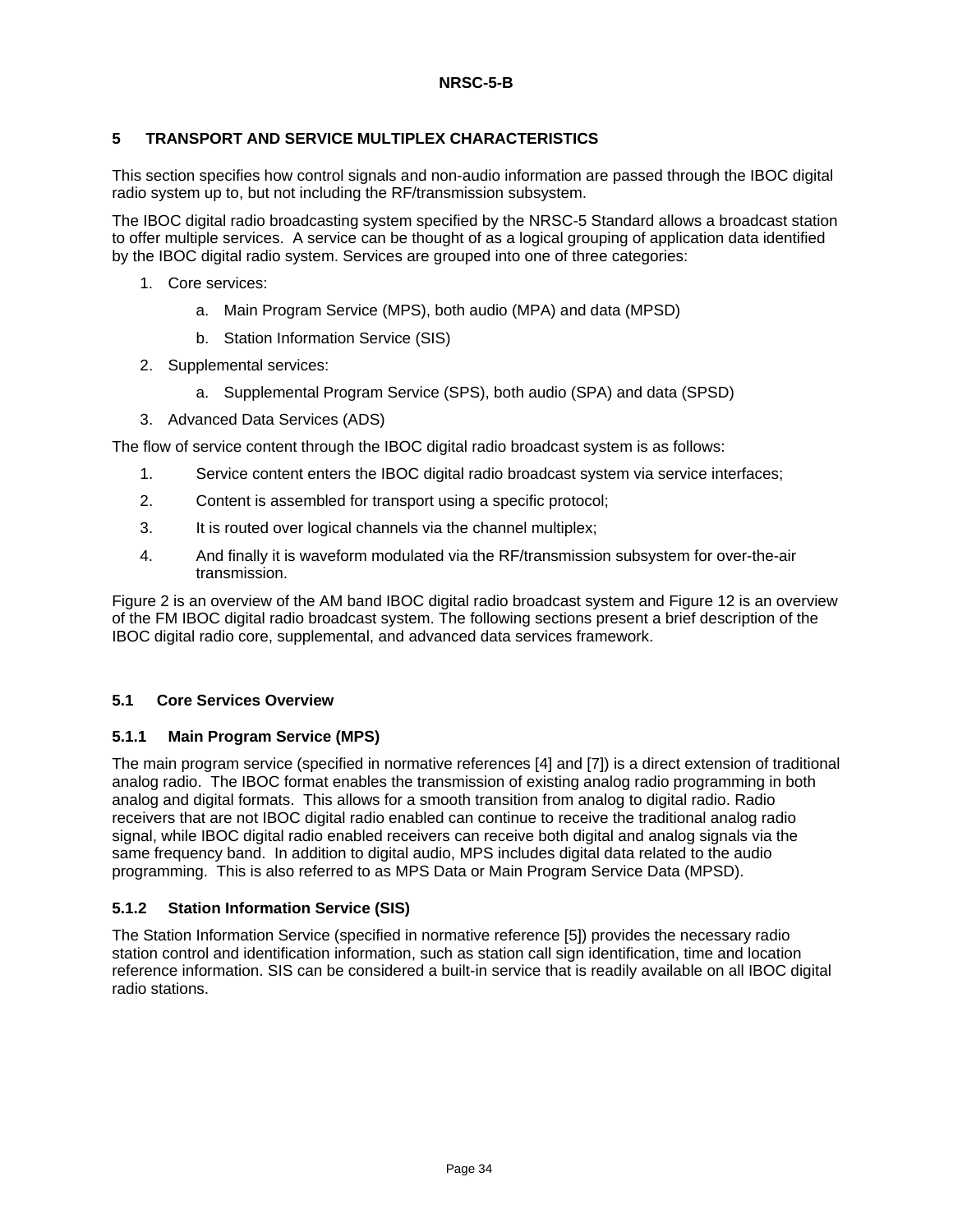# **5.2 Supplemental Services Overview**

#### **5.2.1 Supplemental Program Service (SPS)**

The Supplemental Program Service (specified in normative references [4] and [7]) is a direct extension of MPS in FM IBOC digital radio transmissions. SPS allows the transmission of additional audio content in digital format. This allows for additional audio programs to be broadcast on the same carrier. Multiple (up to 7) SPS channels or programs may be transmitted simultaneously. The system allows broadcasters to reallocate capacity that could otherwise be used for MPS or data in order to allow for this configuration.

A station's broadcast of SPS will not affect a receiver's ability to receive traditional analog radio signals or MPS transmissions, even if the receiver is not SPS enabled. In addition to digital audio, SPS includes digital data related to the audio programming. This is also referred to as SPS Data or program service data (PSD).

# **5.3 Advanced Data Services (ADS)**

Advanced data services provide broadcasters with the ability to transmit information that may be unrelated to MPS, SIS or SPS. These services can carry any form and content that can be expressed as a data file or a data stream, including audio services. Examples of such services include (i) visual effects associated with MPS, SIS, or SPS services; (ii) multimedia presentations of stock, news, weather, and entertainment programming including audio, text and images; (iii) broadcast updates to in-vehicle systems; (iv) local storage of content for time shifting and later replay; (v) targeted advertising; and (vi) traffic updates and information for use with navigation systems.

Advanced data services are carried on IBOC by the Advanced Application Services Transport (AAT). In addition to allowing multiple data applications to share the Waveform / Transmission medium, AAT provides a common transport mechanism. The detailed description of AAT is documented in normative reference [10].

The following sections describe the Advanced Data Services interfaces and transports.

# **5.3.1 Advanced Application Services Transport (AAT)**

Figure 21 details the interface of the AAT for the NRSC-5 IBOC digital radio broadcasting system. The AAT is used in the transport of fixed and opportunistic data in the IBOC system. Various advanced data services use the Service Interfaces to interact with the IBOC system. During broadcast, the AAT receives ADS data from the Service Interfaces and then encodes and encapsulates this data to generate AAT PDUs. The AAT PDUs are then sent to Layer 2 via Bearer Channels for further processing [3]. The AAT PDUs are sent over different data channels which carry fixed data and opportunistic data packets. Fixed data bandwidth is established in advance by the station operator. The opportunistic data bandwidth depends on the audio content transmitted.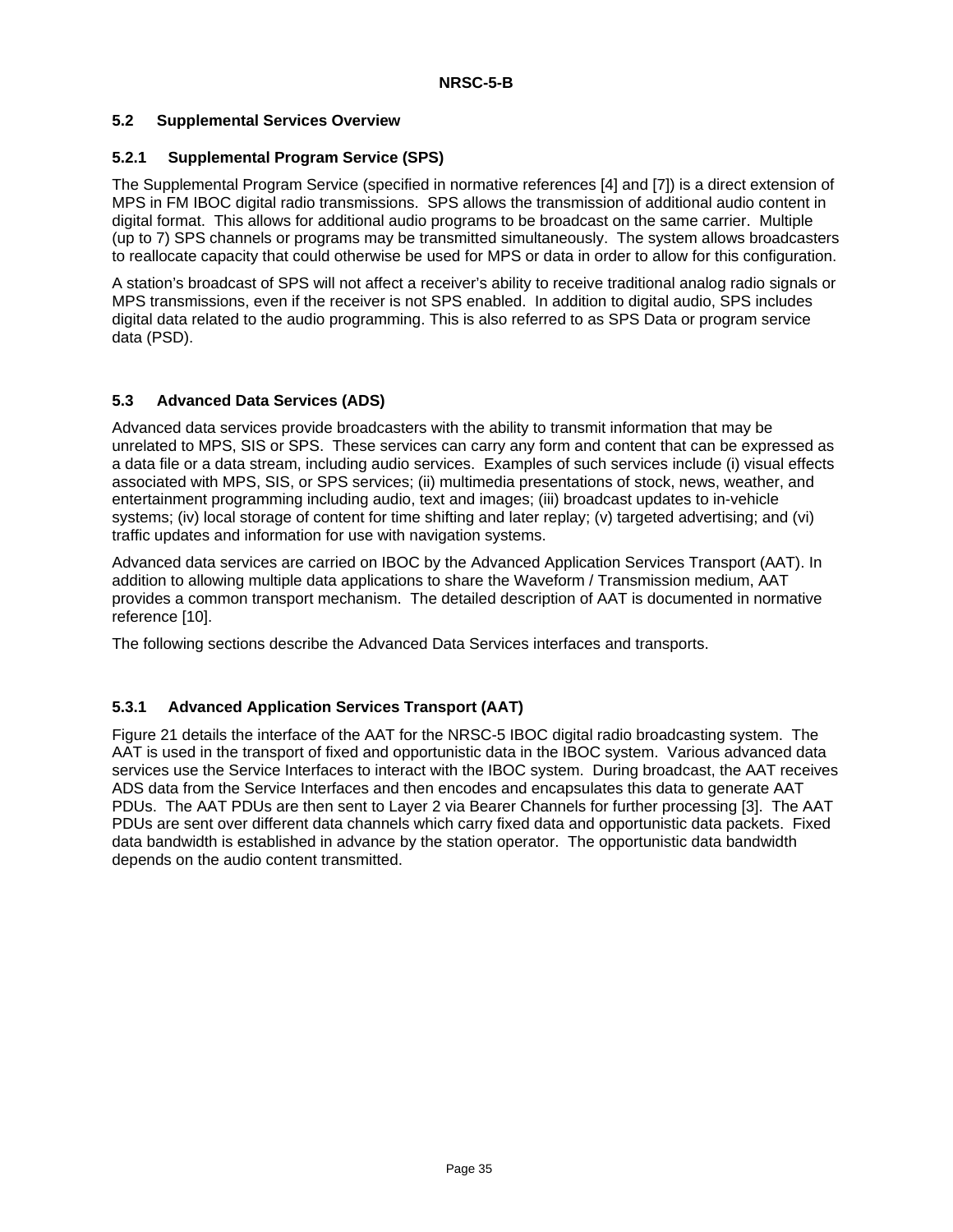



*Figure 21. Advanced Data Services Protocol Interface Diagram* 

To send data over these channels, packets are encoded in a continuous byte stream. Successful packet delivery relies on the data channels to deliver the bytes in the same order that they were transmitted. Byte stream encoding consists of Packet Encapsulation with embedded error detection, and Forward Error Correction (FEC). The general structure of an encoded byte stream is shown below in Figure 22.



*Figure 22. Byte Stream Encoding* 

# **5.3.1.1 Packet Encapsulation**

The packet encapsulation used by the AAT follows the HDLC-like framing employed by the Point-to-Point Protocol (PPP) as standardized by the IETF in RFC-1662, "PPP in HDLC-Like Framing." The HDLC-like framing allows encapsulation of a packet referred to as an AAT PDU, within a byte stream, that may be sent in segments of arbitrary size (e.g., in each L1 frame). [1][2]

The contents of the encapsulated packet are described in Table 1.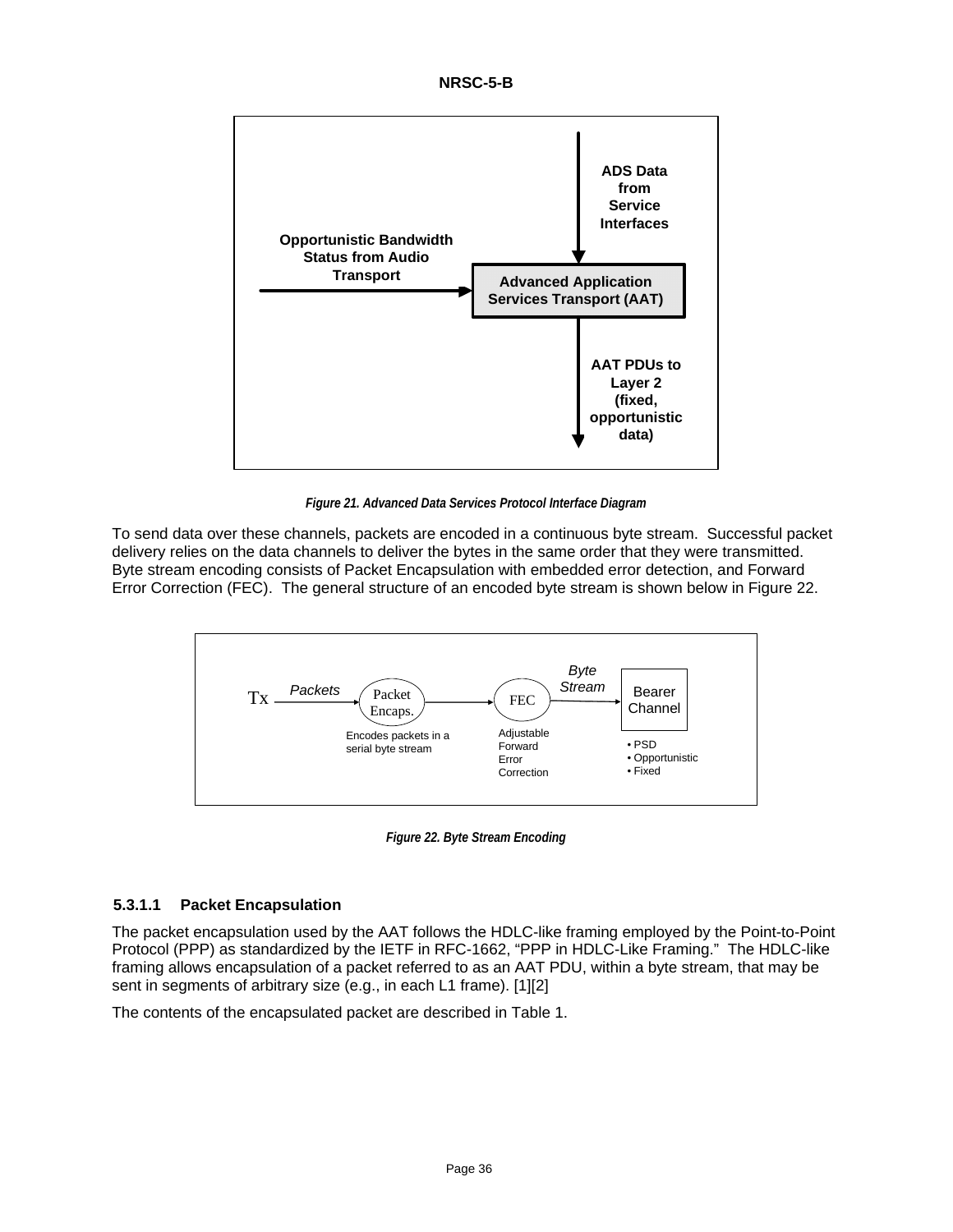| Flag                                   | Delimiter to indicate start of next protocol data unit.                                                |
|----------------------------------------|--------------------------------------------------------------------------------------------------------|
| <b>Data Transport Packet</b><br>Format | Identifier to define the format for the data packet.                                                   |
| <b>Port Identification</b>             | Identifier to indicate to the receiver which application is associated with the<br>transmitted data.   |
| <b>Sequence</b>                        | An incremental field to track successive packets transmitted. Each port has<br>an individual sequence. |
| Payload                                | Application data. The payload may be of any size up to 8192 bytes.                                     |
| <b>Frame Check Sequence</b>            | 16-bit CRC used for error detection.                                                                   |

# **5.3.1.2 Forward Error Correction (FEC)**

Forward Error Correction allows for increased reliability in transmission of data applications.

# *5.3.1.2.1 Reed Solomon Coding*

A Reed Solomon coder shall be included in the FEC to increase the robustness of the service by improving reliability of reception. The Reed Solomon coder shall have a codeword size of 255 bytes with no more than 64-bytes for parity. The amount of parity shall be determined by the desired reliability and managed by the Configuration Administrator in the broadcast system.

# *5.3.1.2.2 Interleaving*

The FEC shall employ a convolutional byte interleaver. Interleaving randomized the occurrence of transmission errors resulting in improved reception. The byte interleaver shall map Reed Solomon code words (255 bytes) to an interleaver matrix. The depth of the matrix shall be no greater than 64 codewords, depending on desire transmission reliability and processing delay. The depth of the interleaver is managed by the Configuration Administrator in the broadcast system.

# *5.3.1.2.3 Block Synchronization*

The FEC process operates on blocks of 255-bytes. A 4-byte block boundary marker (BBM) shall be regularly inserted into the stream to provide a method for receiver synchronization. The frequency of markers shall depend on the data transmission channel.

# **5.3.2 Transmission Channels**

Encoded data packets (PDUs) shall be sent over different channels (Opportunistic or Fixed) to Layer 2 for further processing as shown in Figure 23.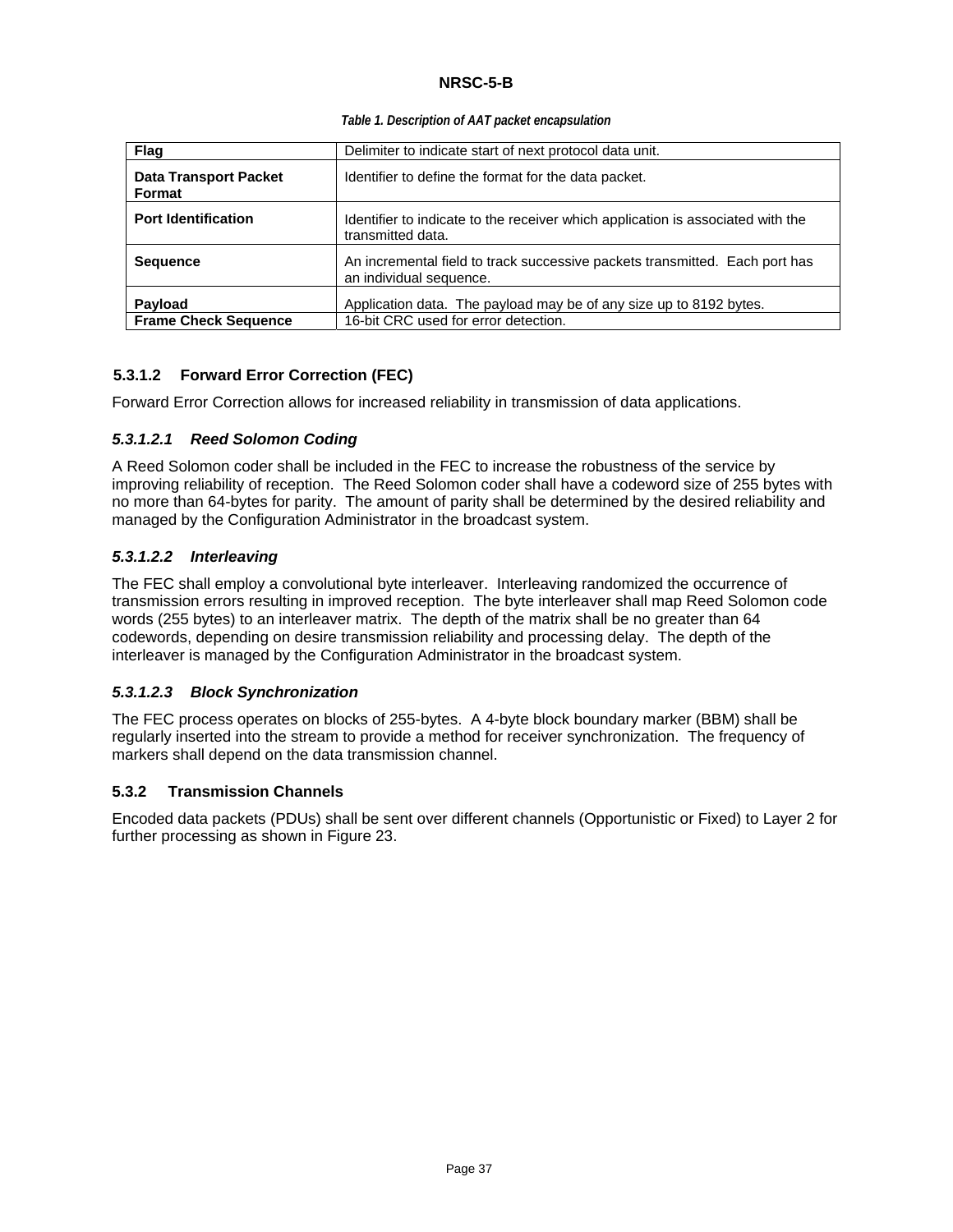



*Figure 23. AAT Packet Transport Mechanism* 

Each transmission channel has different FEC configurations based on the level of reliability for the transmission as described in Table 2.

| Type       | <b>Bearer Description</b>                                            | Reed<br>Solomon    | <b>Interleaver</b>        | <b>BBM</b><br><b>Frequency</b> |
|------------|----------------------------------------------------------------------|--------------------|---------------------------|--------------------------------|
| <b>OPP</b> | Unused bytes allocated to audio programs.<br>Variable capacity.      | 223:32             | None                      | 1:1                            |
| <b>FIX</b> | Uses allocated segment(s) of L2 frame.<br>"Infinitely" variable FEC. | 255:0<br>To 191:64 | $0 - 64$<br><b>Blocks</b> | 1:4                            |

# **5.3.2.1 Opportunistic Channel**

The Opportunistic Channel may utilize unused capacity in the audio transport for data transmission. The size of the opportunistic payload is determined on the basis of whether the audio programs use their full allocated capacity.

A 5-byte delimiter shall be appended to the Opportunistic channel to mark the boundary between the data and the audio services.

The Reed Solomon encoder shall have a fixed parity of 32-bytes. The interleaver is not used for this channel.

# **5.3.2.2 Fixed Channel**

When transmitted, fixed channel data shall be transmitted through any or all Layer 1 logical channels. Each fixed channel shall be subdivided into sub-channels (maximum 4). To allow for different levels of transmission reliability, sub-channels may have different FEC settings.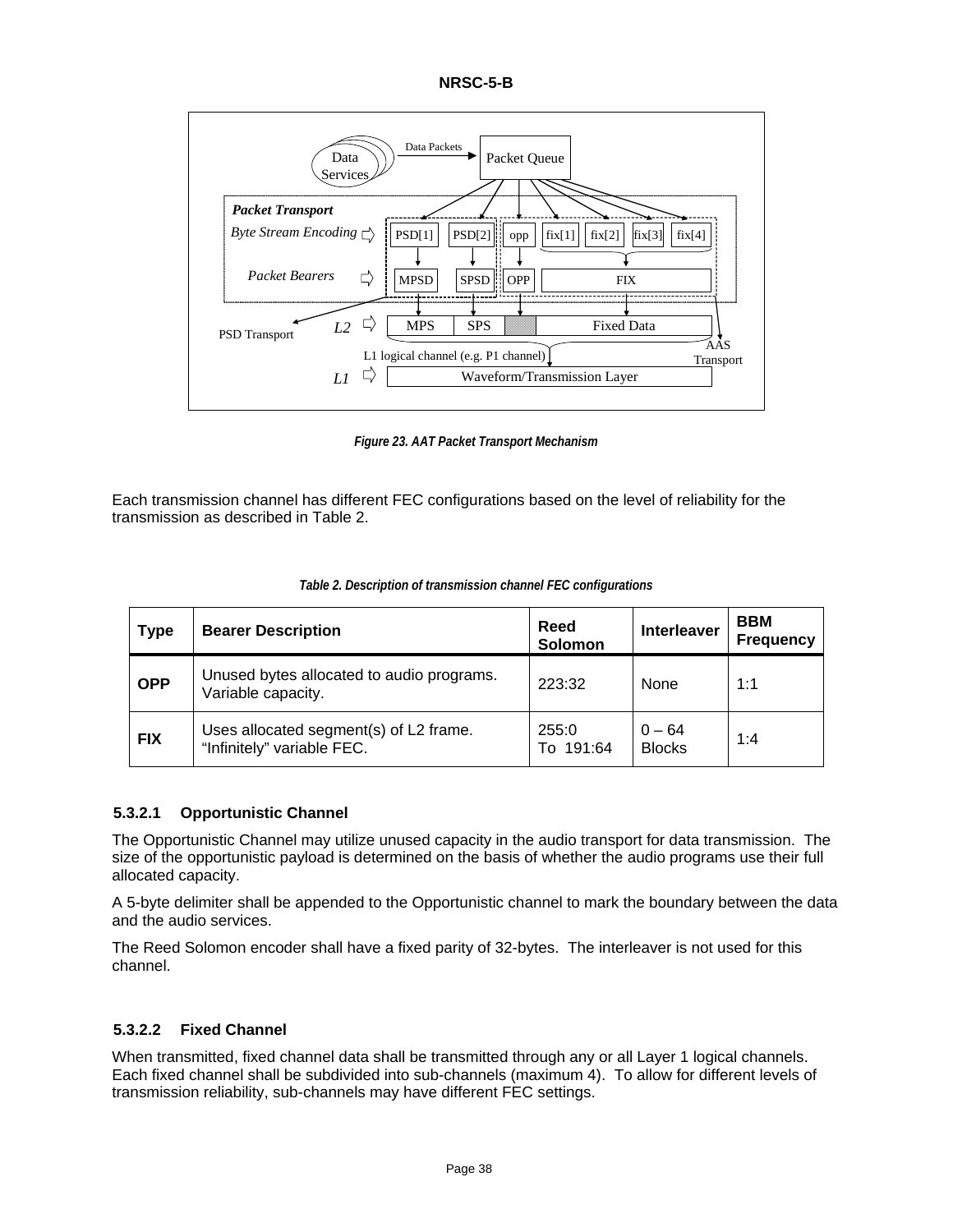Reed Solomon parity shall be less than or equal to 64-bytes. Interleaver depth shall be less than or equal to 64 codewords. A block boundary marker shall occur every 4 codewords.

Each fixed channel shall contain synchronization and control information.

# *5.3.2.2.1 Synchronization*

A single-byte synchronization word shall transmit the timing information and width of the Configuration Control.

# *5.3.2.2.2 Configuration Control*

The Configuration Control shall send a repeating message describing the number, width, and FEC configuration of the fixed sub-channels. The message shall be encapsulated to provide framing and error detection.

# **5.4 Core Services Description**

# **5.4.1 Main Program Service (MPS)**

The following sections describe the MPS audio and data interfaces and transports.

# **5.4.1.1 MPS Audio**

Figure 24 details the interface of the audio encoder for the IBOC digital radio system.<sup>5</sup> The audio encoder receives input audio frames from the audio interface application and encodes the audio data. The encoded audio is combined with MPS data, and sent to the channel multiplex (Layer 2) as an audio codec protocol data unit (PDU). The audio codec PDU is comprised of compressed audio and PSD. This process is specified in normative reference [4].

 5 This standard does not specify an encoder. In order to determine the system's viability the NRSC evaluated it using the HD Codec developed by iBiquity and Coding Technologies.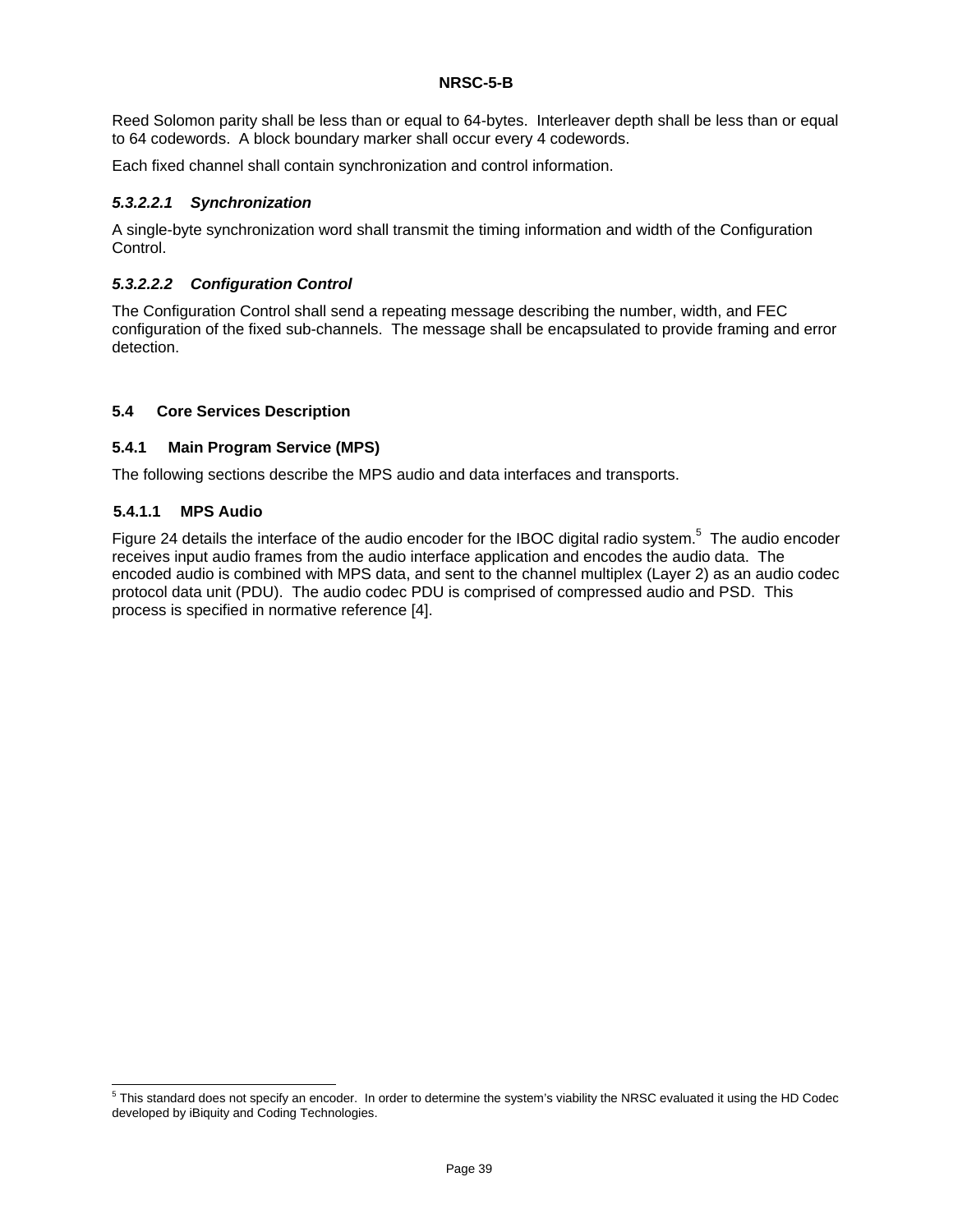



*Figure 24: Audio codec protocol interface diagram* 

The audio frame, packet and PDU are defined in Table 3.

| Table 3. Description of MPS audio frame, packet and PDU |  |
|---------------------------------------------------------|--|
|---------------------------------------------------------|--|

| <b>Audio frame</b>   | The unit of information payload exchanged from the audio interface and the<br>audio codec protocol layer. Audio frames are typically comprised of 1024<br>audio samples at a sampling rate of 44.1 kHz using 16 bit pulse code<br>modulation (PCM).               |
|----------------------|-------------------------------------------------------------------------------------------------------------------------------------------------------------------------------------------------------------------------------------------------------------------|
| Audio encoded packet | Compressed audio frames output from the audio encoder. These may be<br>divided into one to three output streams depending on the audio encoder<br>mode.                                                                                                           |
| Audio codec PDU      | This is the output of the audio transport process. An audio codec PDU<br>consists of protocol information followed by a sequence of audio encoded<br>packets. Audio codec PDUs may be output on from one to three streams<br>depending on the audio encoder mode. |

# **5.4.1.2 MPS Data Interface and Transport**

The MPS allows data to be transmitted in tandem with program audio. The data is intended to describe or complement the audio program that the radio listener is hearing.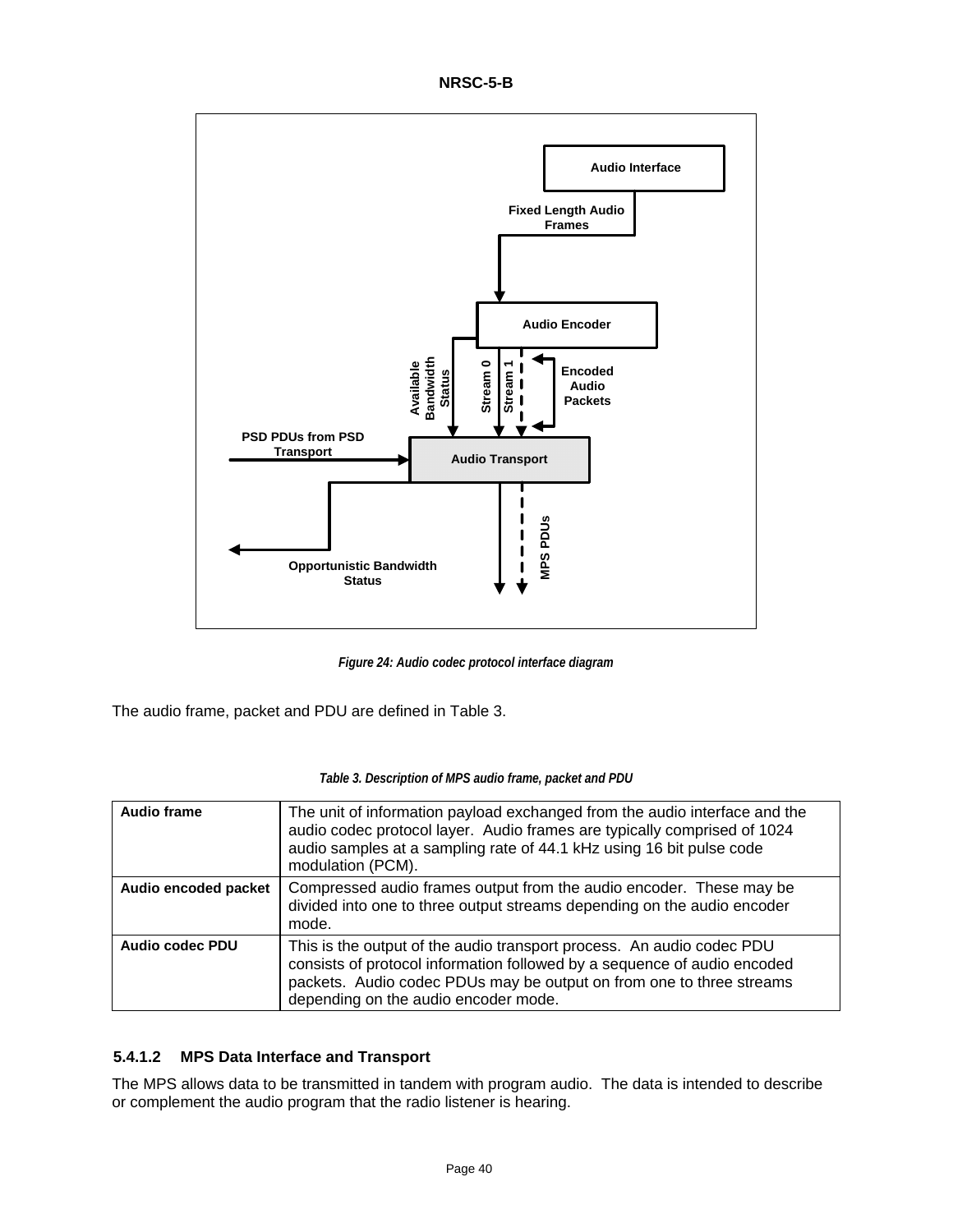MPS data (fully specified in normative reference [7]) defines a specific set of data fields (e.g., artist, title, etc.). The fields can be used for all forms of audio programming. For example, the "title" field may immediately seem to apply only to song titles. However, it also applies to titles for commercials, announcements, and talk programs.

The core fields are described in Table 4.

| <b>Title</b>                 | Equivalent to a one-line title name                                                                                                                                                                                                                                                                                                             |  |
|------------------------------|-------------------------------------------------------------------------------------------------------------------------------------------------------------------------------------------------------------------------------------------------------------------------------------------------------------------------------------------------|--|
| <b>Artist</b>                | Performer, originator, author, sponsor, show host.                                                                                                                                                                                                                                                                                              |  |
| <b>Album</b>                 | Content source, such as album name, show name, sponsor name                                                                                                                                                                                                                                                                                     |  |
| Genre                        | Categorization of content. This is an enumerated field of predefined types,<br>such as Jazz, Rock, Speech, etc.                                                                                                                                                                                                                                 |  |
| <b>Comment Title</b>         | One-line title for comment description                                                                                                                                                                                                                                                                                                          |  |
| <b>Comment Description</b>   | Detail description, user call-back or other information, such as talk show call in<br>number or web-site URL.                                                                                                                                                                                                                                   |  |
| <b>Commercial</b>            | Collection of fields that support detailed product advertisement and<br>purchasing, including:<br>- Price of merchandise<br>- Expiration data for transaction<br>- Transaction method<br>- URL which could be used to initiate purchase transaction via an external<br>return channel<br>- Advertisement description<br>- Seller identification |  |
| <b>Reference Identifiers</b> | Identifiers that can be used to uniquely identify the MPS data message                                                                                                                                                                                                                                                                          |  |

# *Table 4. Core MPS data fields*

The MPS Data is transmitted within the audio transport. The SPS transport is identical to the MPS transport. Both services contain identical header and data structures. See normative references [7] and [9] for further details.

# **5.4.2 Station Information Service (SIS)**

A description of the SIS interface and transport is provided in the following sections.

# **5.4.2.1 SIS Interface**

The station information service interface allows broadcasters to transmit the information listed in Table 5.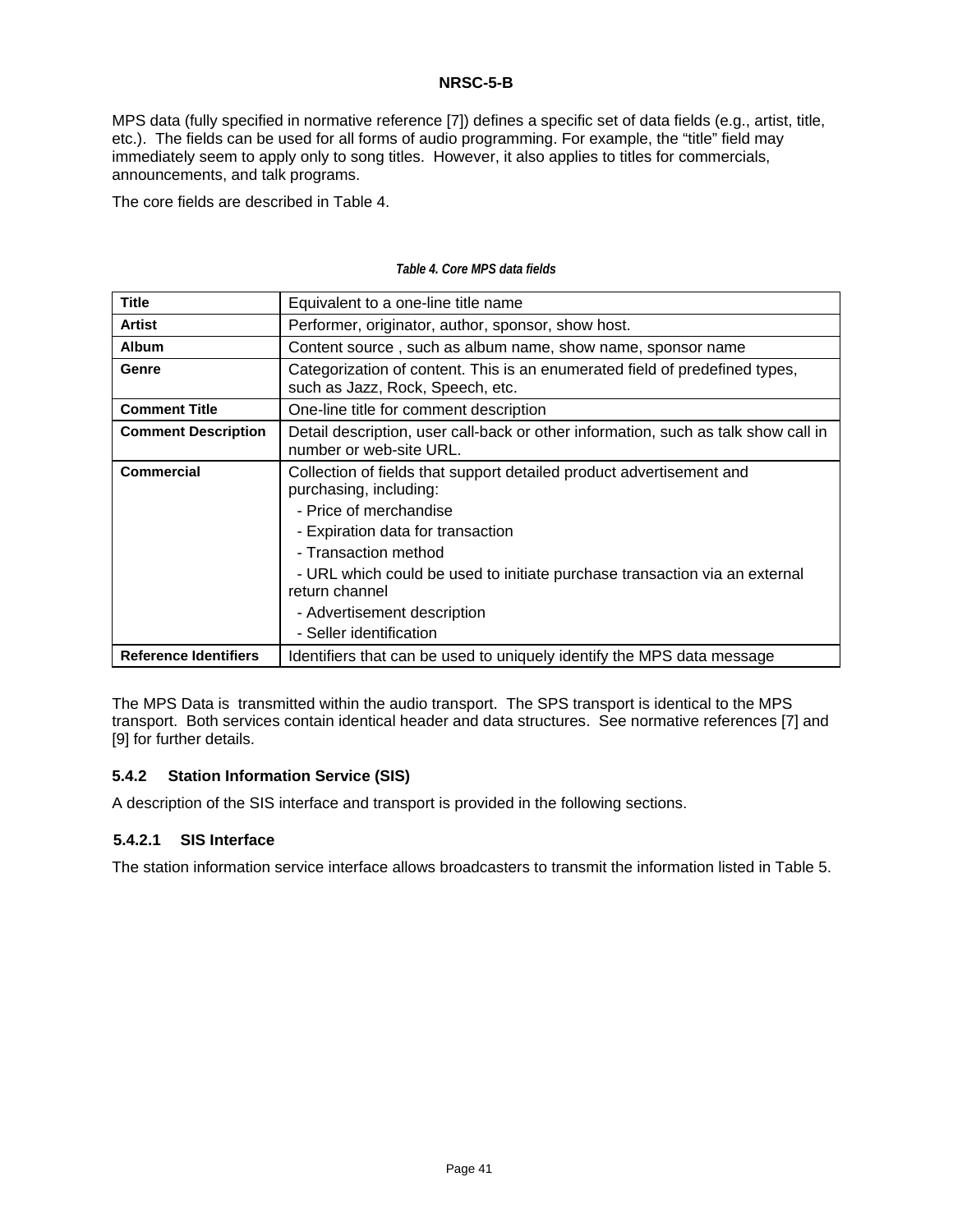| <b>Station Name (Short</b><br>Format)                 | Station Name (Short Format) identifies the 4-alpha-character station call sign<br>plus an optional extension.                                                                                                                                                                                                                                                                                                    |
|-------------------------------------------------------|------------------------------------------------------------------------------------------------------------------------------------------------------------------------------------------------------------------------------------------------------------------------------------------------------------------------------------------------------------------------------------------------------------------|
| <b>Station Name (Long</b><br>Format)                  | Station Name (Long Format) identifies the station call sign. For example,<br>station WXXX or WYYY-FM. In addition, to traditional call sign identification,<br>broadcasters can also transmit long station names such as MD SMOOTH<br>JAZZ or WXYX ROCK N ROLL.                                                                                                                                                  |
| <b>Station ID Number</b>                              | Station ID Number is a unique numerical identifier that identifies the Federal<br>Communications Commission (FCC) approved broadcast station. The Station<br>ID Number is made up of the following information: i) Country Code, and ii)<br>FCC facility ID.                                                                                                                                                     |
| <b>Station Location</b>                               | Station Location provides a 3-dimensional geographic station location,<br>consisting of latitude, longitude, and altitude. It can, for example, be used for<br>receiver position determination in advanced applications.                                                                                                                                                                                         |
| <b>Absolute Layer 1</b><br><b>Frame Number (ALFN)</b> | System Time can be derived from the ALFN. The system time can be used to<br>provide accurate time clock synchronization for receivers. For IBOC digital<br>radio stations synchronized to the Global Positioning System (GPS), ALFN<br>reflects global GPS time.                                                                                                                                                 |
| <b>SIS Parameter</b><br><b>Message</b>                | SIS Parameter Message provides additional data to aid the receiver with<br>position and time applications. This message includes data fields for leap<br>second timing (GPS) and local time of day (time zone, daylight savings time<br>setting, etc). IBOC digital radio receivers enabled with time-of-day applications<br>use these parameters in combination with ALFN to compute the correct local<br>time. |
| <b>Station Message</b>                                | Station Message allows a station to send an arbitrary text message.                                                                                                                                                                                                                                                                                                                                              |

#### *Table 5. Description of information transmitted by SIS*

# **5.4.2.2 SIS Transport**

The SIS is sent through the IBOC digital radio system via a dedicated logical channel. The channel multiplex routes SIS content to a dedicated SIS logical channel in the RF/transmission subsystem. For more information on the SIS transport, see normative reference [5].

# **5.5 Channel Multiplex**

The channel multiplex allows the IBOC digital radio system to support independent transports for the following services:

- 1. Main program service audio and MPS data
- 2. Supplemental program service audio and SPS data
- 3. Advanced application services
- 4. Station information service

The channel multiplex is aware of the audio transport configuration requirements (e.g., channel mapping and bandwidth requirements). This allows for a high-level of synchronization between the analog and digital program audio streams. The channel multiplex has the flexibility to dynamically allocate unused MPS/SPS bandwidth for advanced data services.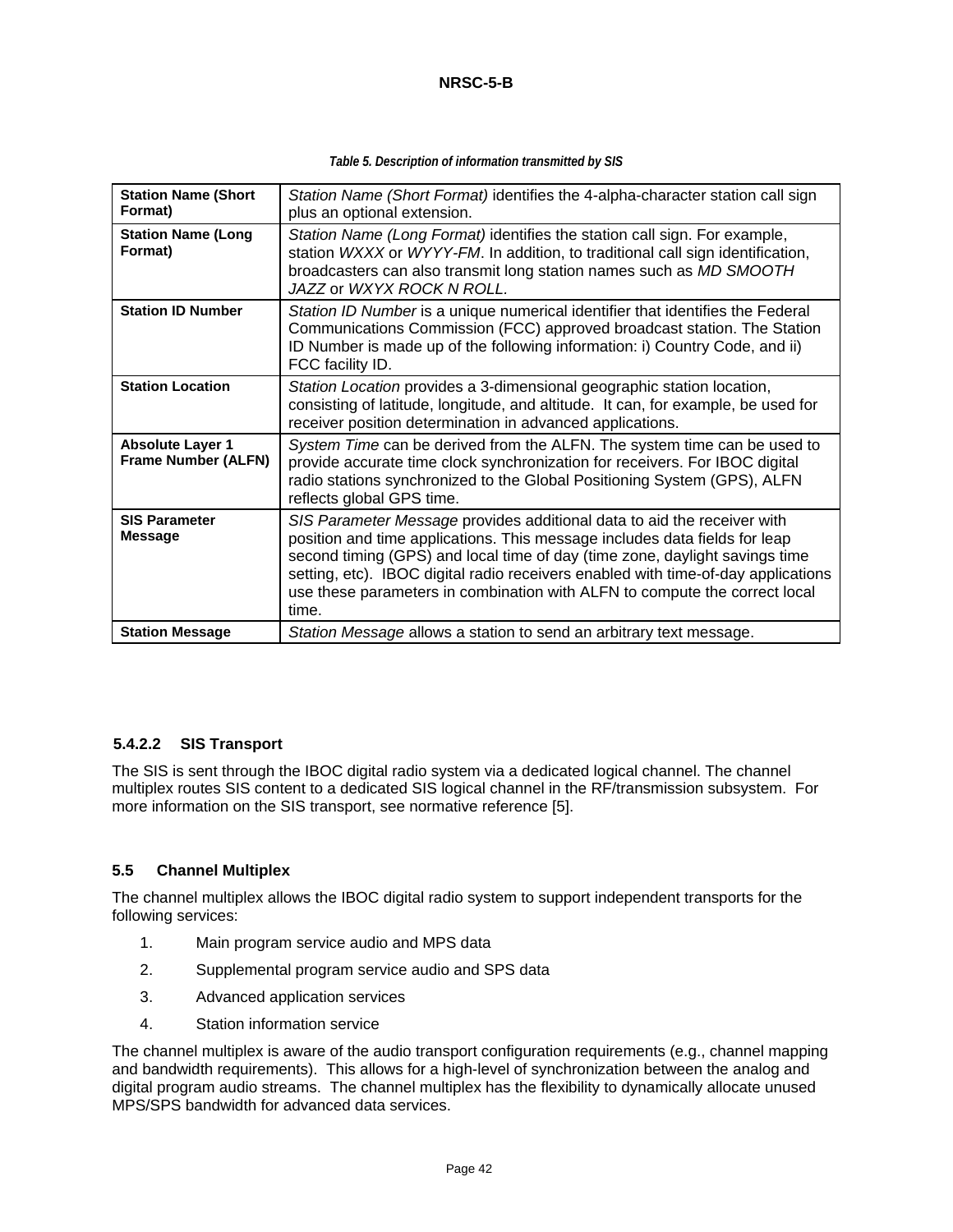The station information service passes through the channel multiplex without any additional processing.

# **5.5.1 Interface to RF/transmission subsystem**

The RF/transmission subsystem interface provides a group of logical channels. Each channel is distinguished by the following characteristics:

- Channel identifier
- Transfer frame size
- Transfer frame rate
- Channel robustness
- Channel latency

Depending on the RF/transmission service mode, the number of logical channels will vary. The channel multiplex is synchronized to the RF/transmission clock rate. The channel multiplex is signaled at each channel transmission opportunity by the RF /transmission subsystem. A complete transfer frame for each logical channel is delivered to the RF/transmission system for broadcast transmission.

For more information on the channel multiplex, see normative reference [3].

# **5.5.2 Configuration Administrator**

Control of the IBOC digital radio system is handled by the "configuration administrator" function as shown in Figure 2 and Figure 12. The AM or FM modem mode (e.g., MP1, MP2 etc.), bandwidth allocations, and specific information being sent across the logical channels (e.g., P1, P2, etc.) are controlled by the configuration administrator. This function represents the processes for communicating conditions and settings to and among the various transports and functional blocks, and will vary from implementation to implementation—its structure and detail are not specified by NRSC-5.

# **6 AUDIO ENCODER CHARACTERISTICS**

This section specifies some of the characteristics of audio codecs designed for use with the NRSC-5 IBOC digital radio system. As noted above, NRSC-5 does not include specifications for audio source coding and compression. Suitable audio source coding and compression systems will use perceptual audio coding or other appropriate technologies to reduce the bit rate required for description of audio signals.

# **6.1 Coding rates**

Table 6 shows the default audio bit rates for each audio codec mode. Minimum bit rates are shown in Table 7.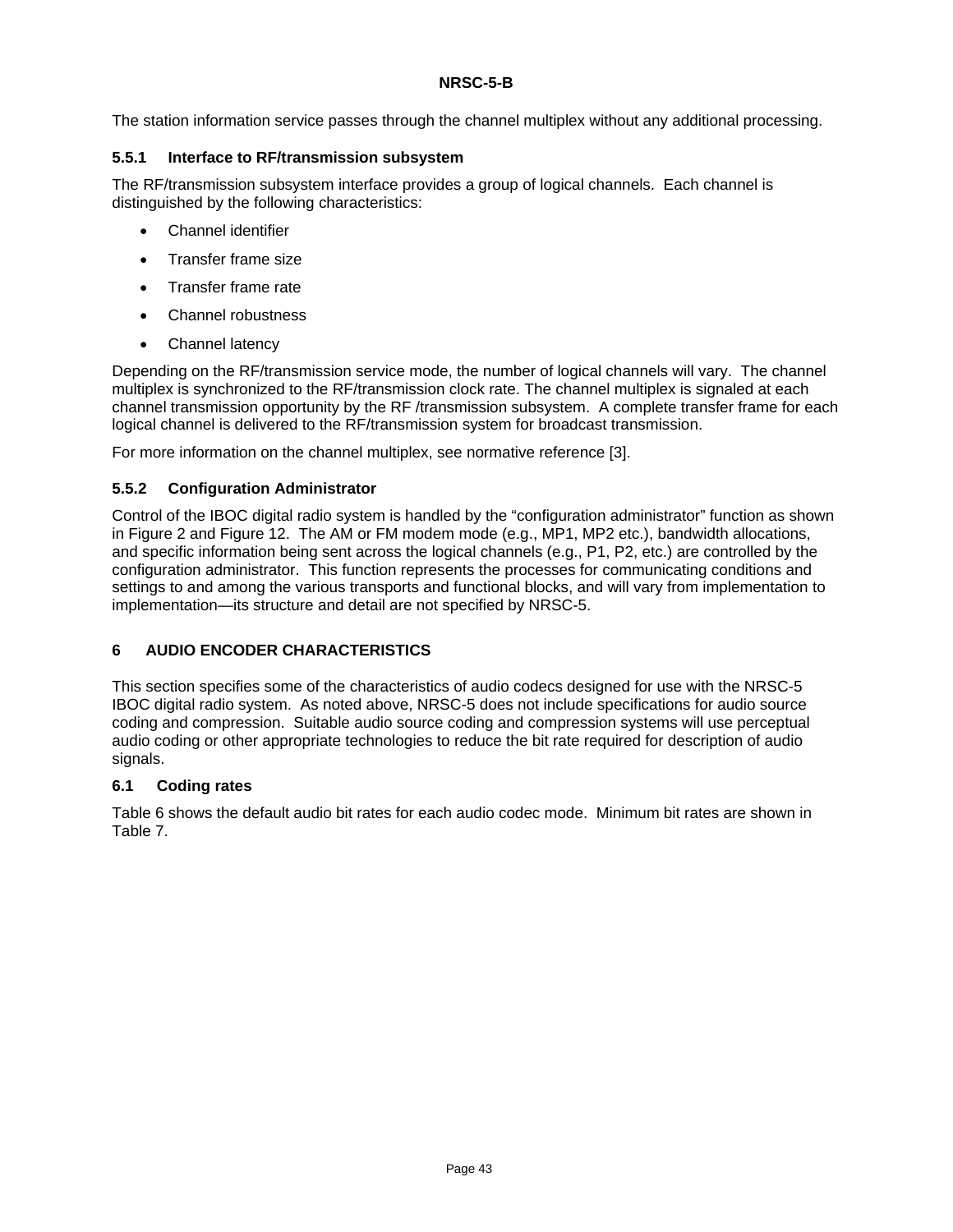| <b>Audio Codec</b><br>Mode | <b>Typical use</b>                            | <b>Stream Type</b> | <b>Nominal Bit</b><br>Rate (kbps) |
|----------------------------|-----------------------------------------------|--------------------|-----------------------------------|
| 0000                       | FM hybrid, extended hybrid (MP1-MP3,<br>MP11) | Core               | 96                                |
| 0001                       | FM all-digital (MP6)                          | Core               | 48                                |
|                            |                                               | Enhanced           | 48                                |
|                            | AM hybrid (MA1)                               | Core               | 20                                |
| 0010                       |                                               | Enhanced           | 16                                |
|                            |                                               | Core               | 20                                |
|                            | AM all-digital (MA3)                          | Enhanced           | 20                                |
| 0011                       | FM all-digital (MP5)                          | Core               | 24                                |
|                            |                                               | Enhanced           | 72                                |
| 1010                       |                                               | Core               | 22                                |
|                            | <b>FM Supplemental Program Service</b>        | Enhanced           | 24                                |
| 1101                       | <b>FM Supplemental Program Service</b>        | Core               | 24                                |

*Table 6. Default audio bit-rate as a function of audio codec mode6*

*Table 7. Nominal and minimum bit rates as a function of audio codec mode7*

| <b>Audio Codec</b><br><b>Mode</b> | <b>Typical use</b> | <b>Nominal bit</b><br>rate (kbps) | <b>Minimum bit</b><br>rate (kbps)+ |
|-----------------------------------|--------------------|-----------------------------------|------------------------------------|
| 0000                              | FM hybrid          | 96                                | 24                                 |
| 0001                              | FM all-digital     | 96                                | 24                                 |
| 0010                              | AM hybrid          | 36                                | 20                                 |
|                                   | AM all-digital     | 40                                | 20                                 |
| 0011                              | FM all-digital     | 96                                | 24                                 |
| 1010                              | <b>FM SPS</b>      | 46                                | 22                                 |
| 1101                              | FM SPS             | 24                                | 12                                 |

*†These values reflect useful rates. "0" rate could also be considered but that reflects an inactive code.* 

#### **6.2 Opportunistic Data**

When an audio encoder does not use all of the bytes allocated to its use of the layer 2 PDU, the unused capacity can be made available as "opportunistic data" capacity. Opportunistic data is allocated independently on each PDU, such that there is no guarantee of a delivery rate in a series of transmitted PDU's. The effective data rate of opportunistic data is highly dependent on the characteristics of the audio program and the resulting quantity of data required to represent the coded audio. Effective opportunistic data rates typically range from zero to several kilobits per second. The relationship between

 6 From reference [4], section 5.2.1.1, Table 5-2.

 $7$  From reference [4], section 5.2.1.1, Table 5-3.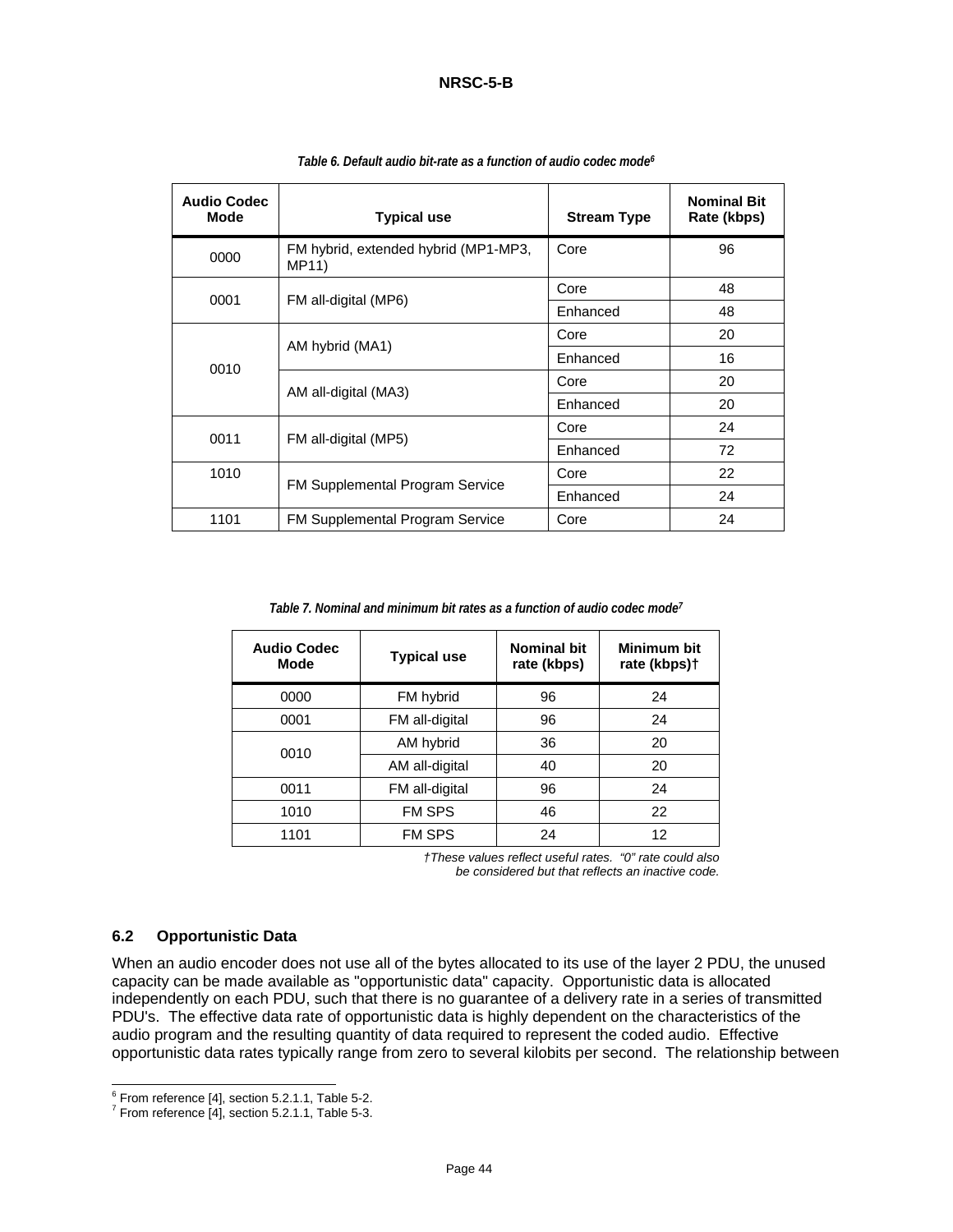fixed, opportunistic, and other data capacities on the layer 2 channel multiplex is described in detail in normative reference [3].

\* \* \*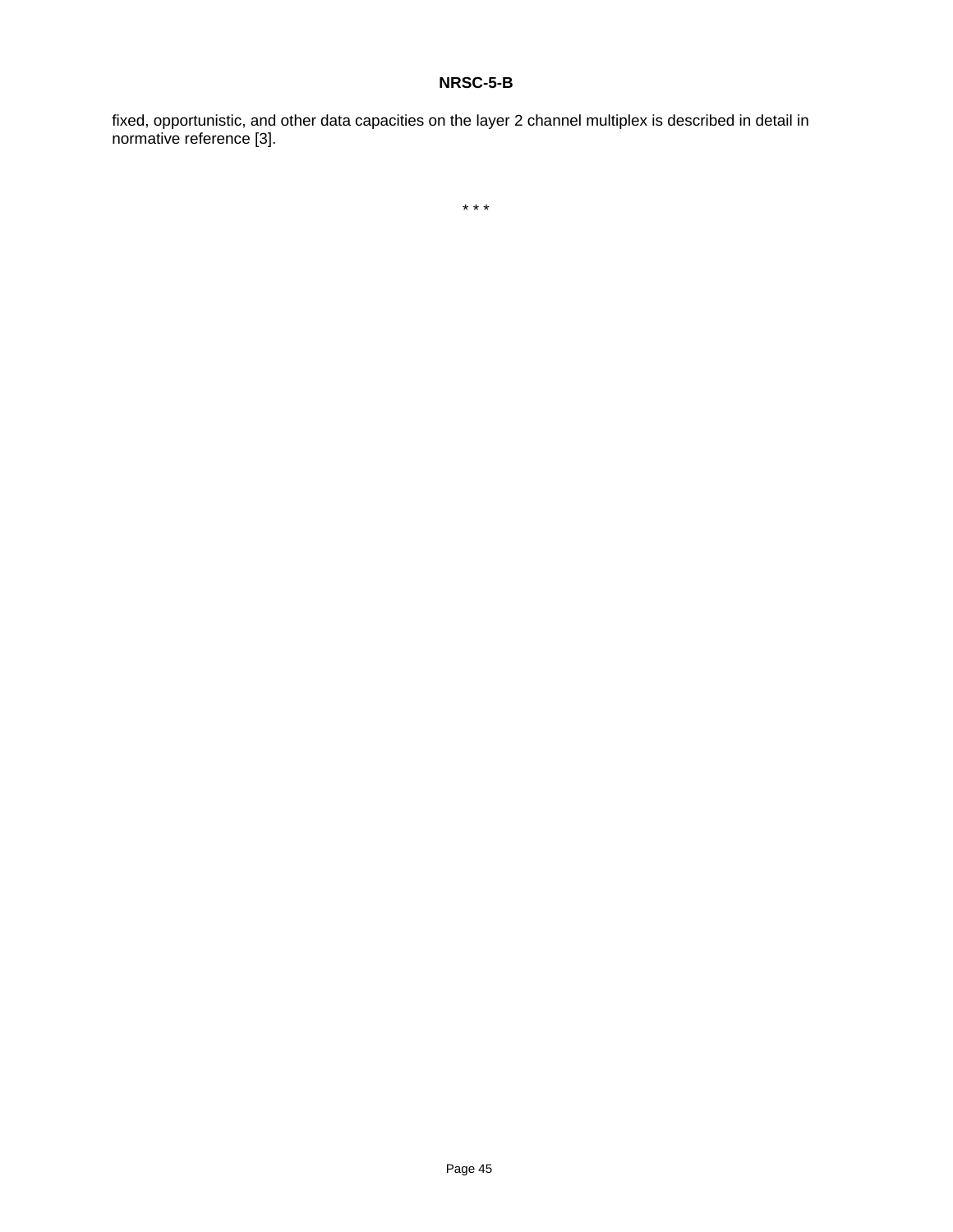#### **NRSC Document Improvement Proposal**

If in the review or use of this document a potential change appears needed for safety, health or technical reasons, please fill in the appropriate information below and email, mail or fax to:

> National Radio Systems Committee c/o Consumer Electronics Association Technology & Standards Department 1919 S. Eads St. Arlington, VA 22202 FAX: 703-907-4190 Email: standards@ce.org

| DOCUMENT NO.                                                                                         | <b>DOCUMENT TITLE:</b>     |        |                  |  |  |
|------------------------------------------------------------------------------------------------------|----------------------------|--------|------------------|--|--|
| <b>SUBMITTER'S NAME:</b>                                                                             |                            | TEL:   |                  |  |  |
| COMPANY:                                                                                             |                            | FAX:   |                  |  |  |
|                                                                                                      |                            | EMAIL: |                  |  |  |
| <b>ADDRESS:</b>                                                                                      |                            |        |                  |  |  |
|                                                                                                      |                            |        |                  |  |  |
| <b>URGENCY OF CHANGE:</b>                                                                            |                            |        |                  |  |  |
| Immediate                                                                                            |                            |        | At next revision |  |  |
| PROBLEM AREA (ATTACH ADDITIONAL SHEETS IF NECESSARY):                                                |                            |        |                  |  |  |
| a. Clause Number and/or Drawing:                                                                     |                            |        |                  |  |  |
| b. Recommended Changes:                                                                              |                            |        |                  |  |  |
| c. Reason/Rationale for Recommendation:                                                              |                            |        |                  |  |  |
| <b>ADDITIONAL REMARKS:</b>                                                                           |                            |        |                  |  |  |
|                                                                                                      |                            |        |                  |  |  |
| SIGNATURE:                                                                                           |                            |        | DATE:            |  |  |
| FOR NRSC USE ONLY                                                                                    |                            |        |                  |  |  |
|                                                                                                      | Date forwarded to NAB S&T: |        |                  |  |  |
| <b>Responsible Committee:</b><br><u> 1989 - Johann Barbara, martxa alemaniar arg</u><br>Co-chairmen: |                            |        |                  |  |  |
| Date forwarded to co-chairmen:                                                                       |                            |        |                  |  |  |